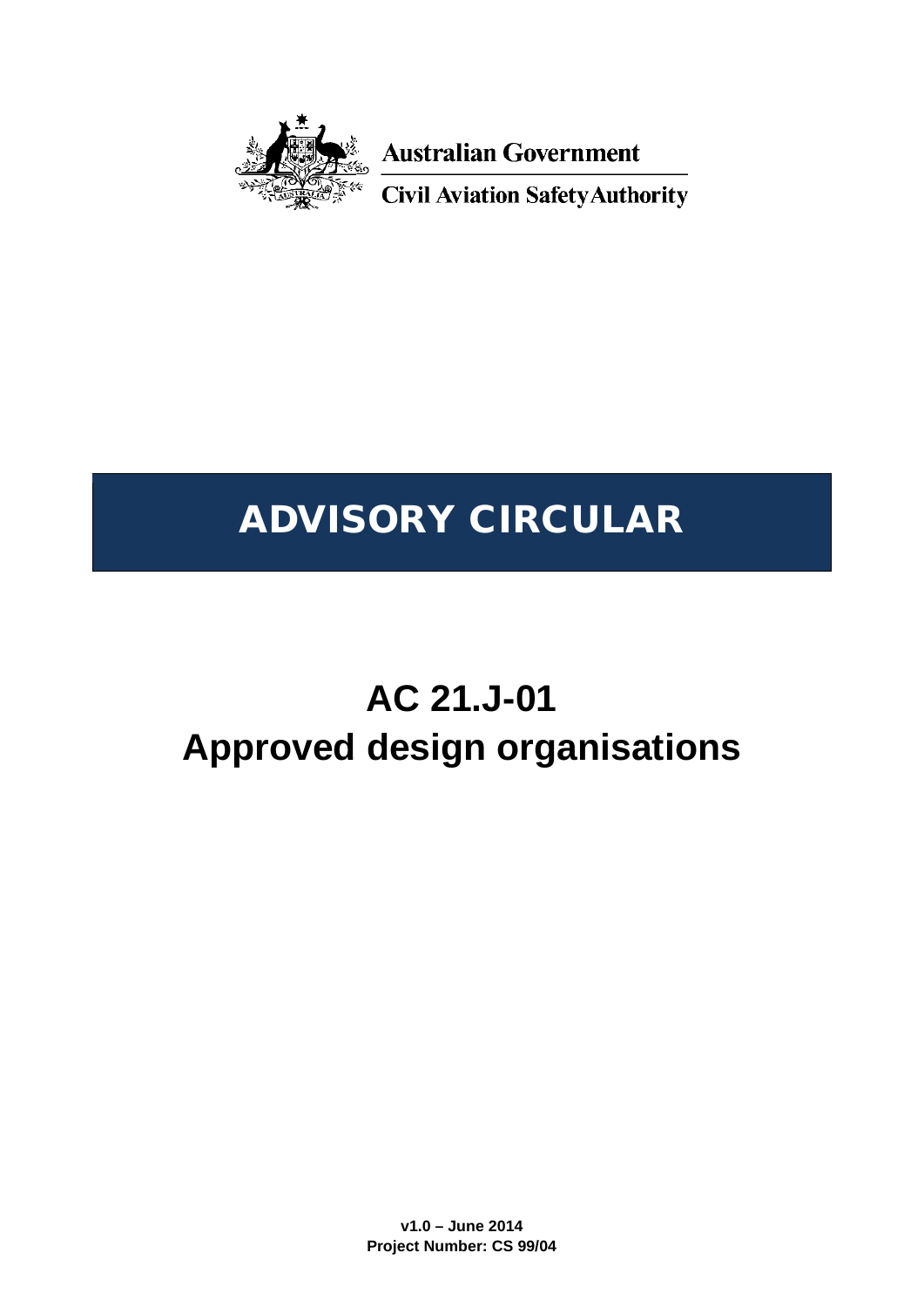Advisory circulars are intended to provide advice and guidance to illustrate a means, but not necessarily the only means, of complying with the Regulations, or to explain certain regulatory requirements by providing informative, interpretative and explanatory material.

**Advisory Circulars should always be read in conjunction with the relevant regulations.**

## Audience

This Advisory Circular (AC) applies to:

- applicants seeking approval as an approved design organisation (ADO)
- organisations maintaining their approval as an ADO.

## Purpose

The purpose of this AC is to provide guidance and acceptable means of compliance with the requirements of Subpart 21.J of the *Civil Aviation Safety Regulations 1998* (CASR).

This AC is not mandatory and does not constitute a regulation, nor will the Civil Aviation Safety Authority (CASA) use it as the basis for accepting or rejecting other means of compliance with the regulations. Other means of compliance may be acceptable if in compliance with the regulations.

## **Status**

This is the first AC to be issued on this subject.

## For further information

For further information on this AC, contact CASA's Airworthiness and Engineering Standards Branch (Telephone: 131 757; Email: [airworthiness.standards@casa.gov.au\)](mailto:airworthiness.standards@casa.gov.au).

Unless specified otherwise, all subregulations, regulations, Subparts, Parts and Divisions referenced in this AC are references to CASR.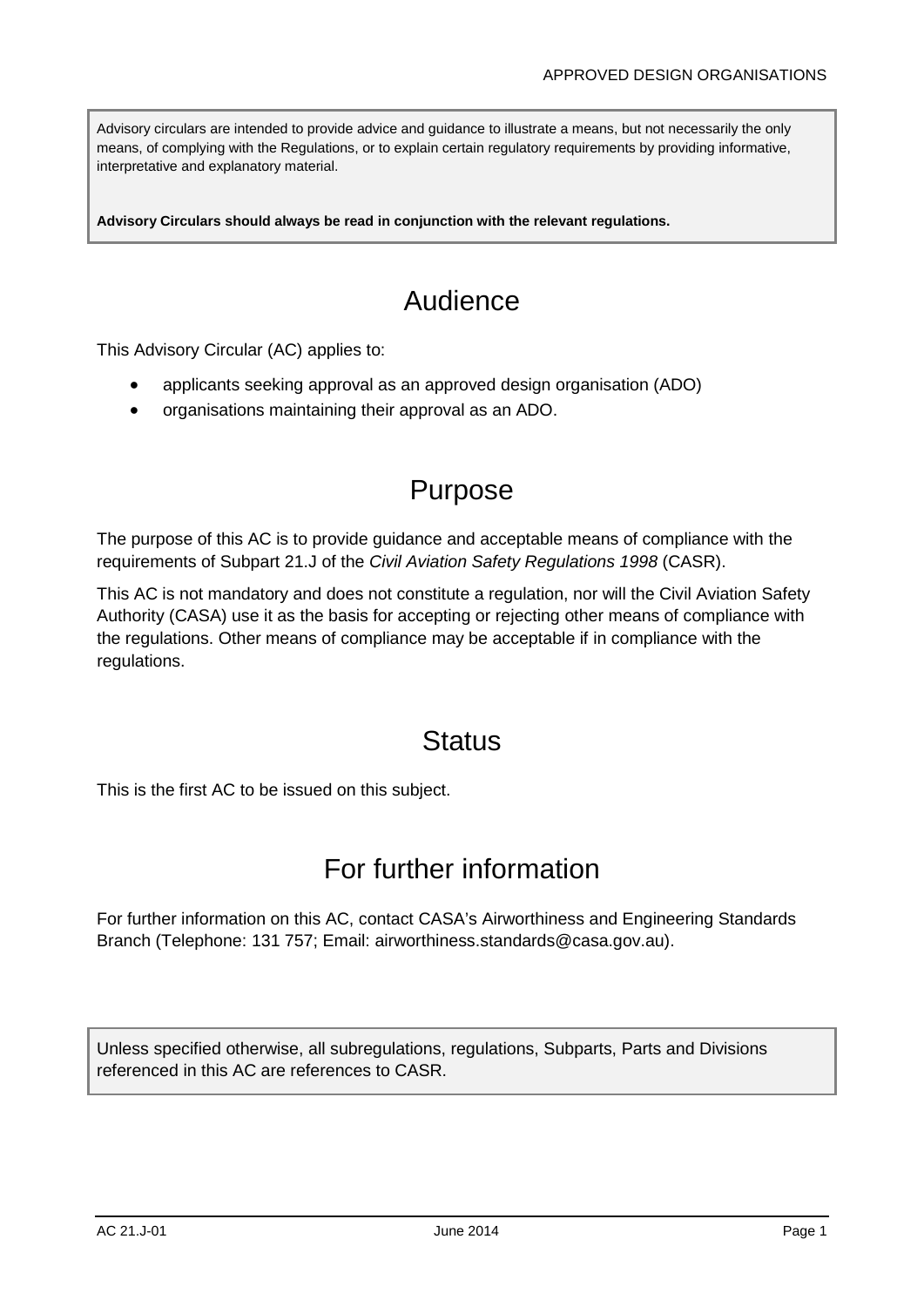# **Contents**

| 1            | <b>Reference material</b>                                                    |                                                                                                                                                 |                |
|--------------|------------------------------------------------------------------------------|-------------------------------------------------------------------------------------------------------------------------------------------------|----------------|
|              | 1.1                                                                          | Acronyms                                                                                                                                        | 4              |
|              | 1.2                                                                          | <b>Definitions</b>                                                                                                                              | $\overline{4}$ |
|              | 1.3                                                                          | References                                                                                                                                      | 5              |
|              | 1.4                                                                          | Forms                                                                                                                                           | $\,6$          |
| $\mathbf{2}$ | <b>Introduction</b>                                                          |                                                                                                                                                 |                |
|              | 2.1                                                                          | Overview of approved design organisations                                                                                                       | $\overline{7}$ |
|              | 2.2                                                                          | Explanation of specific regulatory requirements                                                                                                 | $\overline{7}$ |
| 3            | Division 21.J.1-General                                                      |                                                                                                                                                 |                |
|              | 3.1                                                                          | Regulation 21.231-What Subpart 21.J is about                                                                                                    | 8              |
|              | 3.2                                                                          | Regulation 21.235-Privileges for approved design organisations                                                                                  | 8              |
|              | 3.3                                                                          | Regulation 21.237-Prohibition of unauthorised carrying out of design activities                                                                 | 10             |
|              | 3.4                                                                          | Regulation 21.239-Applications may be made to approved design                                                                                   |                |
|              |                                                                              | organisation-approval activities and experimental certificates                                                                                  | 10             |
| 4            | Division 21.J.2-Approval as approved design organisation                     |                                                                                                                                                 |                |
|              | 4.1                                                                          | Regulation 21.241-Applying for approval                                                                                                         | 11             |
|              | 4.2                                                                          | Regulation 21.243-Granting approval                                                                                                             | 12             |
|              | 4.3                                                                          | Regulation 21.245-Approval certificate                                                                                                          | 15             |
|              | 4.4                                                                          | Paragraph 21.247(1)(d)-Approval subject to conditions-unsafe feature or<br>characteristic                                                       | 16             |
| 5            | Division 21.J.3-Authorisation to carry out particular certification activity |                                                                                                                                                 | 18             |
|              | 5.1                                                                          | Regulation 21.251—Authorisation of approved design organisations to carry out<br>certification activities                                       | 18             |
| 6            | Division 21.J.4-Changes to approved design organisations                     |                                                                                                                                                 | 21             |
|              | 6.1                                                                          | Regulation 21.253-Application for approval of change to scope of approval                                                                       | 21             |
|              | 6.2                                                                          | Regulation 21.255-Application for approval of change to design assurance                                                                        |                |
|              |                                                                              | system manual                                                                                                                                   | 22             |
|              | 6.3                                                                          | Regulation 21.257-Application for approval of permanent appointment of new<br>accountable manager or head of design                             | 22             |
|              | 6.4                                                                          | Regulation 21.258—Permanent appointment of key personnel—requirement to<br>tell CASA                                                            | 23             |
|              | 6.5                                                                          | Regulation 21.259-Change to exposition by organisation                                                                                          | 23             |
| 7            | Division 21.J.5-Obligations of approved design organisations                 |                                                                                                                                                 |                |
|              | 7.1                                                                          | Regulation 21.263-Content of exposition                                                                                                         | 25             |
|              | 7.2                                                                          | Paragraph 21.263(b)—Content of exposition—the aircraft or aeronautical<br>products in relation to which the ADO may carry out design activities | 25             |
|              | 7.3                                                                          | Paragraph 21.263(b)-Content of exposition-organisational structure                                                                              | 25             |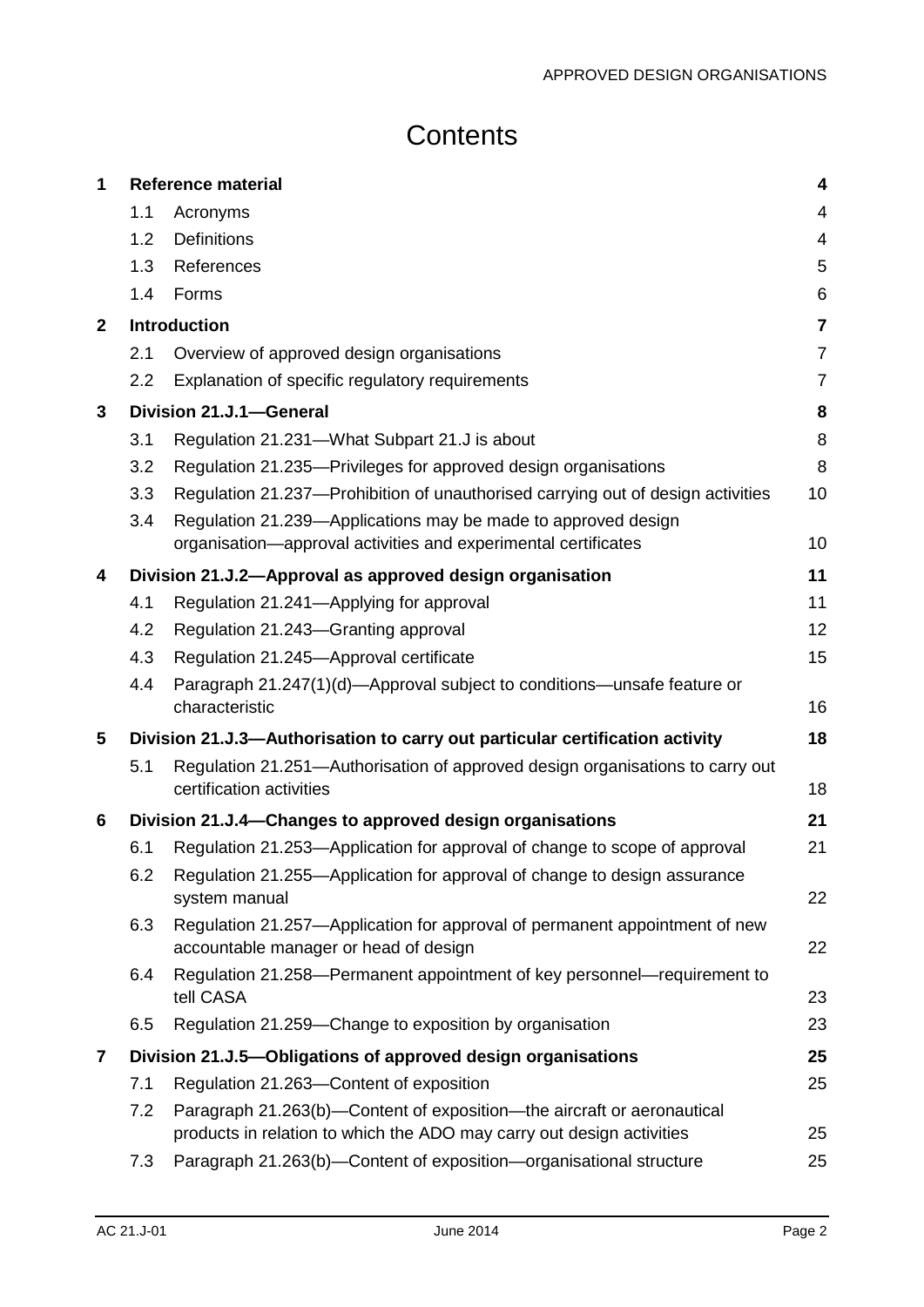| 7.4                                    | Paragraph 21.263(b)-Content of exposition-procedures for carrying out<br>design activities                                              | 26       |
|----------------------------------------|-----------------------------------------------------------------------------------------------------------------------------------------|----------|
| 7.5                                    | Paragraph 21.263(c)—Content of exposition—responsibilities of the key<br>positions-general                                              | 26       |
| 7.6                                    | Paragraph 21.263(c)-Content of exposition-responsibilities of the key<br>positions-appointments and authorisations                      | 27       |
| 7.7                                    | Paragraph 21.263(c)—Content of exposition—responsibilities of the key<br>positions—multiple positions to be held by the same individual | 28       |
| 7.8                                    | Paragraph 21.263(d)-Content of exposition-qualifications, experience and<br>knowledge standards for key positions                       | 28       |
| 7.9                                    | Subregulation 21.263(d)-Content of exposition-qualifications, experience and<br>knowledge standards of key personnel-ongoing competency | 39       |
|                                        | 7.10 Paragraph 21.263(f)—Content of exposition—arrangements for temporary<br>absences/vacancies of key personnel                        | 39       |
|                                        | 7.11 Paragraph 21.263(g)—Content of exposition—procedures for subcontracting a<br>design activity                                       | 40       |
|                                        | 7.12 Paragraph 21.263(h)—Content of exposition—procedures for coordinating<br>design activities                                         | 41       |
|                                        | 7.13 Paragraph 21.263(i)—Content of exposition—documents and records                                                                    | 42       |
|                                        | 7.14 Paragraph 21.263(j)—Content of exposition—procedures for making changes to<br>exposition or design assurance system manual         | 43       |
|                                        | 7.15 Regulation 21.263—Content of exposition—procedures for informing CASA of<br>design activities                                      | 44       |
|                                        | 7.16 Regulation 21.267-Design assurance system                                                                                          | 44       |
|                                        | 7.17 Regulation 21.269—Requirements for design assurance system—general                                                                 | 45       |
|                                        | 7.18 Regulation 21.269-Requirements for design assurance system-assessment<br>of key personnel                                          | 46       |
|                                        | 7.19 Subregulation 21.269(3)-Requirements for design assurance system-<br>independent monitoring                                        | 47       |
|                                        | 7.20 Subregulation 21.269(4)-Requirements for design assurance system-<br>independent checking                                          | 50       |
|                                        | 7.21 Regulation 21.270—Requirements for design assurance system—holders of<br>other authorisations under Part 21 and licensees          | 53       |
|                                        | 7.22 Regulation 21.277—Record keeping and production of records to CASA                                                                 | 54       |
| <b>Appendix A</b><br><b>Appendix B</b> | Guidance for developing an ADO's exposition<br>Guidance for developing a design assurance system manual                                 | 55<br>60 |

## **Attachments Sample Exposition Sample Design Assurance System Manual**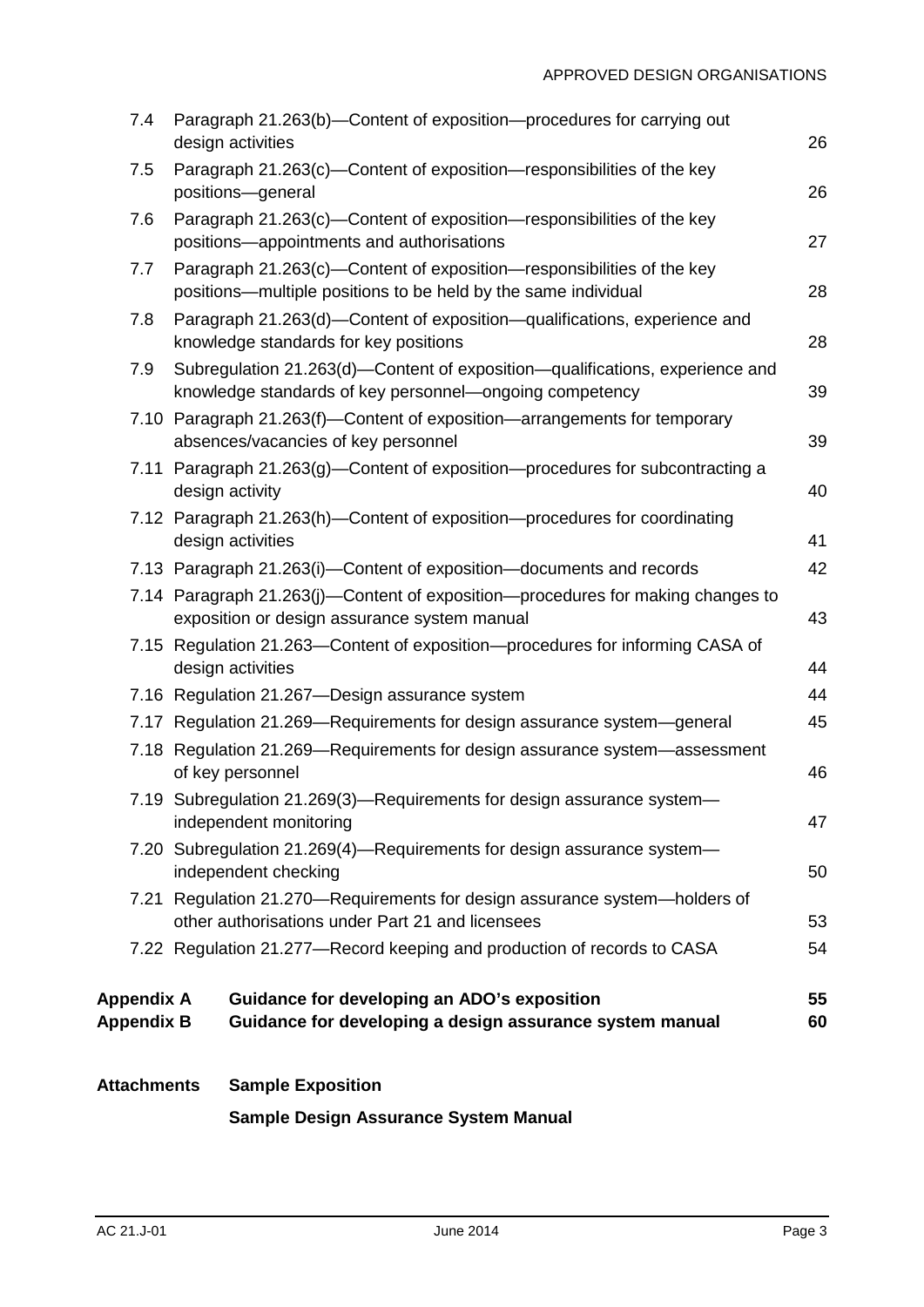## <span id="page-4-0"></span>**1 Reference material**

#### <span id="page-4-1"></span>**1.1 Acronyms**

The acronyms and abbreviations used in this AC are listed in the table below.

| Acronym     | <b>Description</b>                            |
|-------------|-----------------------------------------------|
| AC          | <b>Advisory Circular</b>                      |
| <b>ADO</b>  | Approved design organisation                  |
| APMA        | Australian Parts Manufacturer Approval        |
| <b>ATSO</b> | Australian Technical Standard Order           |
| <b>CAR</b>  | <b>Civil Aviation Regulations 1988</b>        |
| CASA        | Civil Aviation Safety Authority               |
| <b>CASR</b> | <b>Civil Aviation Safety Regulations 1998</b> |
| <b>DASM</b> | Design assurance system manual                |
| <b>ICAO</b> | International Civil Aviation Organization     |
| <b>STC</b>  | Supplemental Type Certificate                 |
|             |                                               |

## <span id="page-4-2"></span>**1.2 Definitions**

Terms that have specific meaning within this AC are defined in the table below. Additional definitions are available in regulation 21.233 and the CASR Dictionary. Where defined terms are used within this AC, they are italicised on first use and referenced via a footnote.

| Term                       | <b>Definition</b>                                                                                                                                                                                                                                                                                                                                        |
|----------------------------|----------------------------------------------------------------------------------------------------------------------------------------------------------------------------------------------------------------------------------------------------------------------------------------------------------------------------------------------------------|
| Design assurance<br>system | For an ADO, means the system described in the organisation's design<br>assurance system manual. It is the documented processes and procedures<br>that the organisation uses to carry out design activities to ensure that the<br>designs comply with the applicable airworthiness standards and do not<br>introduce an unsafe feature or characteristic. |
| Independent checking       | Means a comprehensive and systematic examination of a design activity by<br>an independent individual to evaluate the adequacy and accuracy of its<br>assumptions, methodology, calculations and conclusions. <sup>1</sup>                                                                                                                               |
| Independent monitoring     | Means ongoing assessment by an independent person of:<br>the adequacy of the ADO's design assurance system; and<br>(1)<br>compliance by the ADO and its subcontractors (if any) with the requirements of the design assurance system. <sup>2</sup><br>(2)                                                                                                |

<span id="page-4-3"></span><sup>&</sup>lt;sup>1</sup> See subregulations 21.269(4) and (5) in relation to independent checking.<br><sup>2</sup> See subregulation 21.269(3) in relation to independent monitoring.

<span id="page-4-4"></span>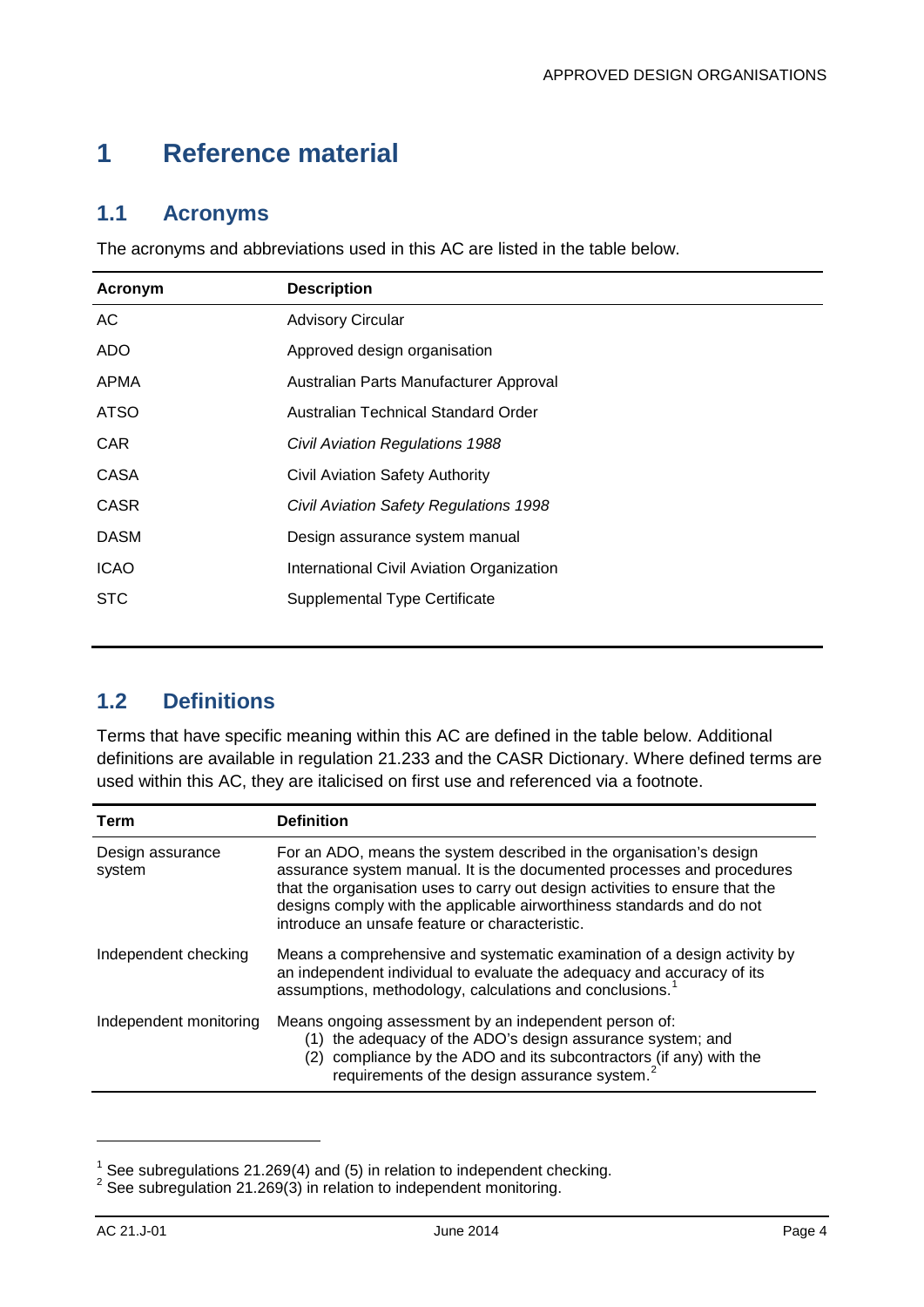| Term                                | <b>Definition</b>                                                                                                                                                                                                                                                                                                           |
|-------------------------------------|-----------------------------------------------------------------------------------------------------------------------------------------------------------------------------------------------------------------------------------------------------------------------------------------------------------------------------|
| Key personnel                       | Means the individuals that hold the following positions in the ADO:<br>(1) accountable manager;<br>head of design;<br>(2)<br>(3) each other managerial position whose responsibilities relate to<br>compliance with Subpart 21.J; and<br>(4) each position held by a person who carries out a design activity. <sup>3</sup> |
| Key positions                       | Means the following positions in an ADO:<br>(1) Accountable manager;<br>(2) head of design;<br>(3) each other managerial position whose responsibilities relate to<br>compliance with Subpart 21.J; and<br>(4) each position held by a person who carries out a design activity. $4$                                        |
| Person                              | An individual or body corporate.                                                                                                                                                                                                                                                                                            |
| Relevant ADO                        | In relation to a design activity and an aircraft or aeronautical product of a<br>particular kind, means an ADO that is approved under Subpart 21.J to carry<br>out that design activity in relation to aircraft or aeronautical products of that<br>kind.                                                                   |
| Unsafe feature or<br>characteristic | See guidance for paragraph 21.247(1)(d).                                                                                                                                                                                                                                                                                    |

### <span id="page-5-0"></span>**1.3 References**

#### **Regulations**

Regulations are available on the ComLaw websit[e http://www.comlaw.gov.au/Home](http://www.comlaw.gov.au/Home)

Part 11 of CASR—Regulatory administrative procedures.

Part 13 of CASR—Enforcement procedures.

Part 21 of CASR—Certification and airworthiness requirements for an aircraft and parts.

Subpart 21.J of CASR—Approved design organisations.

CASR Dictionary.

Schedule 1 to the *Civil Aviation (Fees) Regulations 1995*—Fees for aviation regulatory services.

#### **Advisory Material**

CASA's advisory material is available a[t http://www.casa.gov.au/scripts/nc.dll?WCMS:STANDARD::pc=PC\\_90902](http://www.casa.gov.au/scripts/nc.dll?WCMS:STANDARD::pc=PC_90902)

AC 21-8— Approval of modification and repair designs under Subpart 21.M

AC 21-10—Experimental certificates

<span id="page-5-1"></span><sup>&</sup>lt;sup>3</sup> See paragraph 21.263(c) for the key positions for an ADO.<br><sup>4</sup> See paragraph 21.263(c) for the key positions for an ADO.

<span id="page-5-2"></span>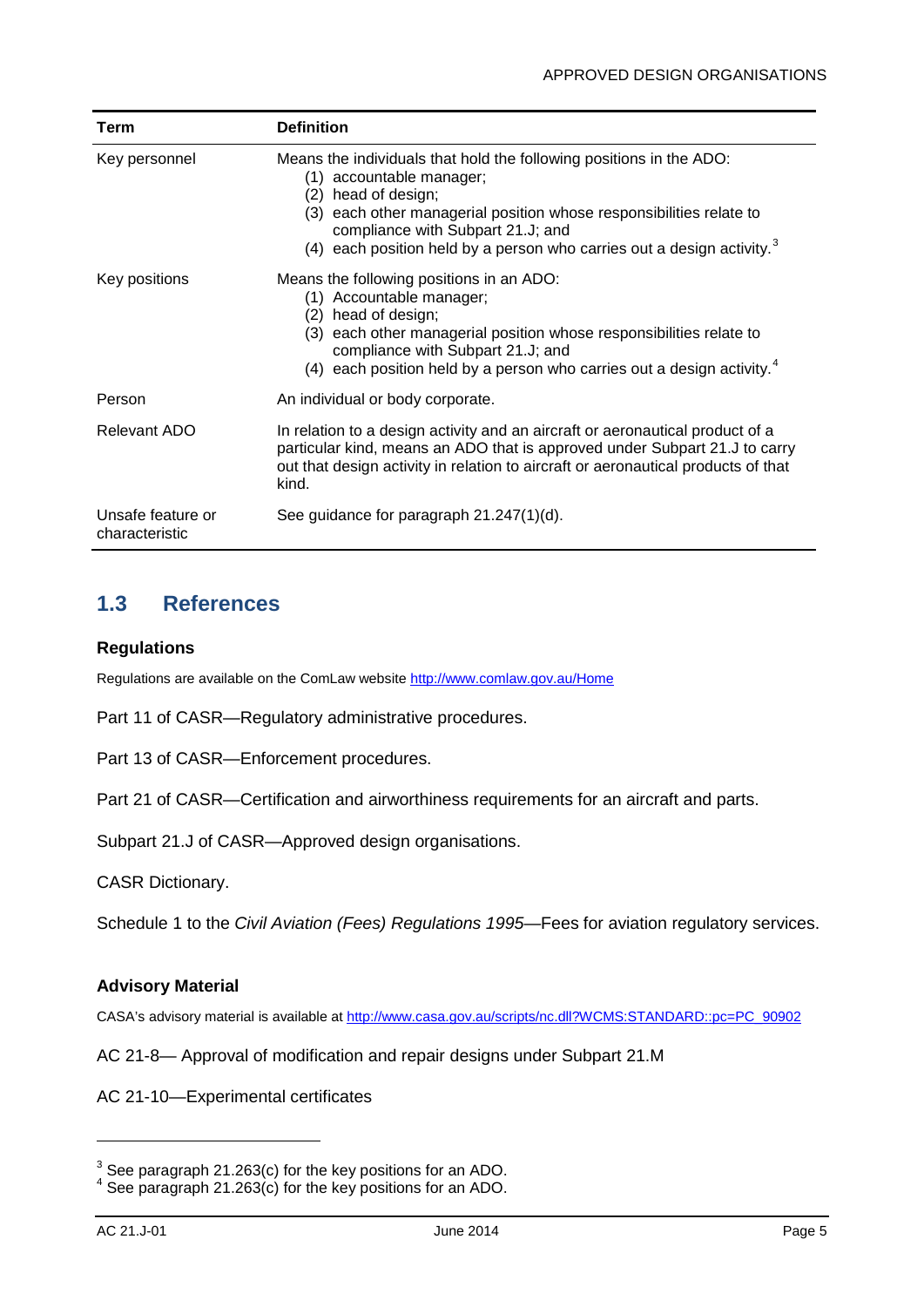- AC 21-12—Classification of design changes
- AC 21-13—Australian-designed aircraft type certification
- AC 21-14—Production certificates
- AC 21-15—Supplemental type certificates
- AC 21-16—Approval of materials, parts, processes and appliances
- AC 21-22—Approval of imported engines, propellers, materials, parts and appliances
- AC 21-23—Technical data
- AC 21-28—Permissible unserviceabilities unrepaired defects (r.21.007)
- AC 21-35—Calibration of inspection and test equipment.

#### <span id="page-6-0"></span>**1.4 Forms**

Available from the Manuals and Forms section of CASA's websit[e http://www.casa.gov.au](http://www.casa.gov.au/)

CASA Form 21-J01—Application for Grant, Re-issue or Change of Approval as an Approved Design Organisation.

- CASA Form 21-J02—Change Request.
- CASA Form 4—Nominated Personnel
- CASA Form 655—Design Advice
- CASA Form 724—Statement of Conformity
- CASA Form 882—Conformity Inspection Record

CASA Form 979—Statement of Compliance with the Civil Aviation Regulations.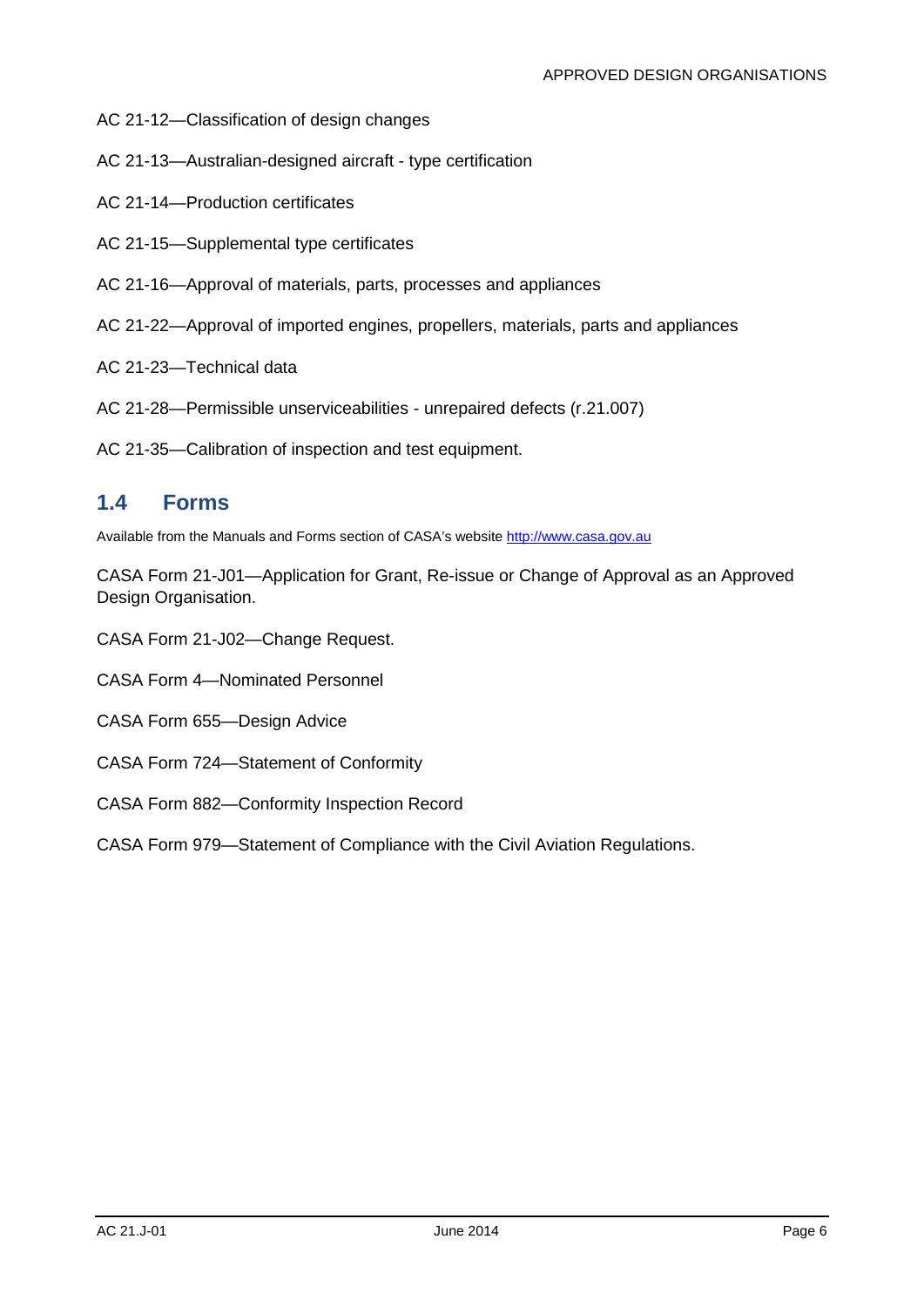## <span id="page-7-0"></span>**2 Introduction**

## <span id="page-7-1"></span>**2.1 Overview of approved design organisations**

2.1.1 An ADO is an organisation that has been approved by CASA under Subpart 21.J to carry out *design activities*.<sup>[5](#page-7-3)</sup> Design activities are certain activities, covered by various provisions of Part 21, associated with the design of, and design of changes to, aircraft and aeronautical products.

2.1.2 Any person—individual or body corporate—may apply for approval as an ADO.

2.1.3 An ADO must develop and maintain a design assurance system manual and an exposition that meet the requirements of Subpart 21.J. These documents describe the ADO's processes and procedures for carrying out design activities and are the basis of approval by CASA as an ADO.

2.1.4 An ADO's approval certificate defines the ADO's scope of approval, i.e. the design activities that the ADO is approved to carry out and the aircraft and aeronautical products in relation to which the ADO may carry out those activities.

2.1.5 CASA may also grant an ADO privileges other than design activities via an instrument of appointment.

## <span id="page-7-2"></span>**2.2 Explanation of specific regulatory requirements**

2.2.1 The explanatory material in this AC is arranged in the same manner as the regulations in Subpart 21.J. It provides explanations and amplification of the policy intention of certain provisions and, in some cases, acceptable means of compliance with the requirements.

<span id="page-7-3"></span> $5$  See regulation 21.233 for the definition of 'design activity'.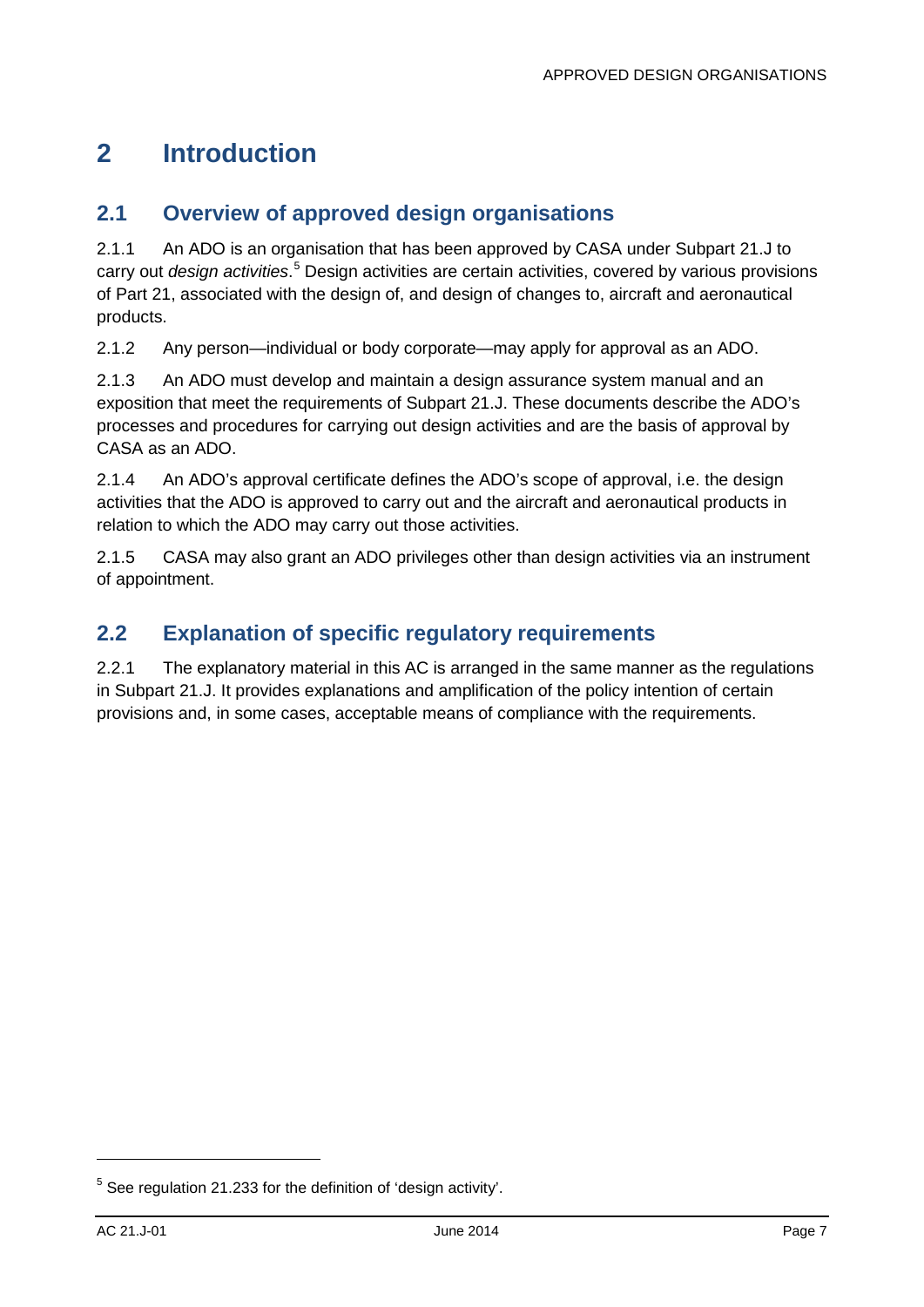## <span id="page-8-0"></span>**3 Division 21.J.1—General**

## <span id="page-8-1"></span>**3.1 Regulation 21.231—What Subpart 21.J is about**

3.1.1 The objective of Subpart 21.J is to provide a regulatory framework by which CASA can assess an organisation's capability to carry out design activities.

3.1.2 Subpart 21.J sets out the requirements for approval as an ADO, the privileges and obligations of an ADO, and the roles and responsibilities of an ADO for carrying out design activities.

3.1.3 It provides the framework for an ADO to describe *how* it will carry out design activities, but the performance rules for *what* must be done in relation to a particular design activity remain in the provisions of Part 21 associated with the particular activity.

## <span id="page-8-2"></span>**3.2 Regulation 21.235—Privileges for approved design organisations**

#### 3.2.1 When an ADO may carry out a design activity

#### **Design activities other than certification activities**

3.2.1.1 An ADO may carry out a design activity, other than a *certification activity*[6](#page-8-3) , in relation to an aircraft or aeronautical product only if the ADO is approved under regulation 21.243 to carry out that activity on that kind of aircraft or aeronautical product. This includes advice activities, approval activities and experimental certificate activities.

#### **Certification activities[7](#page-8-4)**

3.2.1.2 An ADO may carry out a certification activity in relation to an aircraft or aeronautical product only if the ADO is:

- a. approved under regulation 21.243 to carry out the activity on aircraft or aeronautical products of that kind; and
- b. specifically authorised under regulation 21.251 to carry out the certification activity in relation to a particular application that was made to CASA.

#### 3.2.2 Subcontracting a design activity

3.2.2.1 An ADO that is approved to carry out a design activity may authorise a *subcontractor*[8](#page-8-5) to carry out an activity on its behalf. The subcontractor can be, but need not be, another ADO. Design activities carried out by a subcontractor must be carried out under the ADO's approval certificate and in accordance with the ADO's exposition and design assurance system manual, even if the subcontractor is another ADO.

3.2.2.2 An ADO may only subcontract a design activity that it is approved to carry out.

<span id="page-8-3"></span> $\frac{6}{7}$  See regulation 21.233 for the definition of 'certification activity'.<br><sup>7</sup> See regulation 21.251 and associated guidance for more information on certification activities.

<span id="page-8-5"></span><span id="page-8-4"></span><sup>&</sup>lt;sup>8</sup> See regulation 21.233 for the definition of 'subcontractor'.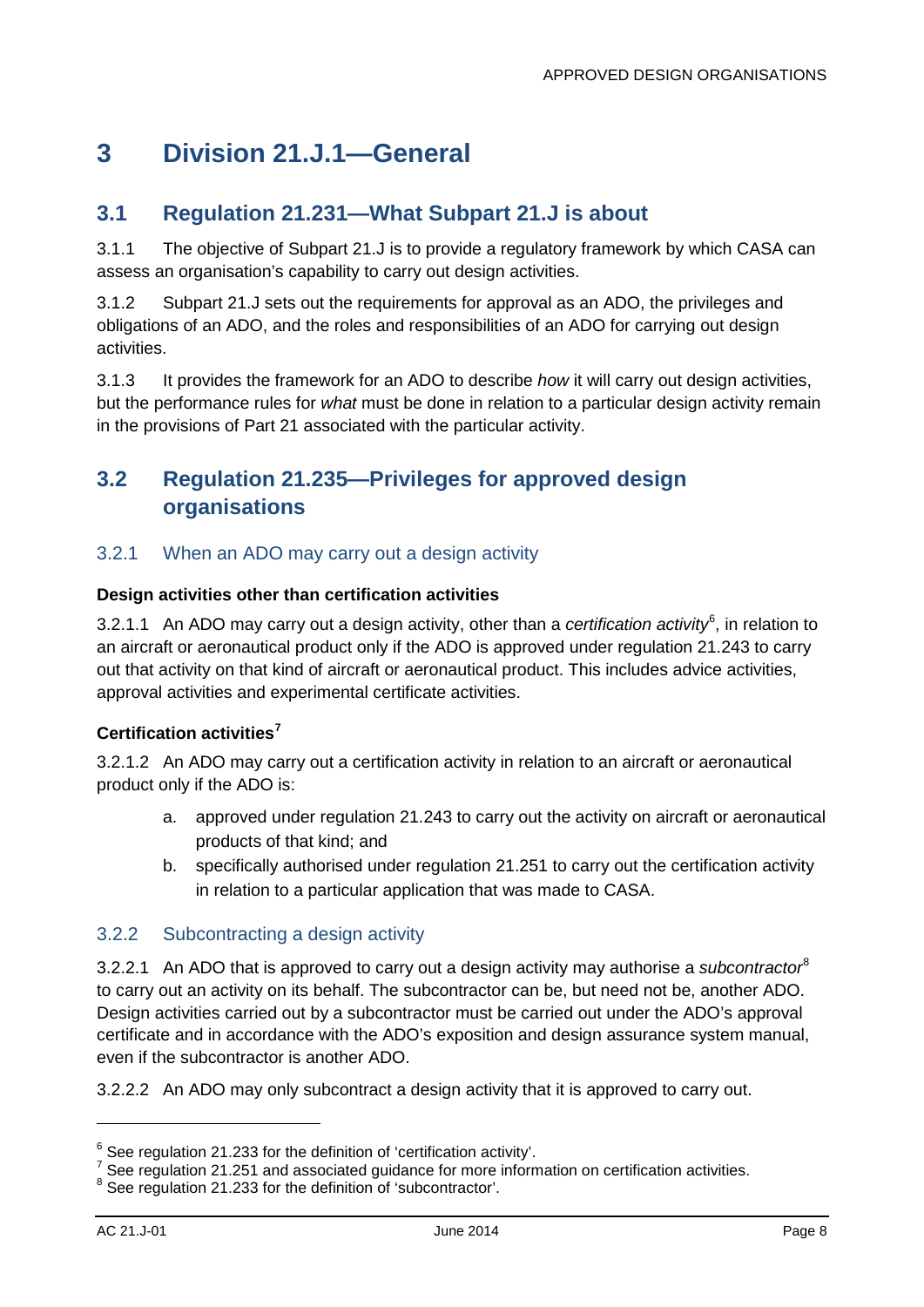## 3.2.3 Coordination of a design activity<sup>[9](#page-9-0)</sup>

#### **Design activities other than certification activities**

3.2.3.1 If an ADO accepts an application for an advice, approval or experimental certificate activity, and some parts of the activity are not covered under the ADO's approval certificate (e.g. certain engineering specialities or particular design activities), then the ADO must coordinate the design activity with another ADO whose approval certificate covers those parts of the activity. The activities carried out by the second ADO must be carried out under its own approval certificate. The first ADO issues the final advice, approval or experimental certificate required for the application relying on the activities carried out by the second ADO.

#### **Certification activities[10](#page-9-1)**

3.2.3.2 Coordination of certification activities is a function of CASA, not an ADO. Certification activities are only carried out:

- a. in relation to applications that are made to CASA and for which CASA will be providing the final approval; and
- b. in accordance with a specific authorisation provided by CASA.

3.2.3.3 CASA may only authorise an ADO to carry out a certification activity if the activity is within the ADO's scope of approval.

3.2.3.4 CASA may authorise multiple certification activities to cover different aspects of a single application.

3.2.3.5 A separate certificate is required for each certification activity.

#### 3.2.4 Other privileges under Part 11

3.2.4.1 Regulation 11.026 provides that, in relation to advice, approval and experimental certificate activities, a reference to CASA in Part 11 includes a reference to the ADO that received the application, which provides for the ADO to:

- a. impose conditions on and vary the conditions of an authorisation granted by the ADO in carrying out the design activity, after the ADO has granted the authorisation;
- b. impose a requirement relating to certain notifications and information on an authorisation granted by the ADO in carrying out the design activity; and
- c. vary an authorisation granted by the ADO in carrying out the design activity at the request of the holder.
- 3.2.4.2 In relation to certification activities, regulation 11.026 provides that an ADO may:
	- a. ask the applicant to provide more information under regulation 11.040; and
	- b. ask the applicant to provide a statutory declaration to verify the application under regulation 11.047.

<span id="page-9-0"></span> $9$  See paragraph 21.263(h) and associated guidance for more information on coordination of design activities.

<span id="page-9-1"></span> $10$  See regulation 21.251 and associated guidance for more information on certification activities.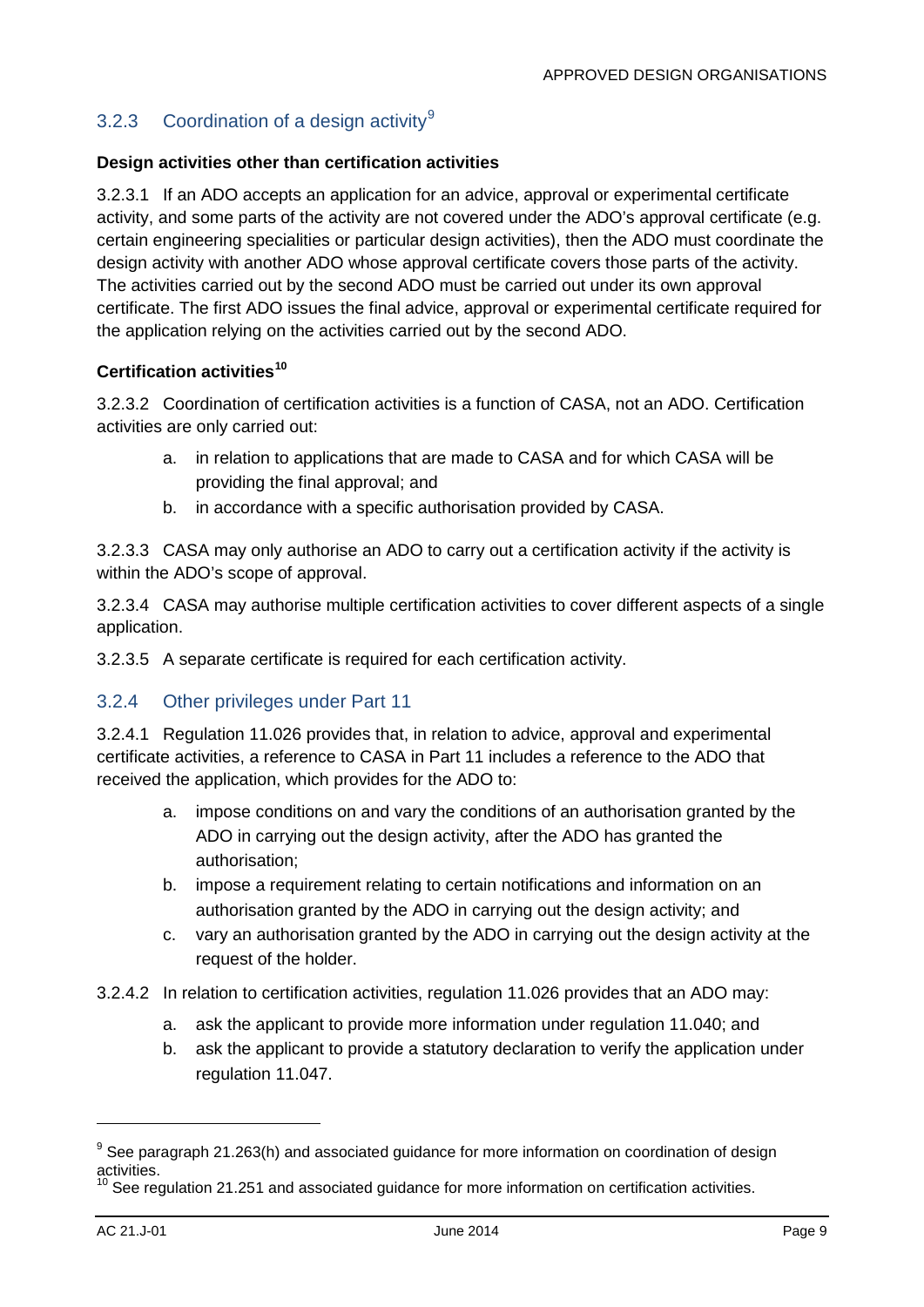#### 3.2.5 Additional privileges

3.2.5.1 If an ADO requests an additional privilege that is not within the definition of design activity<sup>[11](#page-10-2)</sup> then CASA may grant the additional privilege to the ADO through a separate instrument of appointment, provided the ADO complies with the requirements to obtain and maintain the privileges (e.g. issue of special flight permits under regulation 21.200).

## <span id="page-10-0"></span>**3.3 Regulation 21.237—Prohibition of unauthorised carrying out of design activities**

3.3.1 This regulation provides that a design activity may only be carried out by:

- a. an ADO;
- b. an authorised person, if provided for in the relevant provision under which the activity is carried out; or
- c. CASA, if provided for in the relevant provision under which the activity is carried out.

3.3.2 If an ADO carries out a design activity then the activity must be carried out by an employee or a subcontractor whose scope of authorisation by the ADO covers the activity. The ADO's exposition must clearly identify the names and responsibilities of the individuals and subcontractors authorised by the ADO to carry out design activities on its behalf.<sup>[12](#page-10-3)</sup>

## <span id="page-10-1"></span>**3.4 Regulation 21.239—Applications may be made to approved design organisation—approval activities and experimental certificates**

3.4.1 This regulation provides a general legal mechanism for ADOs to receive applications for design activities where the respective provisions do not specifically state that the application for those activities can be made to an ADO. In particular, if an ADO is a relevant ADO in relation to an approval activity or the issue of an experimental certificate under regulation 21.195A, then an application for the approval or experimental certificate may be made to the ADO.

<span id="page-10-3"></span>

<span id="page-10-2"></span><sup>&</sup>lt;sup>11</sup> See regulation 21.233 for the definition of 'design activity'.<br><sup>12</sup> See regulation 21.263 and associated guidance for more information on the exposition.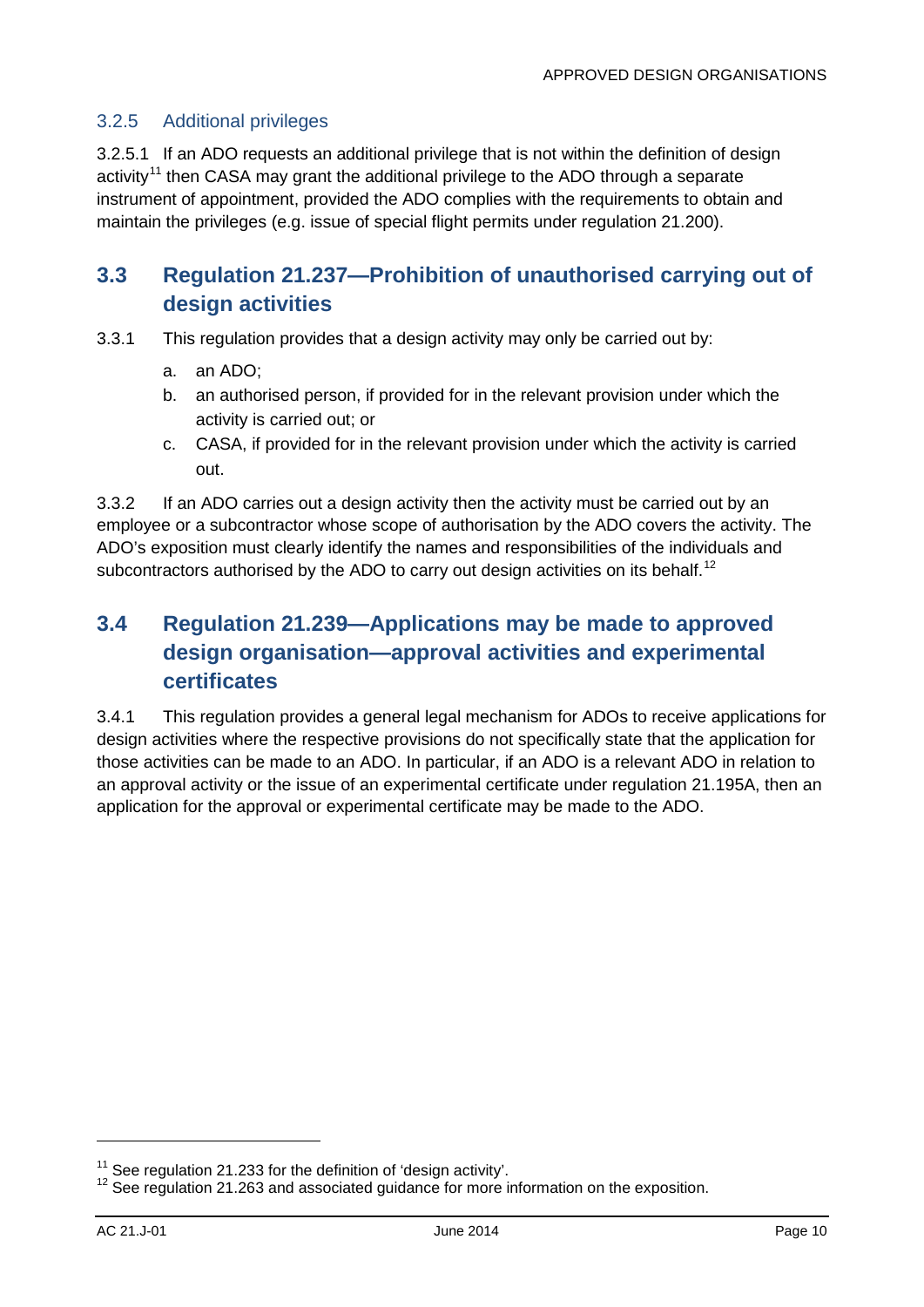# <span id="page-11-0"></span>**4 Division 21.J.2—Approval as approved design organisation**

## <span id="page-11-1"></span>**4.1 Regulation 21.241—Applying for approval**

#### 4.1.1 Who can apply?

4.1.1.1 Any person may apply to CASA for approval as an ADO—there are no set criteria for an ADO's size or type of corporate entity. The requirements of Subpart 21.J are scalable such that the means of compliance is appropriate for the size of the ADO and the nature and complexity of the design activities the ADO is approved to carry out.

#### 4.1.2 How to apply?

4.1.2.1 An application for approval as an ADO should be made to CASA on Form 21-J01. Application forms may be obtained from any CASA office or downloaded from the CASA website.<sup>[13](#page-11-2)</sup>

4.1.2.2 To avoid unnecessary cost to the applicant, the regulation provides that the applicant may give CASA a copy of their proposed exposition and design assurance system manual after CASA has made a preliminary assessment of the application and agreed on the scope of the approval certificate. However, the applicant must give CASA its proposed exposition and design assurance system manual before the application may be approved.

#### 4.1.3 Where to apply?

4.1.3.1 All applications for issue of, or changes to, an approval certificate for an ADO must be lodged with CASA's [Permission Application Centre.](http://www.casa.gov.au/scripts/nc.dll?WCMS:STANDARD::pc=PC_91517) The Permission Application Centre can be contacted by telephone on 13 17 57. Additional information and contact details are available under the Services menu on the CASA website.

#### 4.1.4 Payment of fees

4.1.4.1 CASA charges a fee to process an application for an ADO approval certificate in accordance with the *Civil Aviation (Fees) Regulations 1995*. The Permission Application Centre will provide a quotation based on an estimate of the amount of work required. The applicant must pay the estimated fee before CASA will begin to assess the application. In accordance with section 97 of *Civil Aviation Act 1988*, CASA may not process an application until the fee is paid in full.

#### **Transitional arrangements**

4.1.4.2 CASA will not charge current CAR 30 design organisations and holders of instruments of appointment fees to transition from current privileges to their equivalent privileges under Subpart 21.J. However, applicants seeking new or additional privileges will be subject to cost recovery for those new or additional privileges.

<span id="page-11-2"></span><sup>&</sup>lt;sup>13</sup> [http://www.casa.gov.au](http://www.casa.gov.au/)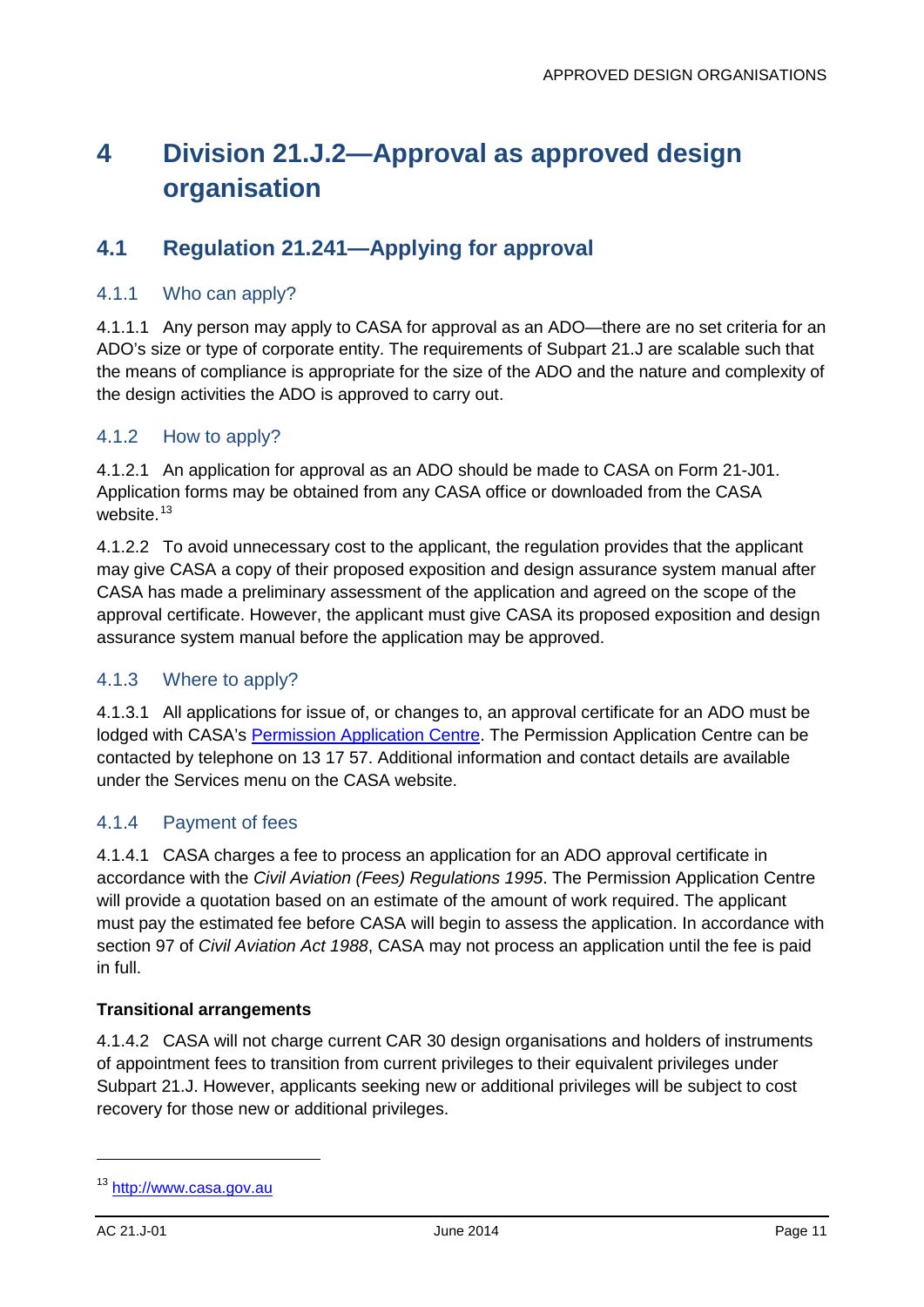## <span id="page-12-0"></span>**4.2 Regulation 21.243—Granting approval**

#### 4.2.1 Compliance criteria

4.2.1.1 The applicant must demonstrate compliance with the requirements of Subpart 21.J. CASA will assess the following specific elements for compliance:

#### **Exposition[14](#page-12-1)**

4.2.1.2 The applicant's exposition must contain the information mentioned in regulation 21.263 and be consistent with the applicant's design assurance system manual. See [Appendix A](#page-55-1) for further information.

#### **Design assurance system[15](#page-12-2)**

4.2.1.3 The applicant's design assurance system manual must meet the requirements of regulations 21.269 and 21.270. See [Appendix B](#page-60-1) for further information.

4.2.1.4 The applicant must have established and be able to maintain the design assurance system. CASA will consider the following criteria to determine whether the design assurance system is established:

- a. the applicant has provided a finalised and complete design assurance system manual that meets the requirements of regulations 21.269 and 21.270
- b. the applicant's head of design has:
	- i. approved the design assurance system manual
	- ii. a comprehensive knowledge of the design assurance system manual
- c. the applicant's other key personnel who hold managerial positions or carry out design activities have a good working knowledge of the design assurance system manual generally and a comprehensive knowledge of the sections that are directly applicable to their positions
- d. the tools, equipment and facilities upon which the design assurance system depends are operational and available to the applicant's personnel.

#### **Personnel**

4.2.1.5 The applicant must have sufficient appropriately qualified and experienced personnel to carry out each design activity mentioned in the applicant's proposed exposition. CASA will consider the following criteria to determine whether the applicant meets the requirements:

- a. The determination of what constitutes sufficient personnel is based on the ability of the applicant to meet the requirements of the applicable design activities and comply with the applicant's exposition and design assurance system manual with the personnel and resources described in the application documents. However:
	- i. the applicant must be able to demonstrate that the personnel, including both employees and subcontractors, mentioned in their exposition are available; and

<span id="page-12-2"></span><span id="page-12-1"></span><sup>&</sup>lt;sup>14</sup> See regulation 21.263 for more information on the exposition.<br><sup>15</sup> See regulations 21.269 and 21.270 and associated guidance for more information on the design assurance system.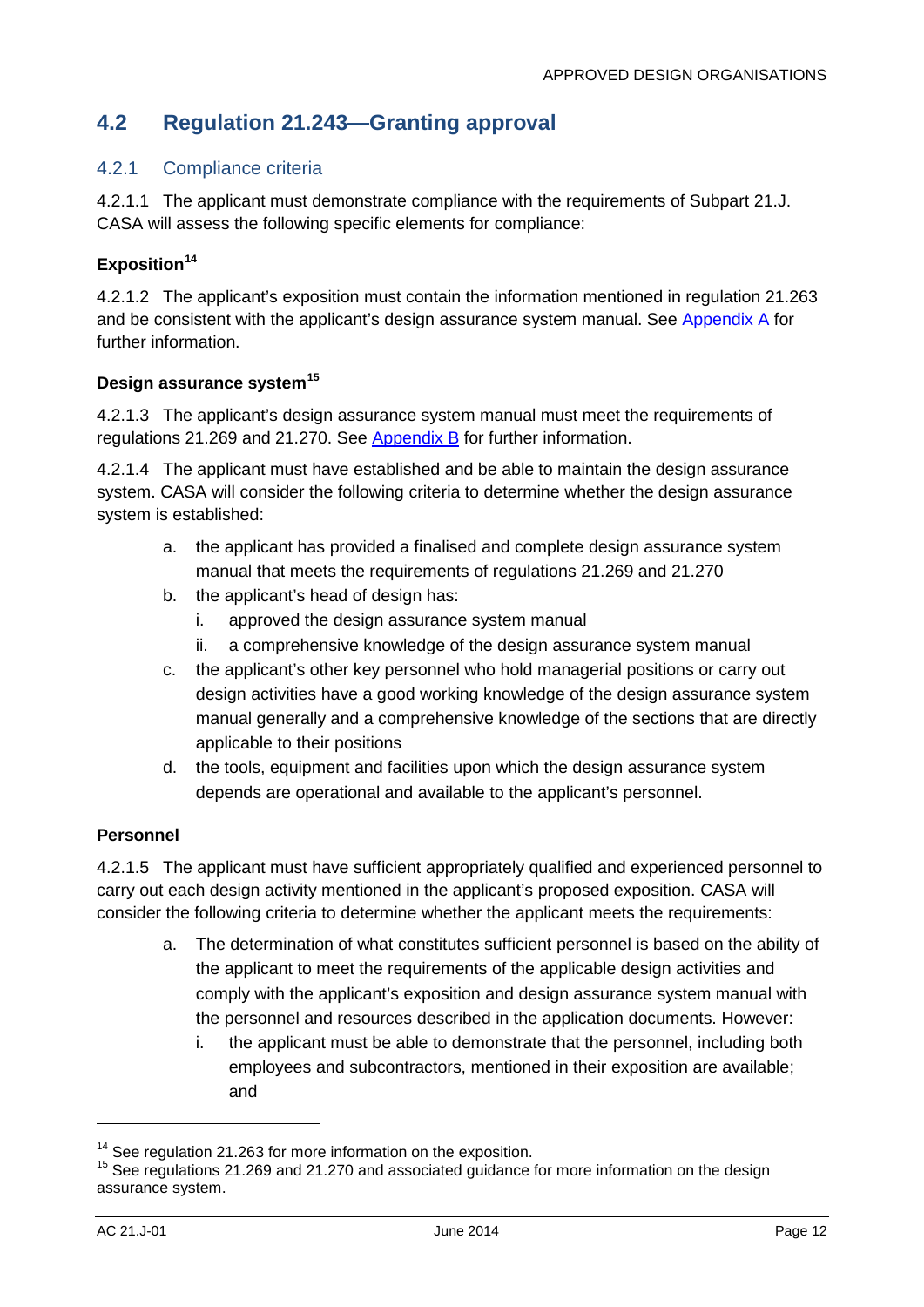- ii. if an applicant relies on subcontractors for certain activities or functions then the procedures that the ADO uses to manage the activities of the subcontractor must be:
	- A. included in the applicant's exposition<sup>[16](#page-13-0)</sup>: and
	- B. acceptable to CASA.
- b. The individuals who will hold the key positions in the ADO must be acceptable to CASA, based on their demonstrated qualifications, experience and knowledge.<sup>[17](#page-13-1)</sup>

#### **Facilities**

4.2.1.6 The applicant must have appropriately equipped facilities for carrying out the design activities mentioned in the applicant's proposed exposition, including:

- a. office accommodation for all employees carrying out design activities—the accommodation must be of a standard that will ensure employees can perform their duties without undue distraction or discomfort; and
- b. facilities for the completion and retention of records and documents in accordance with the requirements of the regulations.

#### **Equipment, tools and design reference data**

4.2.1.7 The applicant must have, or have access to, the equipment, tools and up-to-date design reference data (in electronic form or otherwise) necessary for carrying out each design activity mentioned in the applicant's proposed exposition.

4.2.1.8 The applicant need not possess all the equipment, tools and design reference data at the time of assessment of their application. However, they must be able to demonstrate to CASA:

- a. that they have ready access to the necessary:
	- tools and equipment (including test apparatus):
		- A. all equipment and tools used to make conformity or airworthiness determinations must be properly maintained and calibrated to a standard acceptable to CASA<sup>[18](#page-13-2)</sup>
		- B. the applicant's exposition must describe how the ADO will ensure the calibration is up to date at the time the tools and equipment are used to make conformity or airworthiness determinations; and
	- ii. properly amended and up-to-date design reference data; and
- b. how they would make the equipment, tools and design reference data available to the relevant personnel.

<span id="page-13-1"></span>knowledge for key positions.

-

<span id="page-13-0"></span><sup>&</sup>lt;sup>16</sup> See paragraph 21.263(g) and associated guidance in relation to subcontracting in the exposition.<br><sup>17</sup> See paragraph 21.263(d) and associated guidance in relation to qualifications, experience and

<span id="page-13-2"></span> $18$  See AC 21-35 for further quidance on calibration.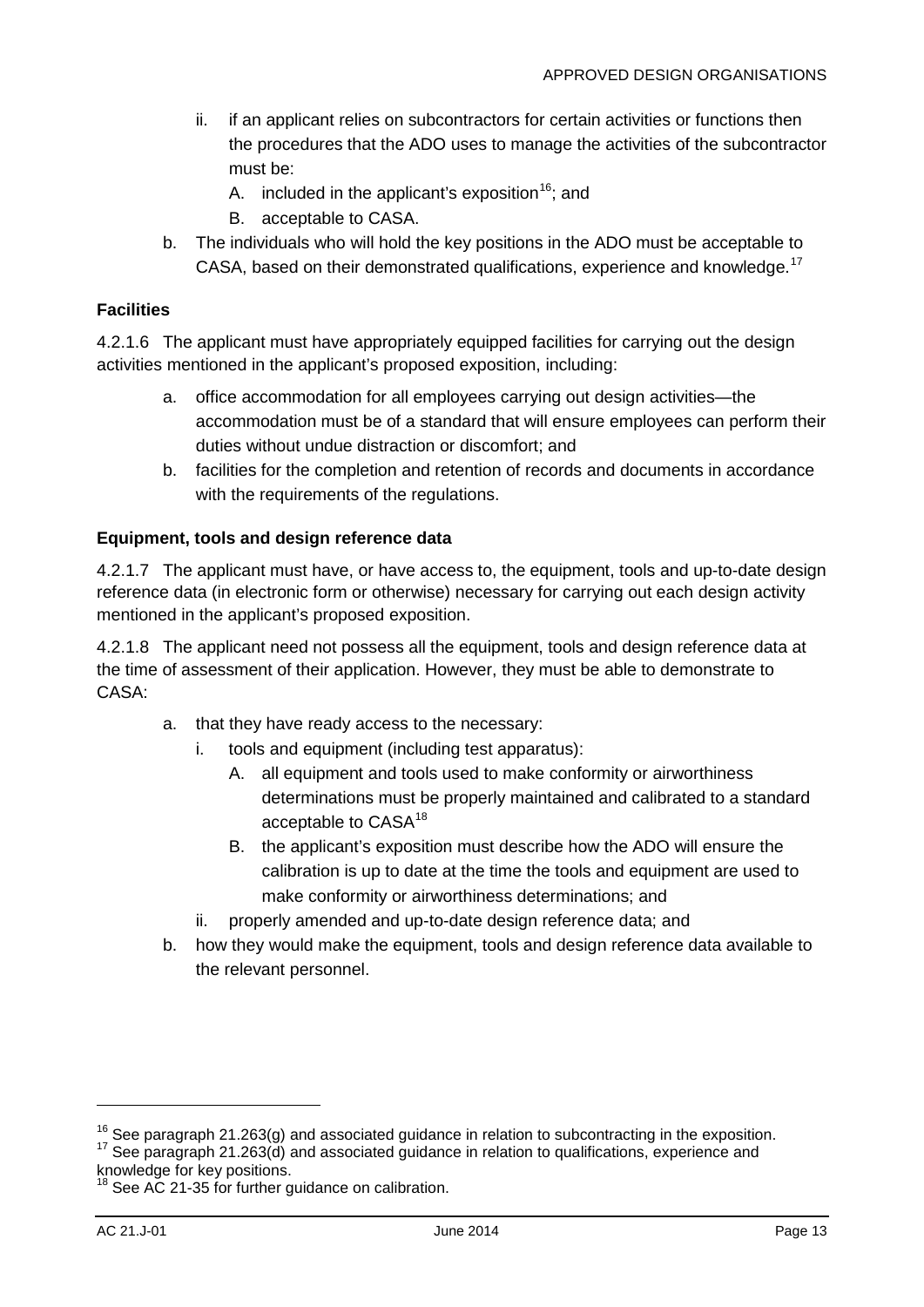#### **Accountable manager**

4.2.1.9 The applicant must nominate an individual for the position of accountable manager. CASA must be satisfied that the individual:

- a. has the authority to carry out the responsibilities of the position;
- b. understands the responsibilities of the position; and
- c. has the knowledge, qualifications and experience required by the ADO's exposition for the position. [19](#page-14-0)

#### **Head of design**

4.2.1.10 The applicant must nominate an individual for the position of head of design. CASA must be satisfied that the individual has:

- a. knowledge, qualifications and experience that are suitable for the position; and
- b. the knowledge, qualifications and experience required by the ADO's exposition for the position. [20](#page-14-1)

#### 4.2.2 Verification of information by CASA

4.2.2.1 Under Subpart 11.B, CASA may inspect the applicant's facilities and resources to verify the information contained in the application (including any supporting documents). CASA may also interview the individuals nominated to key positions in the ADO to ensure that their knowledge of the relevant:

- a. regulations;
- b. applicable design standards;
- c. policies and procedures of the ADO; and
- d. technical subject matter

is adequate and that they are competent to carry out the responsibilities of the position.

#### 4.2.3 Determination of scope of approval

- 4.2.3.1 If CASA decides to approve an applicant as an ADO then CASA must determine:
	- a. the design activities that the applicant is approved to carry out;
	- b. the aircraft and aeronautical products in relation to which the applicant is approved to carry out those design activities; and
	- c. if the applicant is approved to grant a modification/repair design approval under regulation 21.437—whether the applicant is approved to make an equivalent level of safety determination under regulation 21.436.

-

<span id="page-14-0"></span> $19$  See paragraph 21.263(d) and associated guidance in relation to qualifications, experience and knowledge for key positions.

<span id="page-14-1"></span>See paragraph 21.263(d) and associated guidance in relation to qualifications, experience and knowledge for key positions.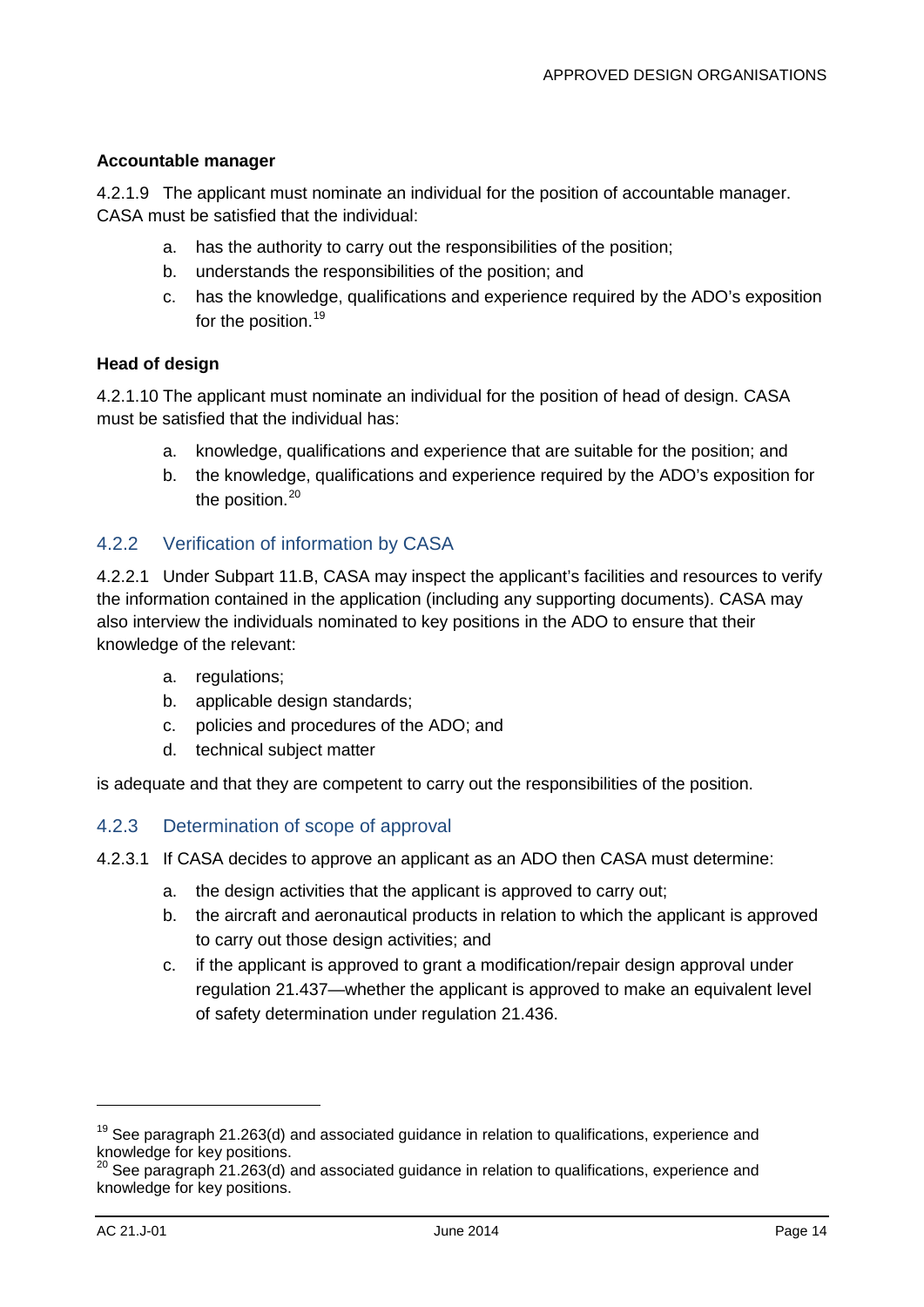4.2.3.2 These determinations will be based on the capability demonstrated by the applicant and the policies, procedures and personnel described in the applicant's exposition and design assurance system manual.

4.2.3.3 If the applicant wishes to be approved to make an equivalent level of safety determination under regulation 21.436 then they must include in their exposition and design assurance system manual:

- a. the individuals who will be authorised to make a determination;
- b. the policies and procedures that the ADO will use to make a determination;
- c. the procedures that the ADO will use to send and receive the required notifications to and from CASA; and
- d. the procedures that the ADO will use to incorporate a determination into the applicable modification/repair design.

4.2.3.4 The scope of approval will be specified on the applicant's approval certificate.<sup>[21](#page-15-1)</sup>

#### 4.2.4 Approval of exposition and design assurance system manual

4.2.4.1 If CASA approves the applicant and issues an approval certificate under regulation 21.245, then the applicant's proposed exposition and design assurance system manual are taken to be approved.

### <span id="page-15-0"></span>**4.3 Regulation 21.245—Approval certificate**

4.3.1 An ADO's approval certificate defines its scope of approval. An ADO's scope of approval defines the design activities that the ADO is approved to carry out and the aircraft and aeronautical products in relation to which the ADO is approved to carry out those design activities.

4.3.2 An ADO's scope of approval, including any limitations, is determined by CASA based on the capability demonstrated by the applicant and the policies, procedures and personnel described in the applicant's exposition and design assurance system manual. The scope of approval and limitations may be expressed using criteria such as:

- a. engineering specialities (e.g. structures, system and equipment (mechanical), system and equipment (electrical), engines, propeller, flight analyst)
- b. airworthiness standards (e.g. Part 23, Part 27)
- c. a category of aeronautical products (e.g. piston engines, propellers)
- d. certain technologies (e.g. composite, wood or metallic construction).

#### 4.3.3 When CASA must issue a new certificate

#### **Change to scope of approval**

4.3.3.1 CASA must issue a new approval certificate if the ADO demonstrates a new capability and CASA approves, under regulation 21.253, a change to the ADO's scope of approval.

<span id="page-15-1"></span> $21$  See regulation 21.245 and associated guidance in relation to an ADO's approval certificate.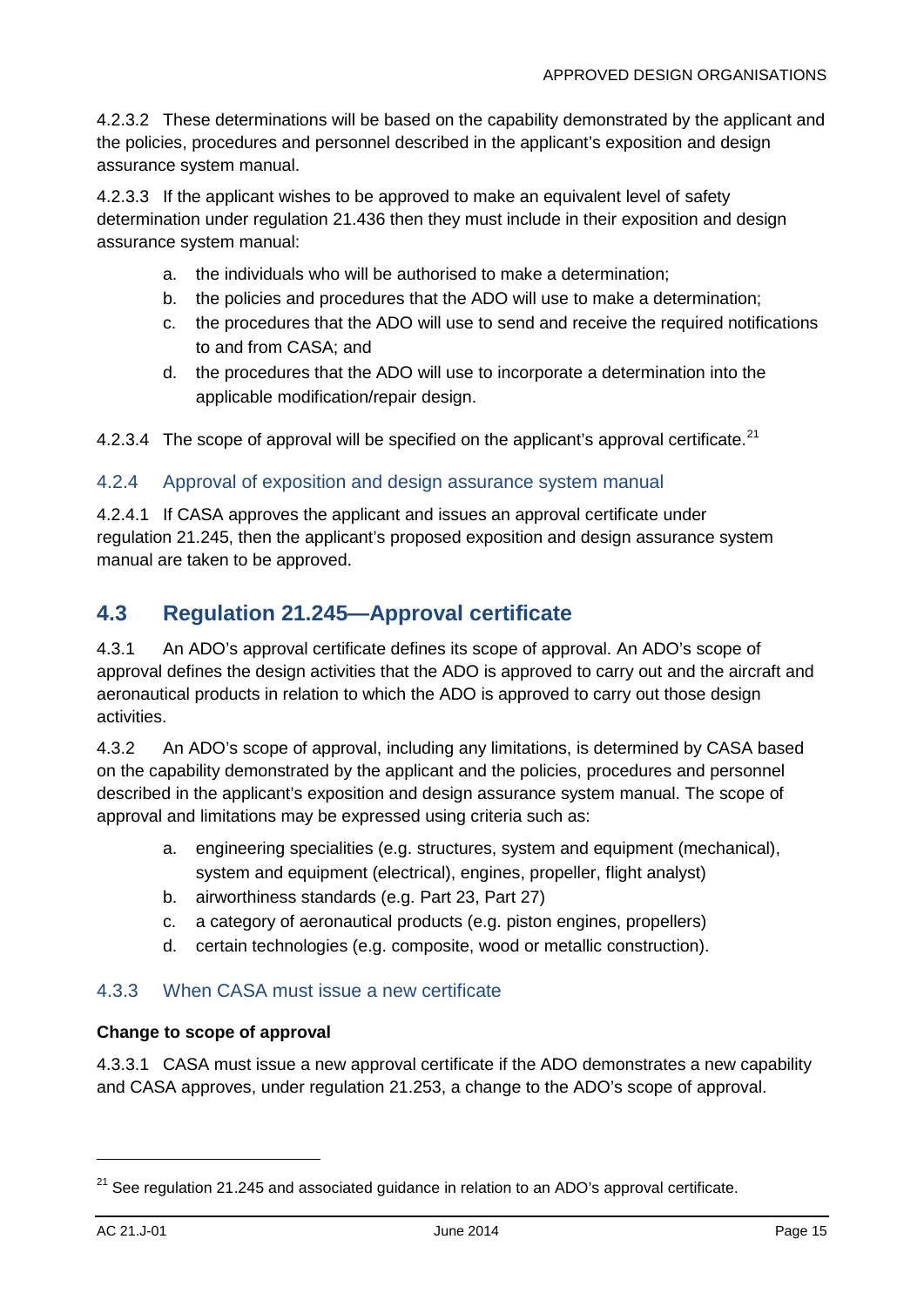#### **Change to name of ADO**

4.3.3.2 CASA must issue a new approval certificate if the ADO changes its name (i.e. the name of the ADO specified on its approval certificate). However, to be eligible for a new certificate without submitting a new application under regulation 21.241, an ADO must provide evidence that there is no change to any other aspect of the approval, including the key personnel, design assurance system and location of the principal facility.

#### 4.3.4 Change of certificate holder / transferability of certificate

4.3.4.1 The issuance of an approval certificate is based on the demonstrated capability of the applicant, who becomes the certificate holder upon approval. Therefore, under regulation 11.080, an approval certificate is not transferable to another person (i.e. an individual or company), which means that the certificate itself cannot be sold.

4.3.4.2 However, if the holder of the certificate is a corporate entity, then the certificate can effectively change hands if the company is sold. In that instance, so long as the underlying company remains the same legal entity (i.e. same ACN), then the certificate remains in force following the sale.

4.3.4.3 If a change to the certificate holder is desired then a new application must be submitted under regulation 21.241. When assessing the application CASA will consider the previous approval and the extent and effect of any changes made to the ADO.

## <span id="page-16-0"></span>**4.4 Paragraph 21.247(1)(d)—Approval subject to conditions—unsafe feature or characteristic**

4.4.1 Regulation 21.247 sets out the general conditions associated with approval as an ADO. Paragraph 21.247(1)(d) requires an ADO to ensure that no design activity that the ADO carries out introduces an unsafe feature or characteristic into the design of the aircraft or aeronautical product. This is a separate condition from compliance with the applicable airworthiness standards because in some cases an unsafe condition may exist even though the design complies with applicable airworthiness requirements.

4.4.2 An ADO must describe in their design assurance system manual the procedures that the ADO will use to determine that each design activity does not introduce an unsafe feature or characteristic to the aircraft or aeronautical product. $^{22}$  $^{22}$  $^{22}$ 

4.4.3 An unsafe feature or characteristic includes:

- a. a feature or characteristic that may lead to an event that would:
	- i. result in fatalities, usually with the loss of the aircraft; or
	- ii. reduce the capability of the aircraft or the ability of the crew to cope with adverse operating conditions to the extent that there would be:
		- A. a large reduction in safety margins or functional capabilities;
		- B. physical distress or excessive workload such that the flight crew cannot be relied upon to perform their tasks accurately or completely; or
		- C. serious or fatal injury to one or more occupants,

unless it is shown that the probability of such an event is within the limit defined by the applicable airworthiness standards;

<span id="page-16-1"></span> $22$  See paragraph 21.269(2)(d) and associated guidance in relation to procedures to ensure no unsafe feature or characteristic.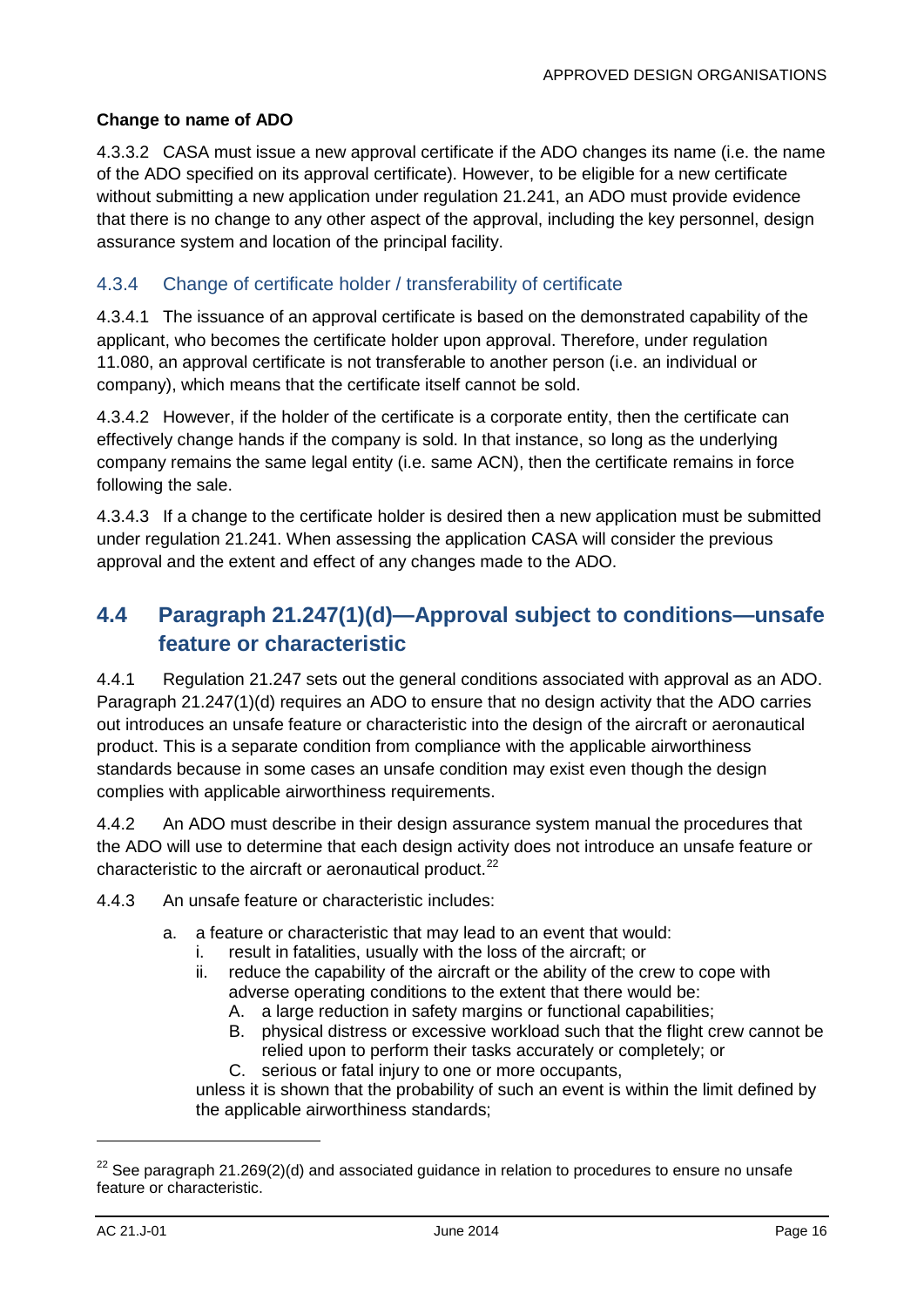- b. a feature or characteristic that too frequently (i.e. significantly beyond the applicable safety objectives) leads to events having less severe immediate consequences than those listed above but:
	- i. could eventually lead to one of the consequences listed above in specific operating environments; or
	- ii. may reduce the capability of the aircraft or the ability of the crew to cope with adverse operating conditions to the extent that there would be, for example:
		- A. a significant reduction in safety margins or functional capabilities;
		- B. a significant increase in crew workload, or in conditions impairing crew efficiency; or
		- C. discomfort to occupants, possibly including injuries;
- c. a feature or characteristic with which there is an unacceptable risk of serious or fatal injury to persons other than occupants; or
- d. design features intended to minimise the effects of survivable accidents not performing their intended function.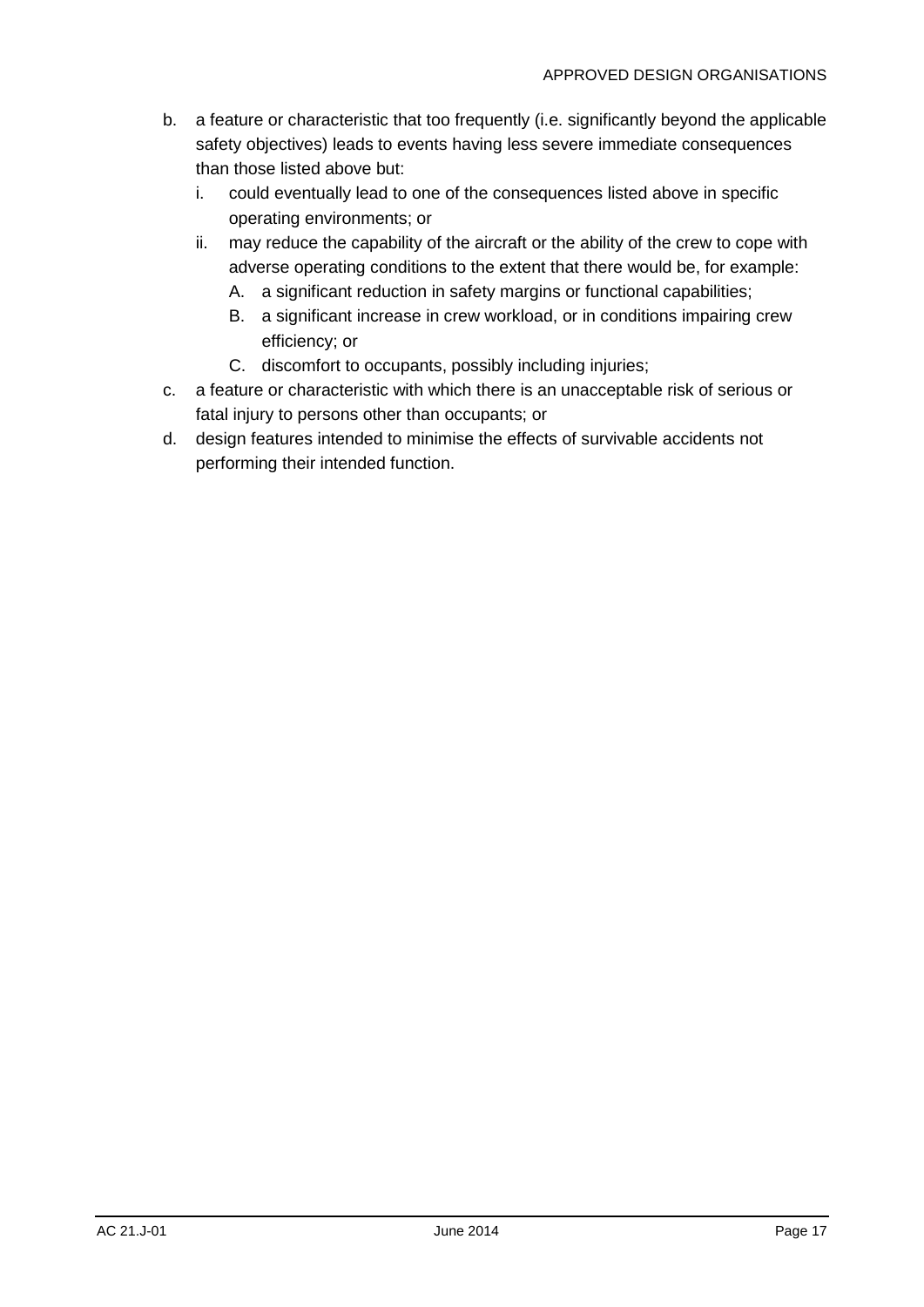## <span id="page-18-0"></span>**5 Division 21.J.3—Authorisation to carry out particular certification activity**

### <span id="page-18-1"></span>**5.1 Regulation 21.251—Authorisation of approved design organisations to carry out certification activities**

#### 5.1.1 Purpose of certification activity

5.1.1.1 Certification activities are applicable to certain kinds of applications<sup>[23](#page-18-3)</sup> when the application has been made to CASA and for which CASA will be providing the final approval. Certification activities are not applicable to an application for a design activity made to an ADO.

5.1.1.2 Certification activities provide an alternative to CASA carrying out the analyses, tests and inspections that are necessary to grant the approval. The certification activity provisions enable CASA to authorise an ADO to make a compliance determination against some or all of the applicable airworthiness requirements of a design.

5.1.1.3 If the ADO determines that the relevant criteria have been met, then the ADO gives CASA a certificate to that effect. When making a decision on the application CASA need only consider the certificate from the ADO (in relation to the particular element of the design covered by the certification activity). However, if CASA is not satisfied that the determination is appropriate or complete then CASA may disregard the certificate.

5.1.1.4 Certification activities are limited to compliance verification against the airworthiness requirements specified by CASA in the authorisation notice. CASA retains the responsibility to establish the certification basis and other functions such as:

- a. determination of special conditions
- b. approval of acceptable means of compliance
- c. the grant of exemptions
- d. approval to deviate from Technical Standard Order performance standards.

5.1.1.5 An ADO cannot perform the above functions as a certification activity.

#### <span id="page-18-2"></span>5.1.2 Applications for which CASA may authorise certification activities

5.1.2.1 The applications for which CASA may authorise a certification activity are specified in subregulation 21.251(1), which includes:

- a. a type certificate
- b. approval of a change to a type design
- c. a supplemental type certificate
- d. approval of a variation of a supplemental type certificate
- e. approval of the design of a Class II or Class III product
- f. an Australian Parts Manufacturer Approval (APMA)
- g. a modification/repair design approval
- h. an Australian Technical Standard Order (ATSO) authorisation.

<span id="page-18-3"></span> $23$  See section [5.1.2](#page-18-2) for the list of applications for certification activities.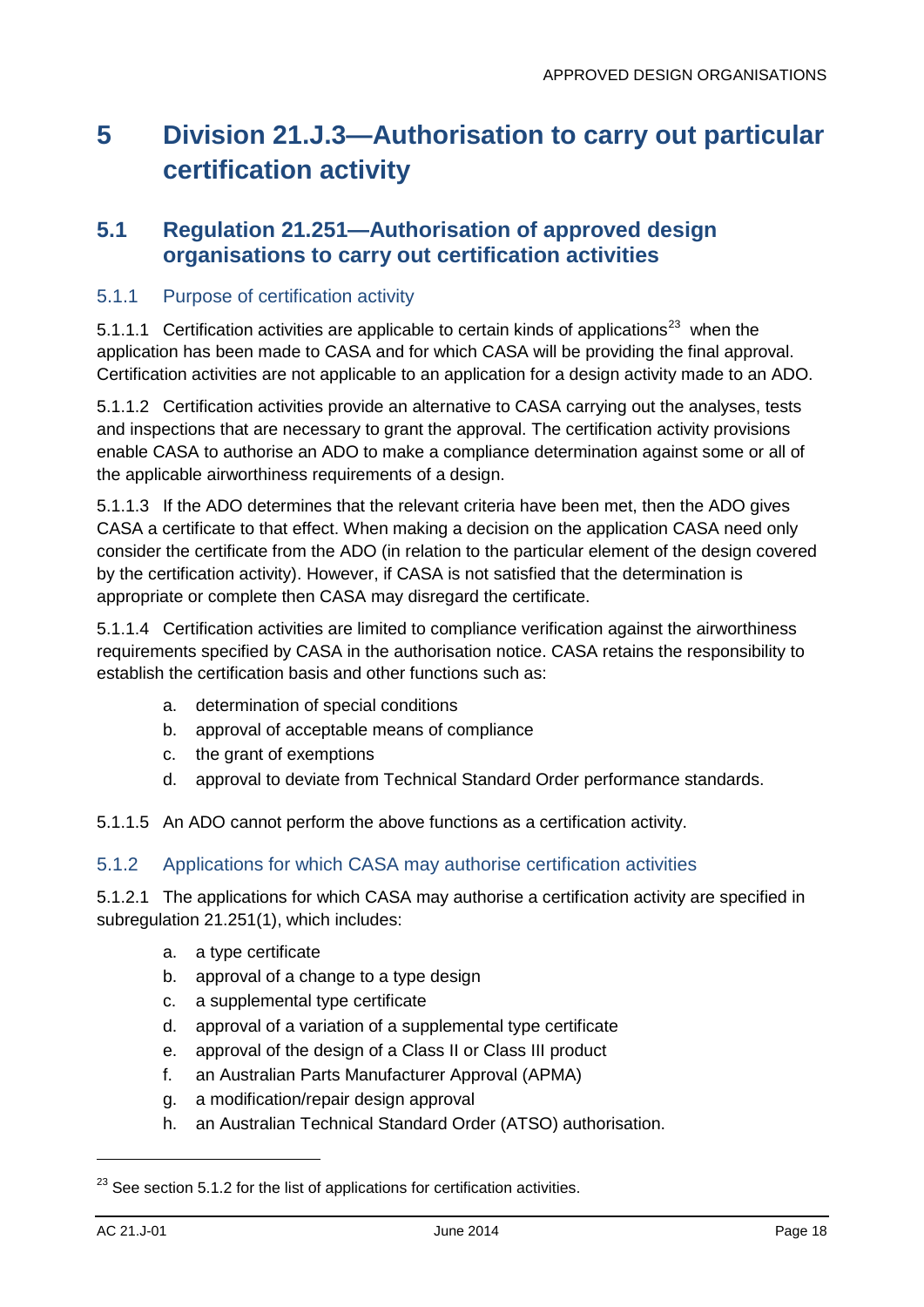#### 5.1.3 When CASA may authorise an ADO to carry out a certification activity

- 5.1.3.1 CASA may authorise an ADO to carry out a certification activity only if:
	- a. the activity is within the ADO's scope of approval;
	- b. the applicant nominates the ADO; and
	- c. CASA is satisfied that the ADO is capable of carrying out the certification activity.

#### 5.1.4 How CASA authorises an ADO to carry out a certification activity

- 5.1.4.1 If CASA is to authorise an ADO to carry out a certification activity, CASA must:
	- a. specifically authorise the ADO to carry out the activity the authorisation must:
		- i. be in writing; and
		- ii. specify the scope of the activity, including the airworthiness requirements against which the determination of compliance is to be made; and
	- b. notify the applicant in writing.

#### 5.1.5 CASA's observation and oversight of a certification activity

5.1.5.1 If CASA authorises an ADO to carry out a certification activity then CASA may carry out inspections or observe the ADO as it conducts the certification activity<sup>24</sup>. If CASA intends to inspect or observe an ADO then CASA must notify the ADO in writing.

#### 5.1.6 Form and content of certificate to CASA

5.1.6.1 If the ADO determines that the design complies with the requirements specified in the authorisation notice, then the ADO gives CASA a certificate to that effect. If the ADO determines that the design does not comply with the requirement then the ADO should notify CASA in writing.

5.1.6.2 The certification should be made on CASA Form 979, or as otherwise agreed with CASA. The certificate may be provided to CASA in electronic form.

5.1.6.3 The certificate should contain the following:

- a. a brief description of the activity;
- b. the CASA certification activity authorisation notice reference number;
- c. a statement by the ADO that the design complies (or does not comply, as applicable) with the requirements specified in the authorisation notice – a separate determination should be provided on the certificate for each requirement specified on the certification activity authorisation notice;
- d. the name of the ADO and its approval certificate reference number (i.e. the approval certificate reference number determined by CASA for regulation 21.245);
- e. the name and signature of the individual who carried out the certification activity on behalf of the ADO;
- f. the date on which the certificate was signed by the individual who carried out the design activity (format: dd/mmm/yyyy); and
- g. a unique reference number assigned to the certificate by the ADO.

<span id="page-19-0"></span> $24$  See regulation 21.275 in relation to inspections and observations by CASA.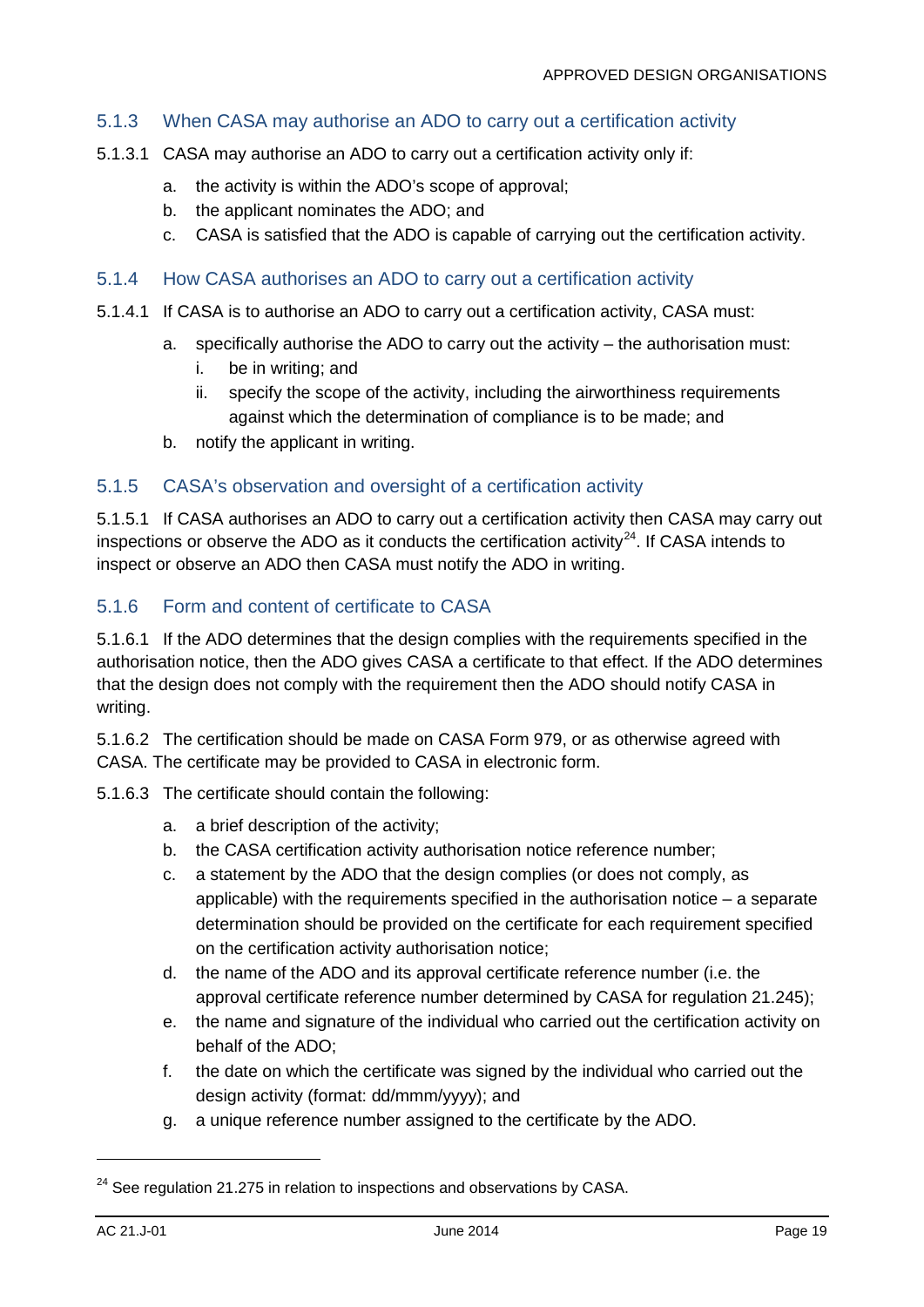5.1.6.4 The ADO may also be required to produce a detailed report of the certification activity and provide a copy of the report to CASA with the certificate. The report should include:

- a. a description of the activity;
- b. the CASA certification activity authorisation notice reference number;
- c. the reasons for the determination;
- d. evidence to support the determination(s), including details and results of the tests, inspections and analyses that were carried out to make the determination(s);
- e. the name of the ADO and its approval certificate reference number (i.e. the approval certificate reference number determined by CASA for regulation 21.245);
- f. the name and signature of the individual who carried out the certification activity on behalf of the ADO;
- g. the date on which the report was signed by the individual who carried out the design activity;
- h. the name(s) and signature(s) of the individual(s) who carried out the independent checking of the certification activity;
- i. the date on which the report was signed by the individual(s) who carried out the independent checking of the certification activity; and
- j. a unique reference number assigned to the report by the ADO.

#### 5.1.7 Fees associated with certification activities

5.1.7.1 Certification activities are an alternative to CASA carrying out all the necessary tasks associated with a particular approval—the applicant can elect to have CASA carry out all the necessary tasks or they may nominate an ADO to carry out a certification activity.

5.1.7.2 If the applicant elects to nominate an ADO to carry out a certification activity then the ADO's fees and commercial arrangements are a matter between the applicant and the ADO.

5.1.7.3 CASA charges the applicant fees for the tasks that it carries out in accordance with the *Civil Aviation (Fees) Regulations 1995*. If CASA considers it necessary to review the work carried out by an ADO under a certification activity, then CASA may charge the applicant a fee for the time taken to carry out the review.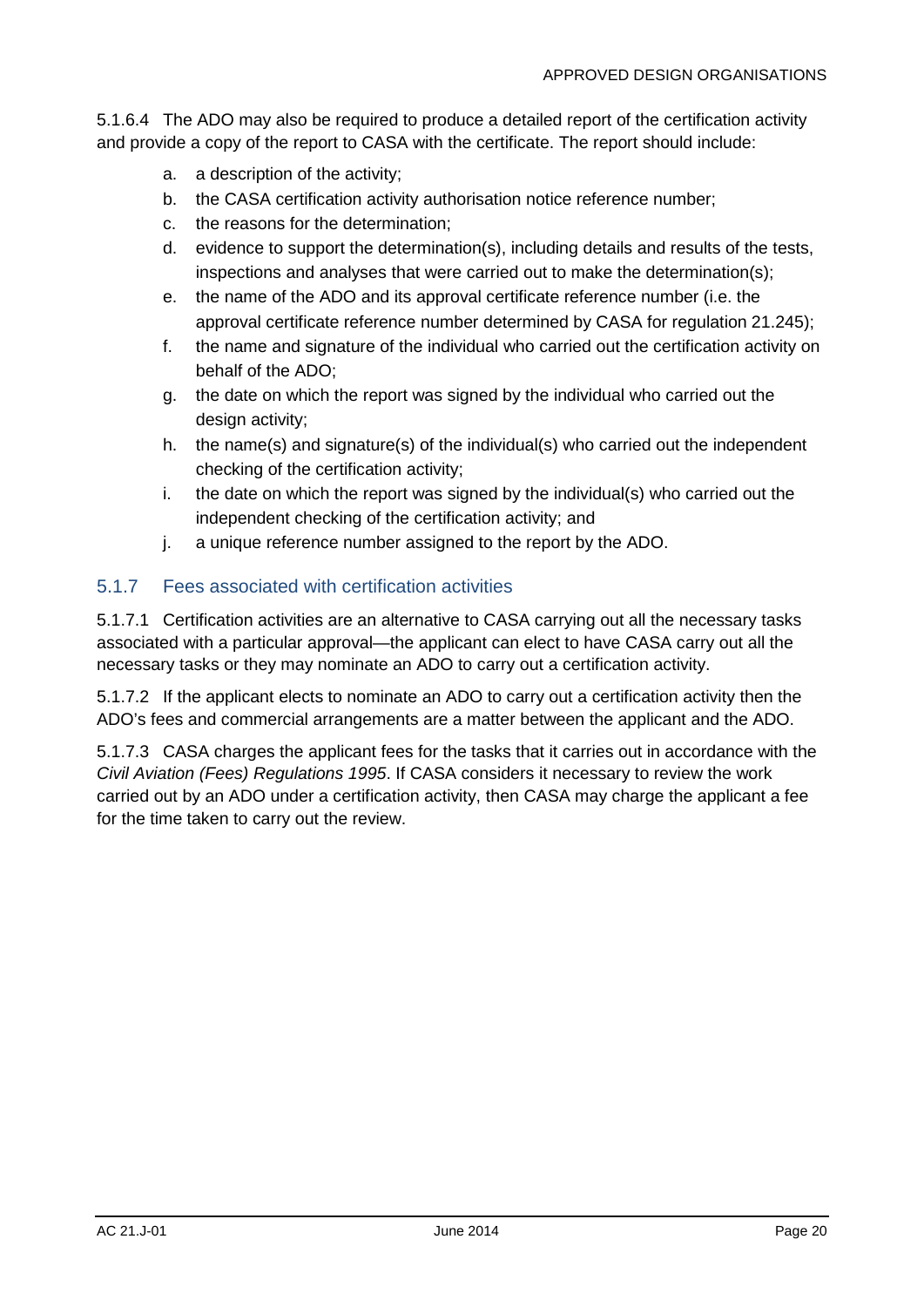## <span id="page-21-0"></span>**6 Division 21.J.4—Changes to approved design organisations**

## <span id="page-21-1"></span>**6.1 Regulation 21.253—Application for approval of change to scope of approval**

6.1.1 Any proposed change to an ADO's scope of approval, whether an increase or decrease, requires an application be made to CASA by or on behalf of the certificate holder. An ADO may apply to CASA for approval to change:

- a. the design activities that the ADO is approved to carry out;
- b. the aircraft and aeronautical products for which the ADO is approved to carry out design activities; or
- c. any limitations associated with the ADO's scope of approval.

6.1.2 The application and associated demonstration of compliance with Subpart 21.J requirements need only address the proposed changes. The application for approval to change the scope of the approval certificate must:

- a. be in writing (on CASA Form 21-J01 and 21-J02);
- b. state the proposed change; and
- c. be accompanied by a copy of all parts of the ADO's exposition and design assurance system manual that would be affected by the proposed change, with all proposed changes clearly identified.

6.1.3 If CASA is satisfied that the ADO will continue to meet the requirements of the regulations (in particular, see subregulation 21.243(5)) under the changed scope, then CASA will approve the change and issue a new approval certificate to the ADO.<sup>[25](#page-21-2)</sup>

6.1.3.1 If the application is for an increase to the ADO's scope of approval then under Subpart 11.B, CASA may test or interview the individual(s) who will be responsible for the increased scope to assess their knowledge, skill or competence relevant to the application.

6.1.4 In the period after an ADO submits an application to CASA for approval of a proposed change and before CASA approves the change, the ADO is only permitted to carry out design activities within the ADO's existing scope of approval. The ADO is not permitted to carry out design activities under the proposed new scope until the change has been approved by CASA.

6.1.5 An ADO's scope of approval may also be changed (reduced) due to a loss of key personnel responsible for certain design activities. In the period after the ADO has lost such key personnel, the ADO is only permitted to carry out design activities within the ADO's existing scope of approval for which it has the appropriate personnel at its disposal. If the ADO is not able to restore its capabilities (e.g. via recruitment or subcontracting arrangements) then the ADO will have to submit an application to CASA for approval of a proposed change (reduction) to its scope. The time from loss of capability to either restoration of capability or submission of an application to CASA for a change of scope should not exceed 6 months.

<span id="page-21-2"></span> $25$  See regulation 21.245 and associated guidance in relation to the issue of a new approval certificate.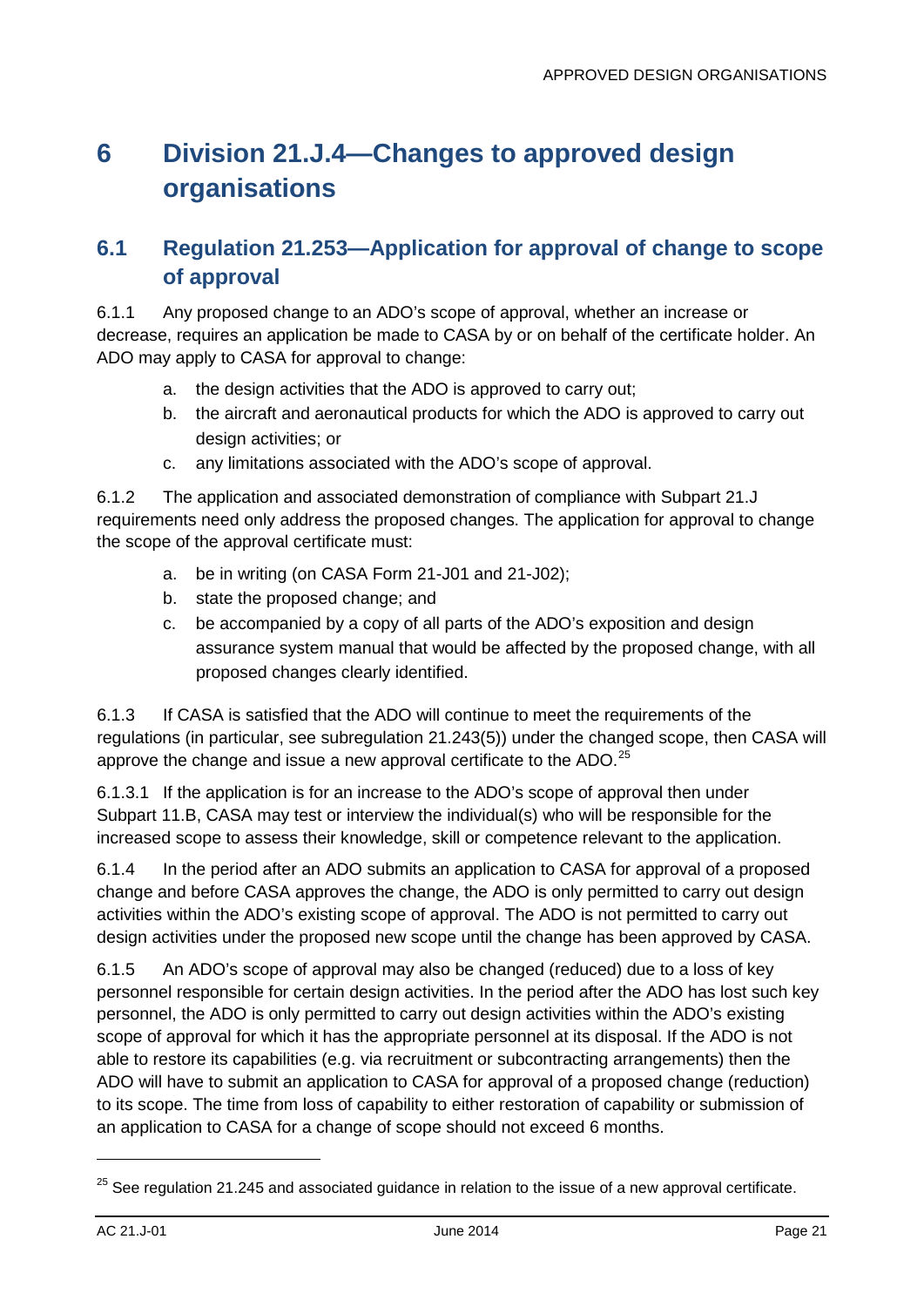6.1.6 If CASA approves the changed scope of approval, the associated changes to the ADO's exposition and design assurance system manual are also taken to have been approved.

## <span id="page-22-0"></span>**6.2 Regulation 21.255—Application for approval of change to design assurance system manual**

6.2.1 Any proposed change to an ADO's design assurance system, as reflected in the ADO's design assurance system manual, requires an application to CASA by or on behalf of the certificate holder.

6.2.2 The application for a proposed change to the approved design assurance system must:

- a. be in writing (on CASA Form 21-J02);
- b. state the proposed change to facilitate the approval process the ADO should provide CASA a copy of the relevant section of their design assurances system manual with the changes marked; and
- c. if applicable, be accompanied by a copy of any part of the exposition affected by the proposed change, with the proposed change clearly identified.

6.2.3 CASA will approve the change if satisfied that the design assurance system would continue to meet the requirements of regulations 21.269 and 21.270. If CASA approves a change to an ADO's design assurance system manual then the associated changes to the exposition are also taken to have been approved.

6.2.4 In the period after an ADO submits an application to CASA for approval of a proposed change and before CASA approves the change, the ADO is permitted to carry out design activities under its existing design assurance system. The ADO is not permitted to carry out design activities under the proposed changes to the design assurance system until the changes have been approved by CASA.

## <span id="page-22-1"></span>**6.3 Regulation 21.257—Application for approval of permanent appointment of new accountable manager or head of design**

6.3.1 If an ADO wishes to permanently appoint an individual as their accountable manager or head of design, the ADO must apply in writing to CASA for approval of the appointment. The application must:

- a. be in writing (on CASA Form 21-J02);
- b. state the name of the proposed individual and the position to which they are to be appointed; and
- c. be accompanied by a copy of any part of the exposition affected by the proposed change, with the proposed change clearly identified.

6.3.2 The applicant should also include with the application supporting documents to demonstrate that the individual meets the requirements of the position.<sup>[26](#page-22-2)</sup>

<span id="page-22-2"></span><sup>&</sup>lt;sup>26</sup> See regulation 21.263 and associated guidance in relation to acceptable qualification, experience and knowledge standards and procedures for appointment of key personnel.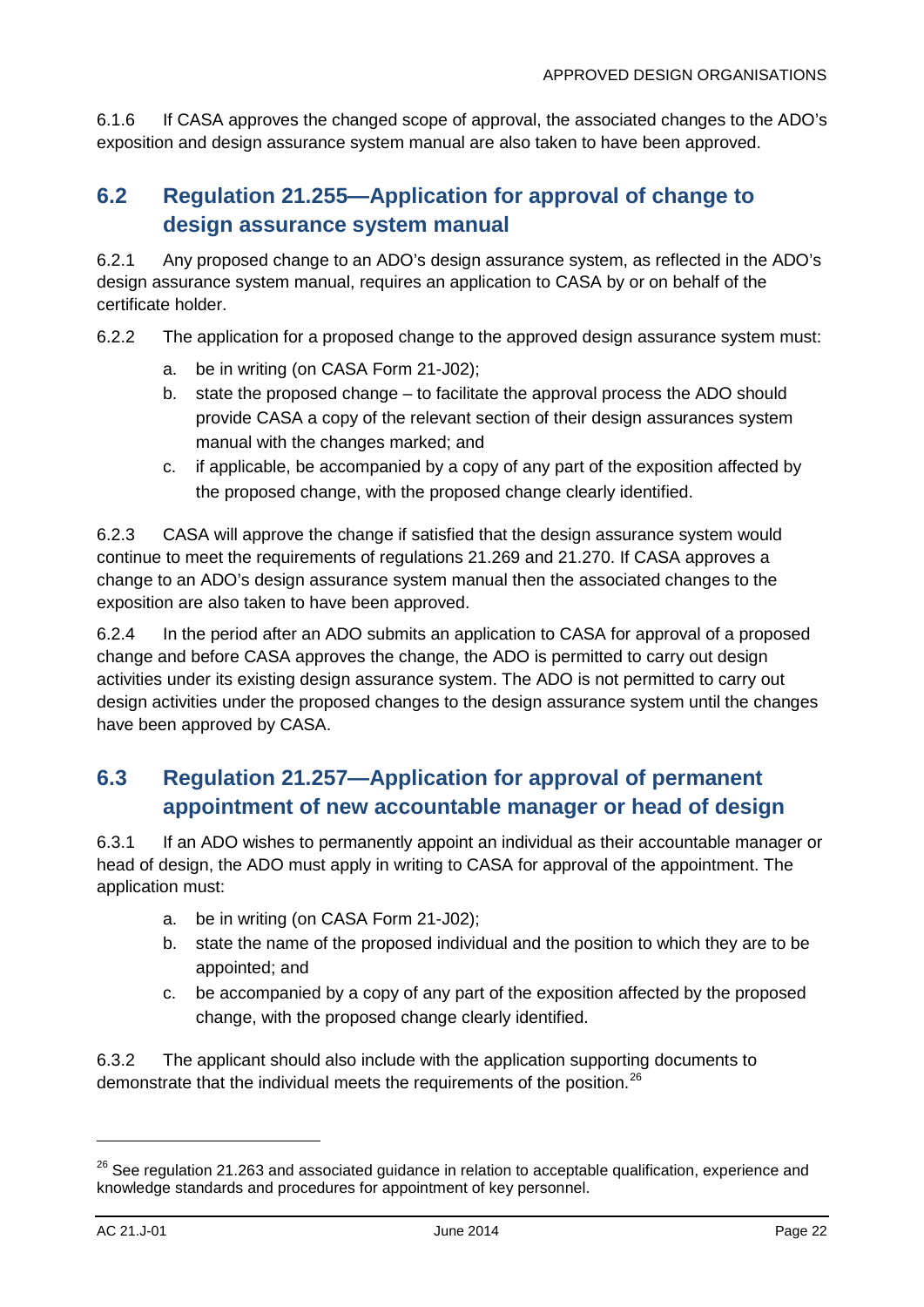6.3.3 If CASA approves the permanent appointment of a new accountable manager or head of design, the relevant change(s) to the ADO's exposition made as a result of the application are also be taken to be approved.

6.3.4 An ADO is not required to apply for a temporary change, provided the change is in accordance with the ADO's exposition.<sup>[27](#page-23-2)</sup>

## <span id="page-23-0"></span>**6.4 Regulation 21.258—Permanent appointment of key personnel requirement to tell CASA**

6.4.1 An ADO may permanently appoint an individual to the following positions in accordance with its exposition:

- a. managerial positions (other than accountable manager or head of design)
- b. individuals authorised to carry out a design activity. $^{28}$  $^{28}$  $^{28}$

6.4.2 If an ADO makes such an appointment it must give CASA written notification within 7 days of the appointment being made. Notifications should be sent to CASA's Permission Application Centre using Form 21-J02.

6.4.3 An ADO is not required to tell CASA about a temporary appointment, provided the appointment is in accordance with the ADO's exposition.<sup>[29](#page-23-4)</sup>

## <span id="page-23-1"></span>**6.5 Regulation 21.259—Change to exposition by organisation**

6.5.1 An ADO must always ensure that its exposition remains an accurate description of the ADO and its activities. If an ADO undergoes a change to something mentioned in its exposition (e.g. standards or procedures for appointment of key personnel; organisational structure; locations; facilities; subcontracting arrangements) then the ADO must update its exposition accordingly.

6.5.2 If an ADO makes a change to its exposition (other than a change mentioned in regulation 21.253, 21.255, 21.256, 21.257 or 21.261, or subregulation 21.259(1)) it must give CASA a copy of the changed part of the exposition within 30 days of making the change. Notifications should be sent to CASA's Permission Application Centre using Form 21-J02 and Form 21-J01 if necessary (refer to the forms for details).

6.5.3 If an ADO makes a change to its exposition under regulation 21.259 (i.e. a change that does not require approval by CASA), then it must operate in accordance with the change from the time the change is made.

6.5.4 If CASA is not satisfied that the changed exposition contains the information required by regulation 21.263, or adequately provides for compliance with the regulations and the safety of air navigation, then CASA may direct the ADO to change its exposition. $^{30}$  $^{30}$  $^{30}$ 

<span id="page-23-2"></span> $27$  See paragraph 21.263(f) and associated guidance in relation to temporary appointment of key

<span id="page-23-3"></span>personnel.<br><sup>28</sup> See regulation 21.263 and associated guidance in relation to acceptable qualification, experience and knowledge standards and procedures for appointment of key personnel.

<span id="page-23-5"></span><span id="page-23-4"></span>See paragraph 21.263(f) and associated guidance in relation to temporary appointment of key personnel.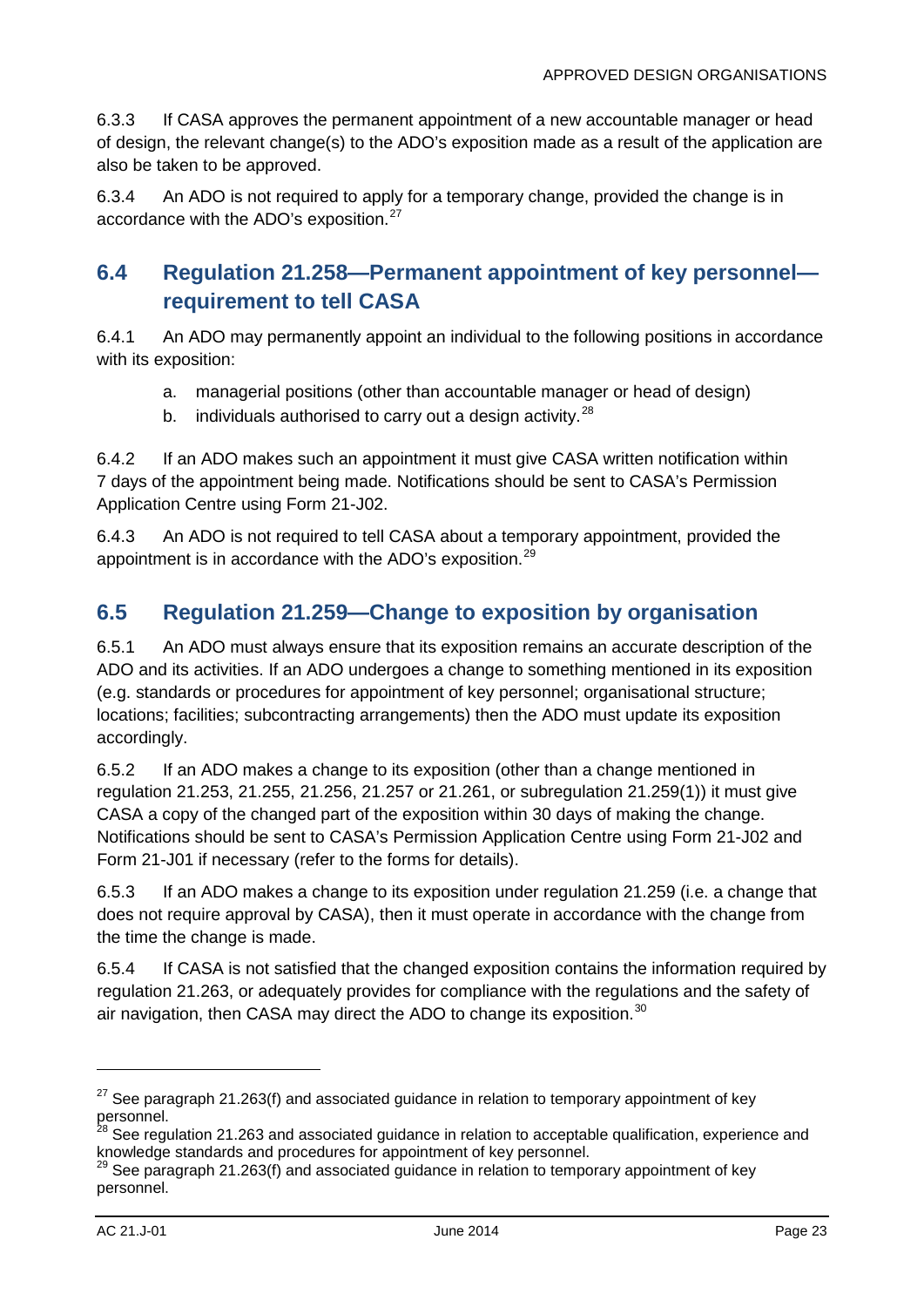6.5.5 The requirement under regulations 11.070–11.072 to notify CASA of a change of name, address, nationality or business status is taken to be met if an ADO provides the necessary notification to CASA under this regulation (i.e. an ADO only needs to notify CASA once if a change is covered by both regulations 11.070–11.072 and this regulation).

<sup>&</sup>lt;sup>30</sup> See regulation 21.261 in relation to changes to the exposition at the direction of CASA.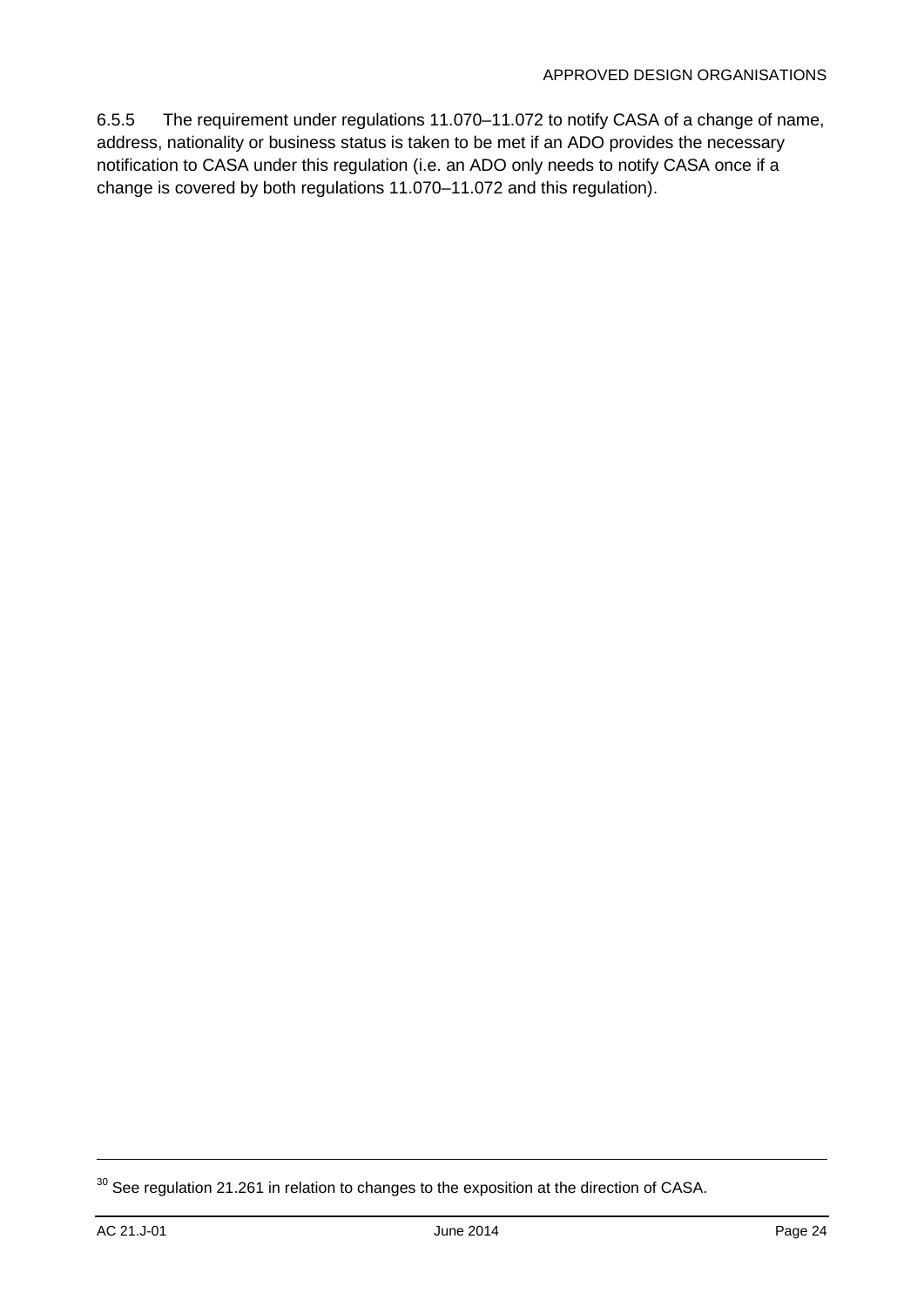# <span id="page-25-0"></span>**7 Division 21.J.5—Obligations of approved design organisations**

## <span id="page-25-1"></span>**7.1 Regulation 21.263—Content of exposition**

7.1.1 The exposition sets out the key elements of the ADO and its operations, including the key personnel, organisational structure, the design activities that the ADO may carry out and the procedures that the ADO must follow to carry out those activities. The information in the exposition must be provided in sufficient detail to demonstrate compliance with the regulations.

7.1.2 Regulation 21.263 does not require a particular format for the exposition or specific implementation schemes or organisational concepts that must be established—an ADO may design its own processes and procedures that best fit its operational requirements, provided it can demonstrate compliance with the regulations.

7.1.3 The exposition may refer to other documents and manuals of the ADO to provide the required content. However, if this is done, then the other documents and manuals are taken to be part of the exposition and therefore become subject to the same requirements and controls as the exposition.

7.1.4 A sample ADO exposition that an ADO may use as a basis for developing its own exposition is provided in [Appendix A](#page-55-1) to this AC.

7.1.5 The ADO's exposition and design assurance system manual may be combined in the same document provided the two elements are clearly distinguishable.

## <span id="page-25-2"></span>**7.2 Paragraph 21.263(b)—Content of exposition—the aircraft or aeronautical products in relation to which the ADO may carry out design activities**

7.2.1 An ADO must include in their exposition a detailed description of the aircraft or aeronautical products in relation to which the ADO may carry out design activities. This may include specific aircraft types and models or part numbers, or may be described more generally (e.g. Part 23 aeroplanes). The list must be consistent with the ADO's scope of approval.

### <span id="page-25-3"></span>**7.3 Paragraph 21.263(b)—Content of exposition—organisational structure**

7.3.1 An ADO must include in their exposition a detailed description of its organisational structure. This should include:

- a. all the key positions, including or referencing an accurate description of the responsibilities of each position; and
- b. a clear depiction of the reporting lines within the ADO.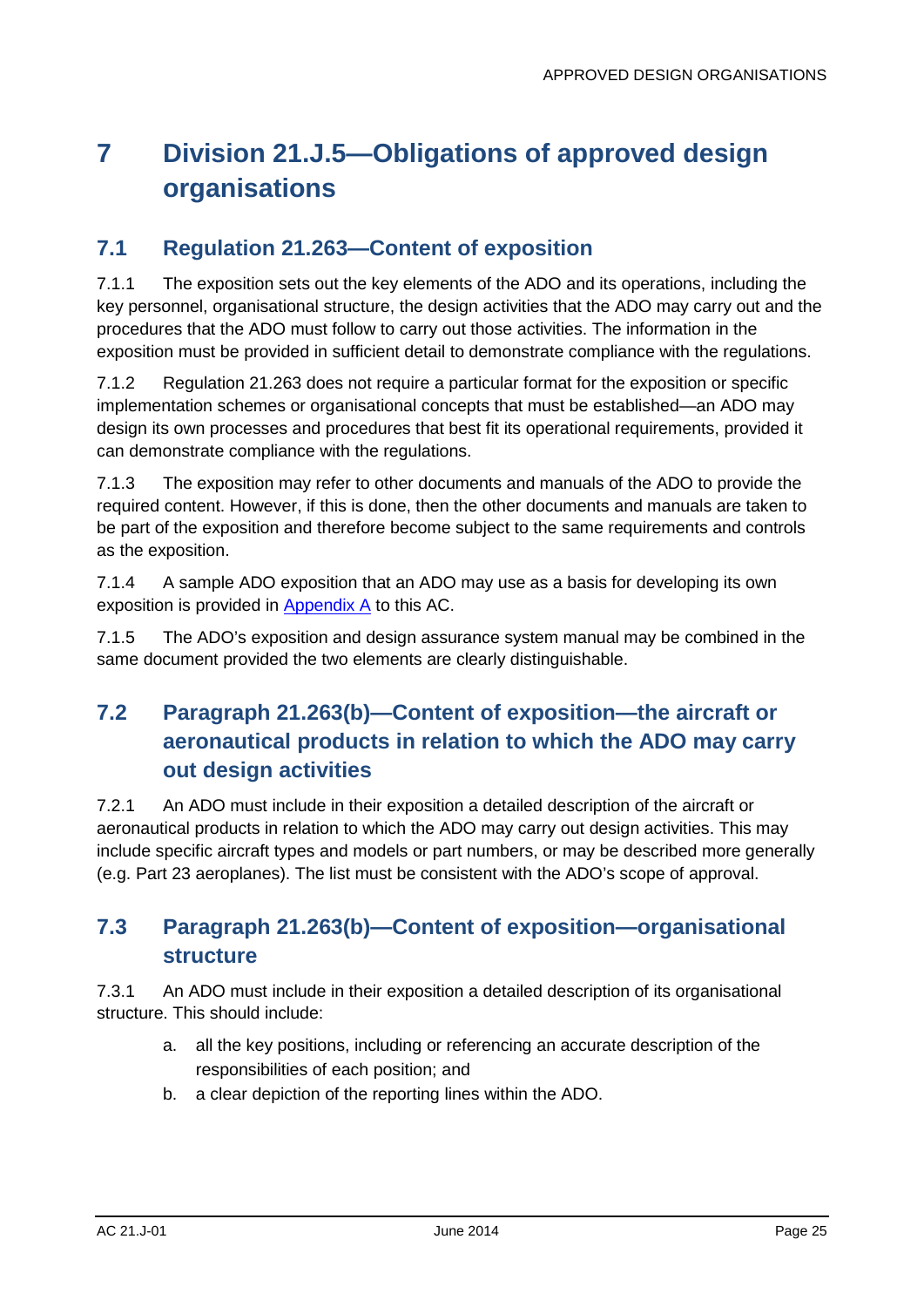## <span id="page-26-0"></span>**7.4 Paragraph 21.263(b)—Content of exposition—procedures for carrying out design activities**

7.4.1 An ADO must include in their exposition a detailed description of its procedures for carrying out design activities. The exposition may refer to the design assurance system manual for the specific procedures covered by that manual, e.g. showing compliance, ensuring no unsafe features or characteristics and independent checking.

## <span id="page-26-1"></span>**7.5 Paragraph 21.263(c)—Content of exposition—responsibilities of the key positions—general**

7.5.1 An ADO must include in their exposition a description of the responsibilities of the key positions. This may be combined with the description of the organisational structure. The responsibilities should cover all of the required tasks and functions necessary to comply with the regulations. The description should include:

- a. an outline of the role of the position in the ADO;
- b. the specific tasks and functions for which the position is responsible; and
- c. the provisions in the regulations for which the individual holding the position is authorised to act on behalf of the ADO.

#### <span id="page-26-4"></span>7.5.2 Accountable manager

- 7.5.2.1 The accountable manager is responsible for:
	- a. ensuring that the ADO complies with its exposition and design assurance system and the regulations;
	- b. ensuring that the ADO is able to finance the carrying out of the design activities stated in its approval certificate; and
	- c. ensuring that the ADO has adequate resources available to enable the ADO to carry out design activities in accordance with its exposition and design assurance system.<sup>[31](#page-26-2)</sup>

7.5.2.2 The accountable manager is CASA's primary point of contact within the ADO for matters associated with the responsibilities of the accountable manager.

#### 7.5.3 Head of design

7.5.3.1 The head of design has design responsibility for the ADO, i.e. the head of design is responsible to the accountable manager for ensuring that the ADO complies with its exposition and design assurance system manual and the regulations in carrying out design activities.<sup>[32](#page-26-3)</sup>

7.5.3.2 The head of design is CASA's primary point of contact within the ADO for matters associated with the responsibilities of the head of design.

<span id="page-26-2"></span> $31$  See regulation 21.233 for the responsibilities of the accountable manager.<br> $32$  See regulation 21.233 for the responsibilities of the head of design.

<span id="page-26-3"></span>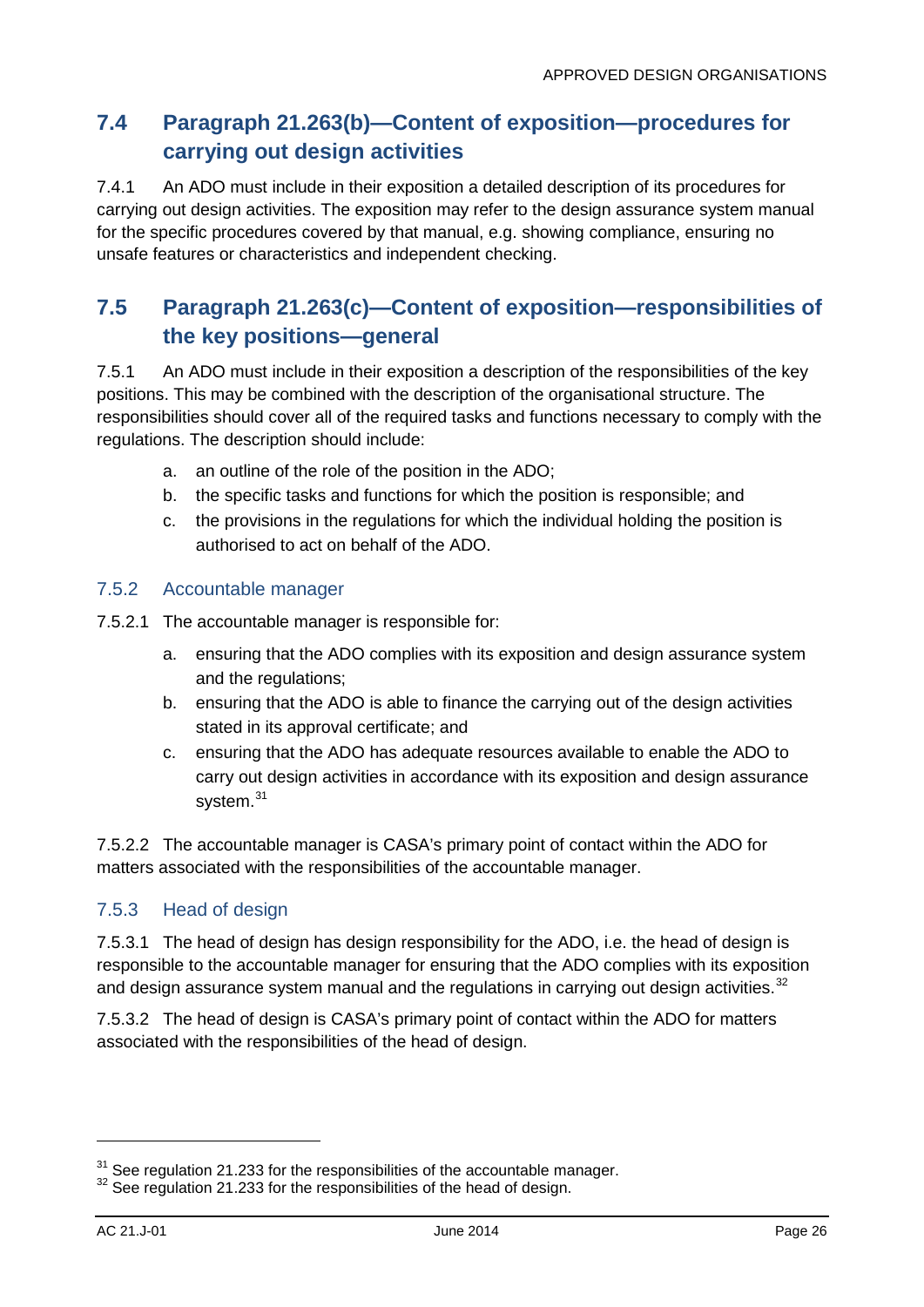#### 7.5.4 Other managerial positions—position responsible for independent monitoring

7.5.4.1 An ADO should nominate the individual responsible for independent monitoring for the ADO. The individual who holds the position may or may not be the individual who carries out the independent monitoring. If the ADO does not nominate a position responsible for independent monitoring then responsibility for the function will default to the head of design.

#### 7.5.5 Other managerial positions—office of airworthiness manager

7.5.5.1 The ADO may nominate an office of airworthiness manager within the ADO to act as a liaison between the ADO and CASA for other matters not covered by the accountable manager or head of design.

#### 7.5.6 Positions held by a person who carries out a design activity

7.5.6.1 The individuals authorised by the ADO to carry out a design activity are responsible for complying with the ADO's exposition and design assurance system manual and the regulations to ensure that in relation to each design activity that the person carries out:

- a. each aircraft or aeronautical product in relation to which the activity is carried out complies with the applicable airworthiness standards; and
- b. the design activity does not introduce an unsafe feature or characteristic to an aircraft or aeronautical product.

## <span id="page-27-0"></span>**7.6 Paragraph 21.263(c)—Content of exposition—responsibilities of the key positions—appointments and authorisations**

7.6.1 The ADO should describe the procedures that it will use to appoint individuals to key positions and authorise individuals to carry out design activities. General guidance for standards that are acceptable to CASA for each of the key positions is detailed below.

**Note:** Procedures to assess whether individuals meet the minimum qualifications, experience and knowledge criteria for a key position, as specified in the ADO's exposition, should be included in the ADO's design assurance system manual.

#### 7.6.2 Accountable manager

7.6.2.1 The accountable manager should be nominated by the certificate holder for approval by CASA.

7.6.3 Head of design

7.6.3.1 The head of design should be nominated by the accountable manager for approval by CASA.

#### 7.6.4 Individuals authorised to carry out design activities

7.6.4.1 Individuals authorised to carry out design activities must be authorised in writing by the ADO. The authorisation should be approved by the ADO's head of design and included in the ADO's exposition.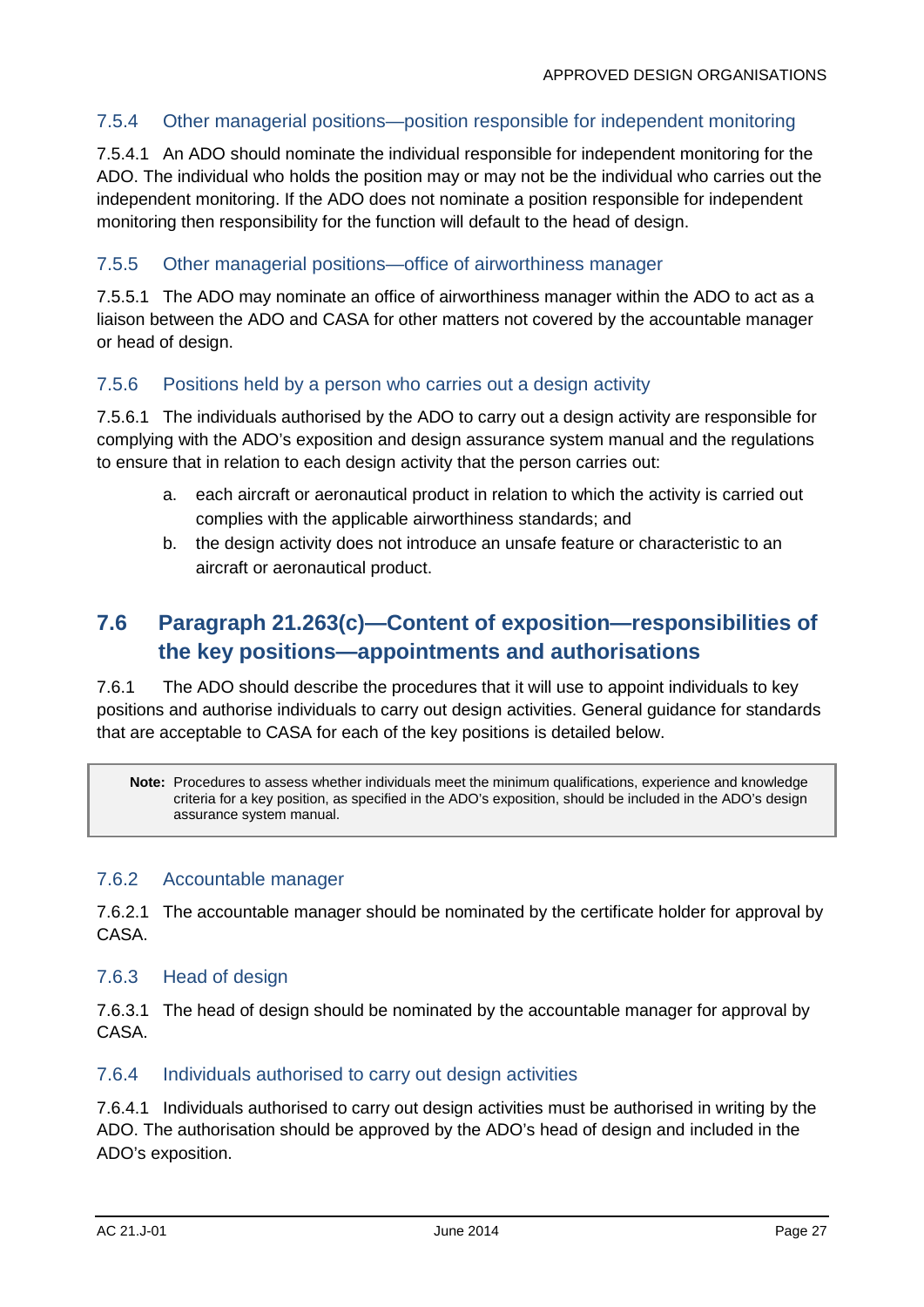- 7.6.4.2 The scope of an individual's authorisation must be clearly specified and include:
	- a. the design activities the individual is authorised to carry out; and
	- b. any limitations associated with the authorisation—limitations should be expressed in the following terms:
		- i. engineering specialities (e.g. structures, system and equipment (mechanical), system and equipment (electrical), engines, propeller, flight analyst)
		- ii. airworthiness standards (e.g. Part 23, Part 27)
		- iii. a category of aeronautical products (e.g. piston engines, propellers)
		- iv. certain technologies (e.g. composite, wood or metallic construction).
- 7.6.4.3 The scope of an individual's authorisation must be within the ADO's scope of approval.

## <span id="page-28-0"></span>**7.7 Paragraph 21.263(c)—Content of exposition—responsibilities of the key positions—multiple positions to be held by the same individual**

7.7.1 Multiple positions may be held by the same individual but in all cases the exposition must clearly define and delineate the responsibilities of each position.<sup>[33](#page-28-2)</sup>

7.7.2 An individual holding one or more positions in the ADO must have a clear understanding of the responsibilities of each position and the division of those responsibilities, and be able to demonstrate this to CASA.

## <span id="page-28-1"></span>**7.8 Paragraph 21.263(d)—Content of exposition—qualifications, experience and knowledge standards for key positions**

7.8.1 An ADO must include in their exposition the minimum qualifications, experience and knowledge required by the ADO for each of the key positions. General guidance for standards that are acceptable to CASA is detailed below.

#### 7.8.2 Accountable manager

7.8.2.1 To be eligible for appointment as the accountable manager of an ADO an individual must be able to demonstrate to CASA that they have a good understanding of the following:

- a. the responsibilities of the position of accountable manager;
- b. the obligations of the ADO;
- c. the scope of the ADO's approval; and
- d. the organisational structure and high level operational arrangements of the ADO.

7.8.2.2 The individual's level of understanding must be sufficient to satisfy CASA that they would be able to fulfil the responsibilities of the position. $^{34}$  $^{34}$  $^{34}$ 

7.8.2.3 Under regulations 21.243 and 21.257, the appointment of an individual as the accountable manager of an ADO must be approved by CASA. Such an approval is subject to

<span id="page-28-2"></span> $33$  See section [7.5](#page-26-1) for further guidance on the responsibilities of the key positions.<br> $34$  See section 7.5 for further guidance on the responsibilities of the key positions.

<span id="page-28-3"></span>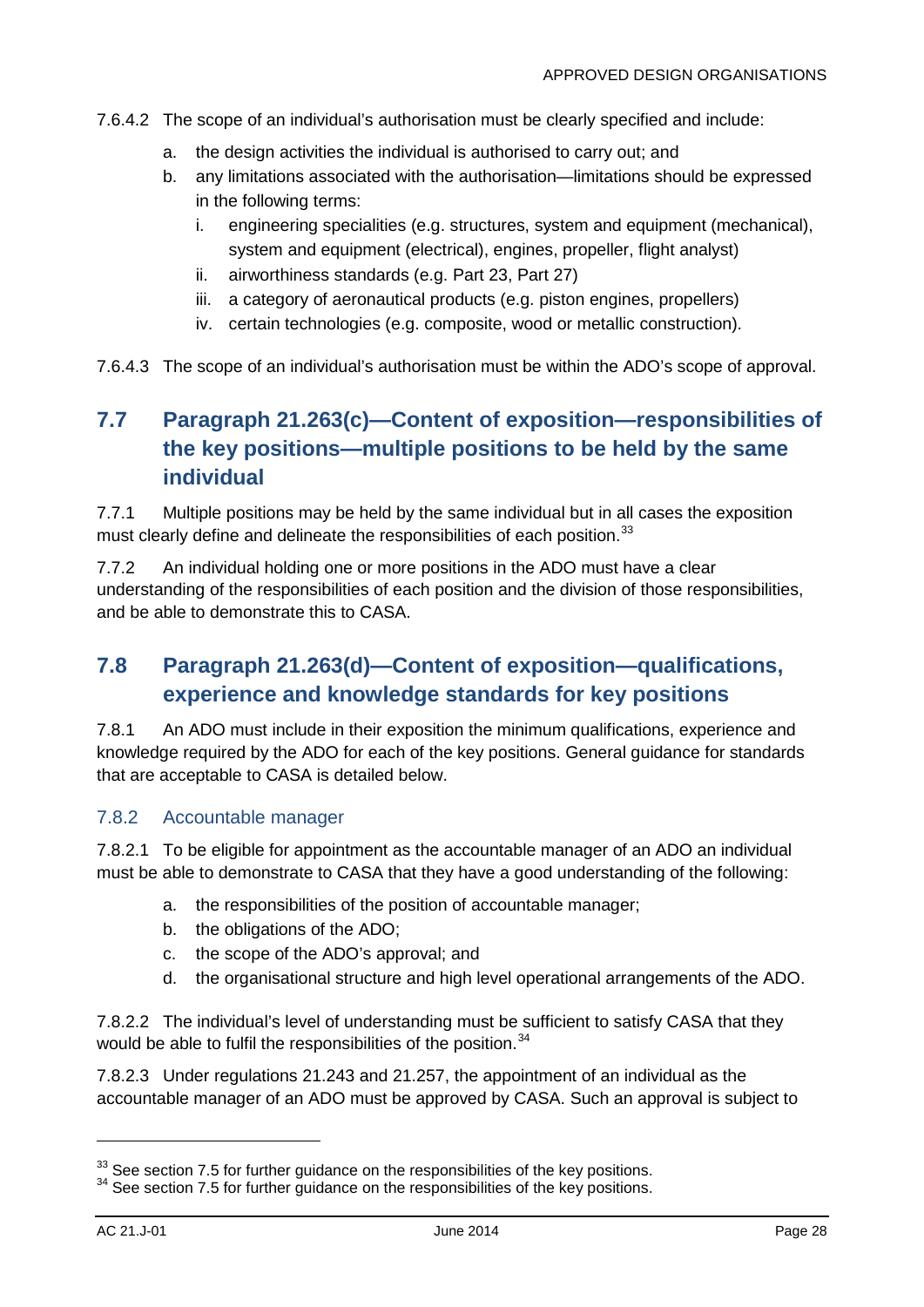Subpart 11.B, which provides that CASA may test or interview the individual to assess their knowledge, skill or competence relevant to the application.

#### 7.8.3 Head of design

7.8.3.1 To be eligible for appointment as the head of design of an ADO an individual must be able to demonstrate to CASA that they possess the following qualifications, experience and knowledge:

#### **Qualifications**

7.8.3.2 The head of design should have tertiary qualifications in an engineering discipline that is relevant to the ADO's scope of approval. The qualifications should be at least equivalent to a 4-year Bachelor of Engineering degree under an Australian accredited or recognised program.

#### **Experience**

7.8.3.3 The head of design should have:

- a. at least 10 years of progressively responsible experience in an engineering discipline that is relevant to the ADO's scope of approval;
- b. at least 2 years experience as an individual authorised to carry out design activities that are relevant to the ADO's scope of approval (either under Subpart 21.J or a similar precursor, e.g. a CASA instrument of appointment);
- c. experience in certification processes relevant to the ADO's scope of approval;
- d. experience working with other technical disciplines; and
- e. experience in project management related to aircraft or aeronautical product certification, including experience dealing with the kinds of management issues that may be encountered in certification projects and obtaining approvals, relevant to the ADO's scope of approval.

#### **Knowledge**

7.8.3.4 The head of design should have:

- a. a comprehensive knowledge of the responsibilities of the position of head of design;
- b. a comprehensive knowledge of the regulations and standards applicable to ADOs generally;
- c. a good working knowledge of the regulations and standards applicable to the design activities that the ADO is approved to carry out; and
- d. a comprehensive knowledge of the ADO's exposition and design assurance system manual.

7.8.3.5 The individual's qualifications, experience and knowledge must be sufficient to satisfy CASA that they would be able to fulfil the responsibilities of the position.<sup>[35](#page-29-0)</sup>

<span id="page-29-0"></span> $35$  See section [7.5](#page-26-1) for further guidance on the responsibilities of the key positions.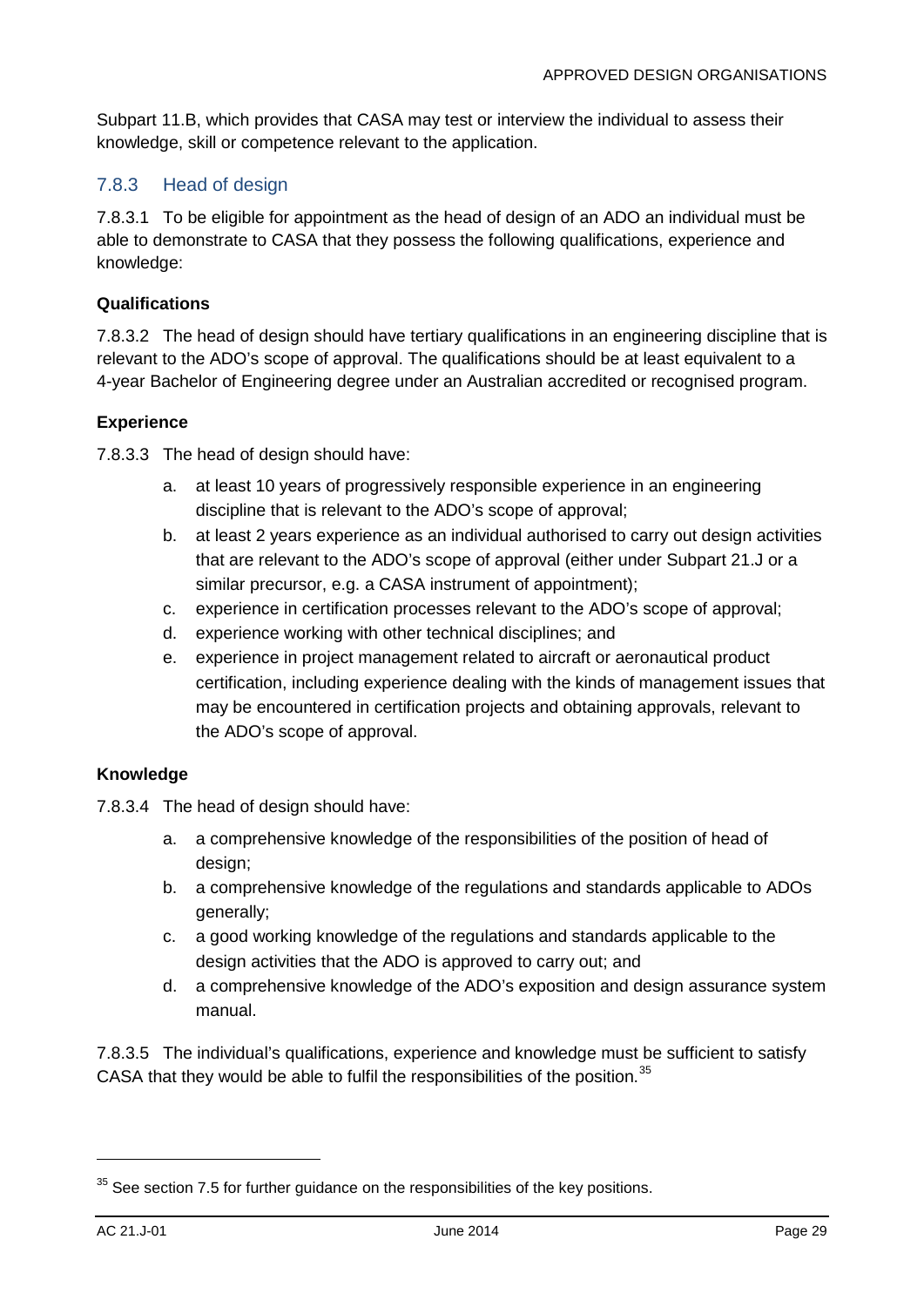7.8.3.6 Under regulations 21.243 and 21.257, the appointment of an individual as the head of design of an ADO must be approved by CASA. Such an approval is subject to Subpart 11.B, which provides that CASA may test or interview the individual to assess their knowledge, skill or competence relevant to the application.

#### 7.8.4 Other managerial positions—general

7.8.4.1 If an ADO elects to have managerial positions, other than accountable manager or head of design, whose responsibilities relate to compliance with Subpart 21.J, then the ADO must document in their exposition the qualifications, experience and knowledge that an individual must possess in order hold the positions.

7.8.4.2 The qualifications, experience and knowledge must be adequate to ensure that the individuals holding the positions are capable of fulfilling the responsibilities of the position. Any unique requirements associated with each particular position must be included and the general requirements must ensure the individuals have a good understanding of the following:

- a. the responsibilities of the position;
- b. the obligations of an ADO;
- c. the scope of the ADO's approval; and
- d. the organisational structure and high level operational arrangements of the ADO.

7.8.4.3 Specific guidance for possible other managerial positions is provided in the following sections.

#### 7.8.5 Other managerial positions—position responsible for independent monitoring (Quality Assurance)

7.8.5.1 The qualifications, experience and knowledge that CASA would generally consider necessary for the position responsible for independent monitoring (Quality Assurance) for the ADO are the following:

**Note:** The individual holding the managerial position responsible for independent monitoring may or may not be the individual who carries out the independent monitoring. See section [7.19.3](#page-48-0) for acceptable qualifications, experience and knowledge standards for individuals who may carry out independent monitoring.

#### **Qualifications**

7.8.5.2 The individual responsible for independent monitoring should have:

- a. tertiary qualifications in an engineering discipline that is relevant to the ADO's scope of approval—the qualifications should be at least equivalent to a 4-year Bachelor of Engineering degree under an Australian accredited or recognised program; and
- b. successfully completed a course in quality management sufficient to gain certification as a lead auditor,

or hold an equivalent combination of aeronautical/aircraft engineering and quality assurance qualifications.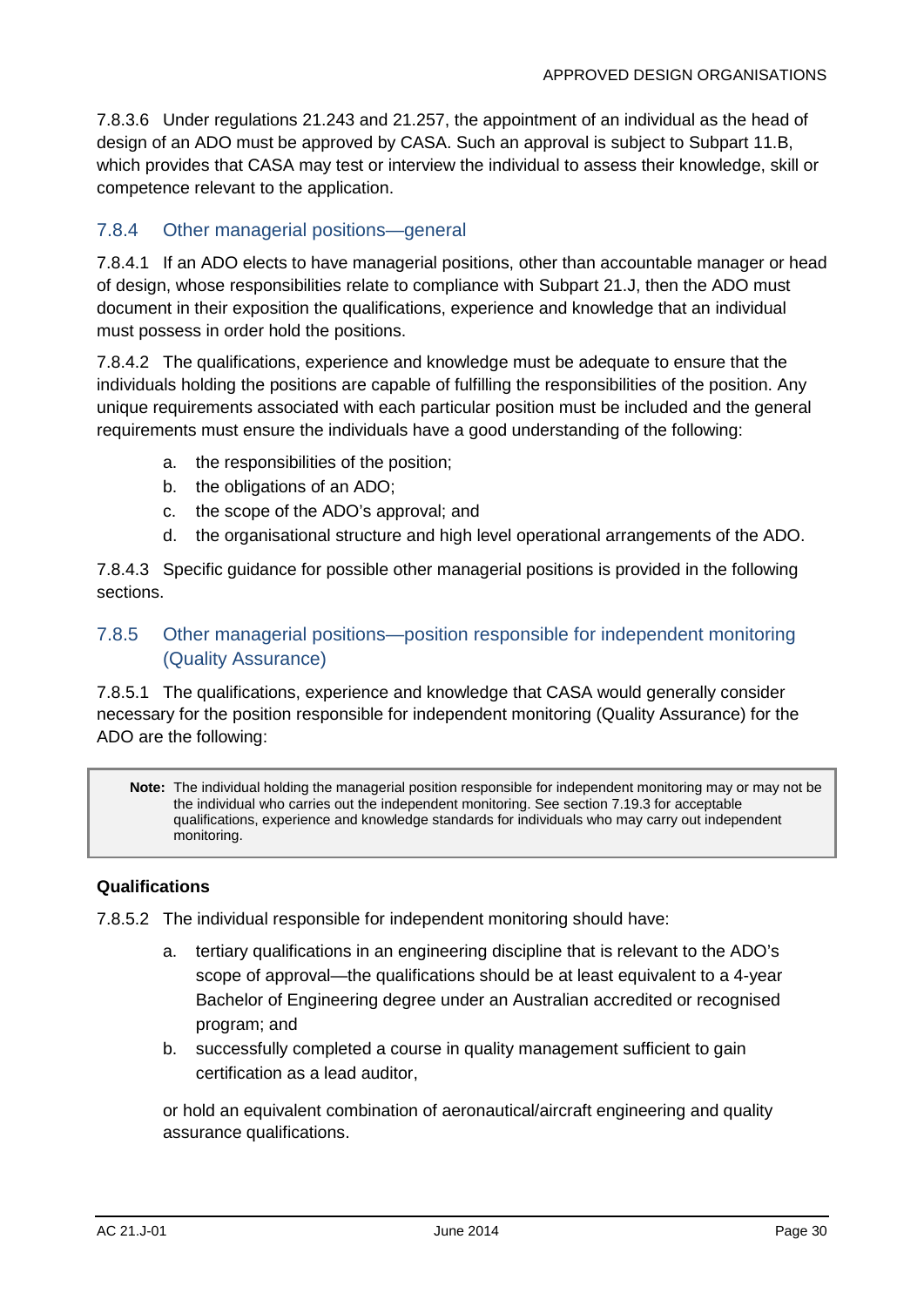#### **Experience**

7.8.5.3 The individual responsible for independent monitoring should have either:

- a. at least 8 years experience in aircraft design and certification, including at least 12 months in a civil aviation environment; or
- b. at least 3 years experience in quality management in an aviation environment, preferably in aircraft design and certification.

#### **Knowledge**

7.8.5.4 The individual responsible for independent monitoring should have:

- a. a comprehensive knowledge of the responsibilities of the position;
- b. knowledge of the regulations and standards applicable to design assurance;
- c. knowledge of the regulations and standards applicable to ADOs generally;
- d. knowledge of the regulations and standards applicable to the relevant design activities; and
- e. a good working knowledge of the ADO's exposition and design assurance system manual generally and a comprehensive knowledge of the sections that are directly applicable to independent monitoring.

#### 7.8.6 Other managerial positions—office of airworthiness manager (Compliance Assurance)

7.8.6.1 The qualifications, experience and knowledge that CASA would generally consider necessary for the office of airworthiness manager (Compliance Assurance) are the following:

#### **Qualifications**

7.8.6.2 The office of airworthiness manager should have tertiary qualifications in an engineering discipline that is relevant to the ADO's scope of approval. The qualifications should be at least equivalent to a 4-year Bachelor of Engineering degree under an Australian accredited or recognised program.

#### **Experience**

7.8.6.3 The office of airworthiness manager should have at least 8 years experience in aircraft design and certification, including at least 12 months in a civil aviation environment.

#### **Knowledge**

7.8.6.4 The office of airworthiness manager should have:

- a. a comprehensive knowledge of the responsibilities of the position;
- b. a good working knowledge of the regulations and standards applicable to ADOs generally;
- c. a good working knowledge of the regulations and standards applicable to the design activities that the ADO is approved to carry out; and
- d. a good working knowledge of the ADO's exposition and design assurance system manual.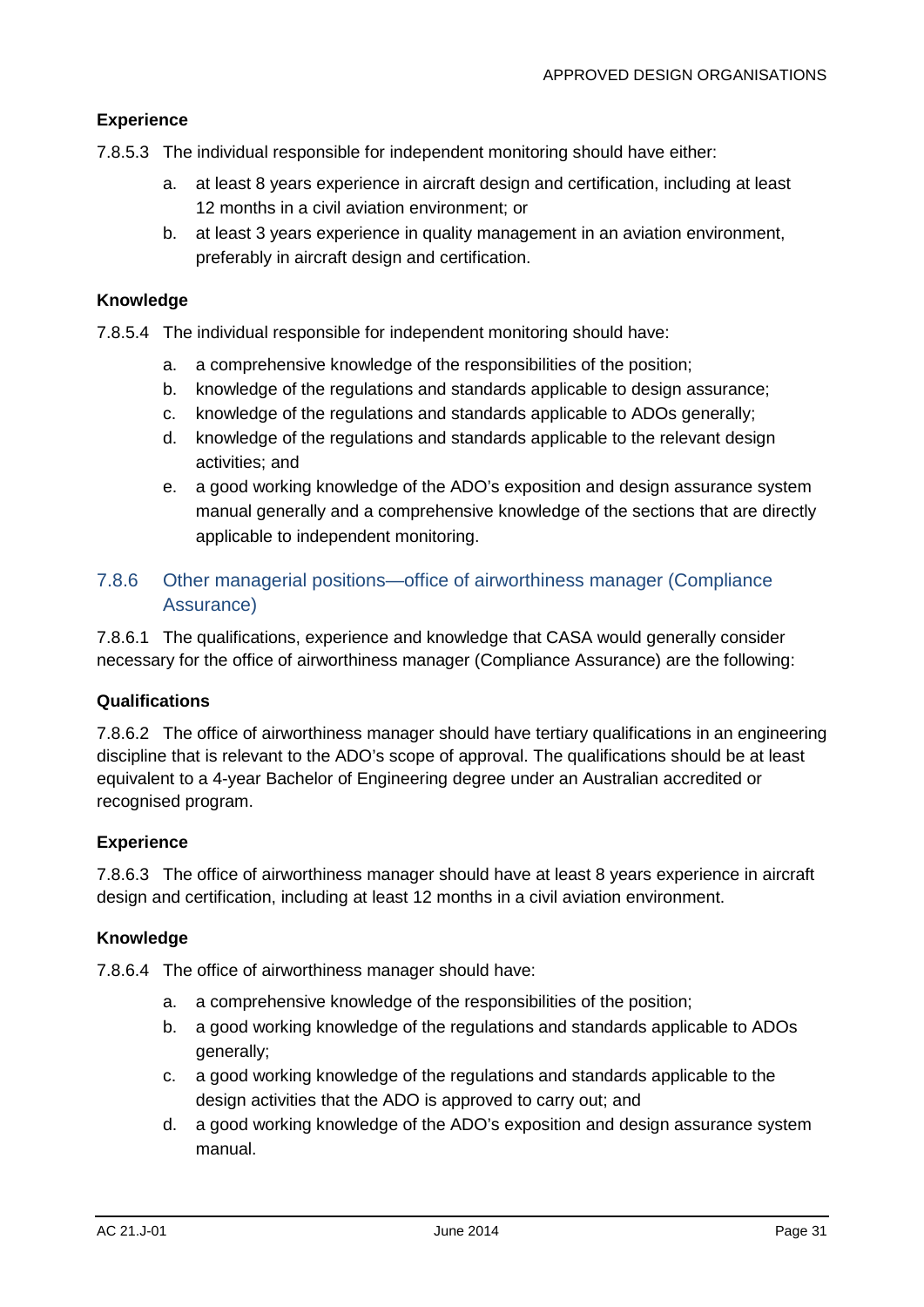#### 7.8.7 Individuals authorised to carry out a design activity—general

7.8.7.1 To be eligible to be authorised by an ADO to carry out a design activity on behalf of the ADO, an individual must be able to demonstrate that they have the qualifications, experience and knowledge required by the ADO for the position. The qualifications, experience and knowledge required by the ADO must be specified in the ADO's exposition. The minimum qualifications, experience and knowledge specified in the ADO's exposition must be sufficient to satisfy CASA that an individual who met those requirements would be able to fulfil the responsibilities of the position.

7.8.7.2 At transition to approval as an ADO under Subpart 21.J, either from a CAR 30 design organisation or an instrument of appointment, a current instrument of appointment is sufficient evidence that an individual has the necessary qualifications, experience and knowledge for an equivalent authorisation under Subpart 21.J (i.e. with equivalent limitations to those specified in the instrument of appointment, such as engineering speciality and kinds of aircraft and aeronautical products).

7.8.7.3 The specific qualifications, experience and knowledge standards for certain kinds of design activities are set out in more detail in the following sections. This section sets out the qualifications, experience and knowledge that CASA considers applicable to design activities generally, and should be applied as the basic requirements for design activities not specifically covered by the following sections (any specific additional requirements relevant to a particular kind of design activity should be included by the ADO in their exposition).

#### **Qualifications**

7.8.7.4 An individual authorised to carry out design activities should have tertiary qualifications in an engineering discipline that is relevant to the particular design activity and the individual's scope of authorisation. The qualifications should be at least equivalent to a 4-year Bachelor of Engineering degree under an Australian accredited or recognised program.

#### **Experience**

7.8.7.5 An individual authorised to carry out design activities should have:

- a. at least 8 years of progressively responsible experience in an engineering discipline that is relevant to the particular design activity and the individual's scope of authorisation, including at least 12 months in a civil aviation environment;
- b. experience in certification processes relevant to the particular design activity; and
- c. experience working with other technical disciplines.

#### **Knowledge**

7.8.7.6 An individual authorised to carry out design activities should have:

- a. a comprehensive knowledge of the responsibilities of the position;
- b. a good working knowledge of the regulations and standards applicable to ADOs generally;
- c. a good working knowledge of the regulations and standards applicable to the particular design activity generally and a comprehensive knowledge of the regulations and standards applicable to the individual's scope of authorisation;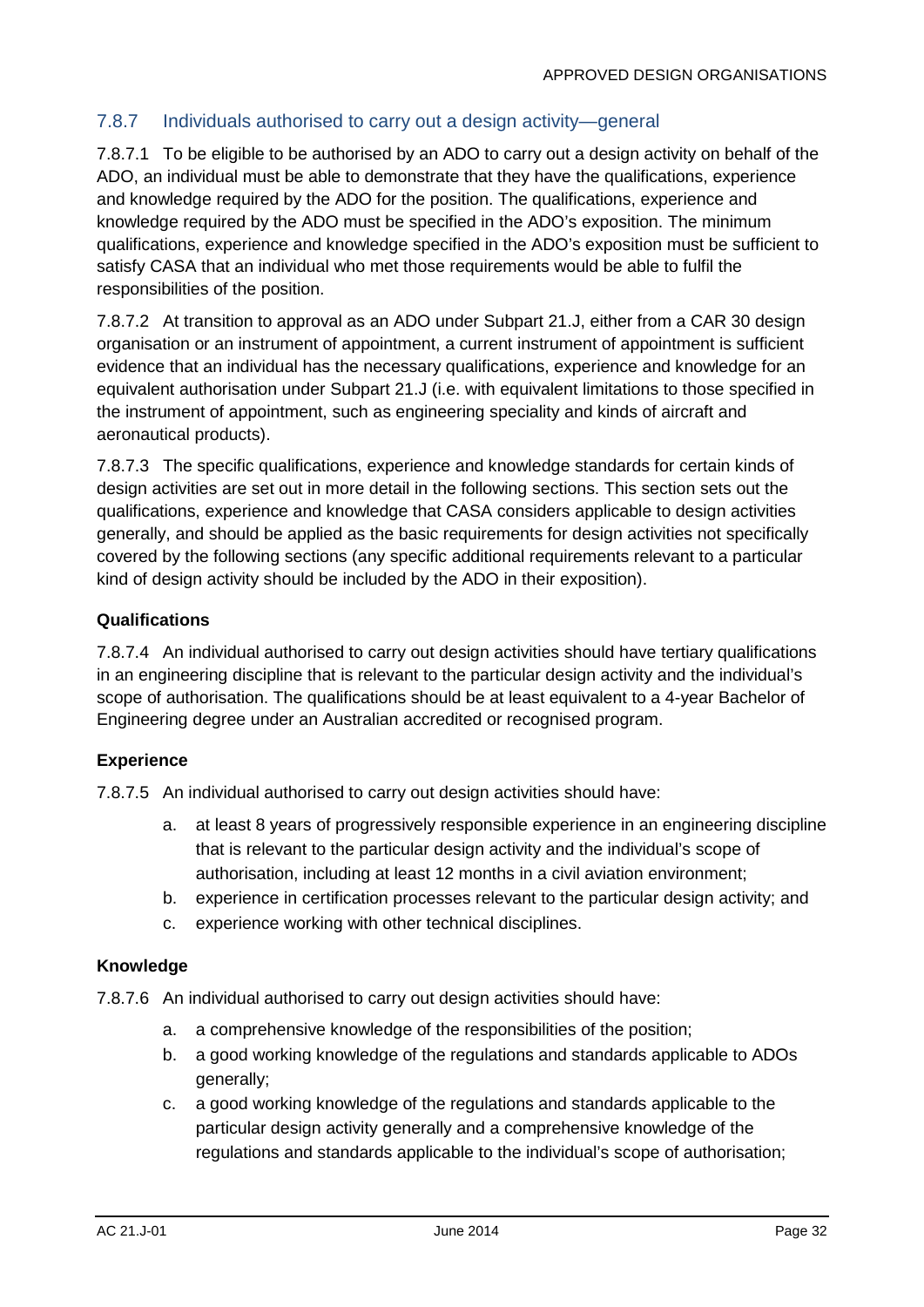- d. a comprehensive knowledge of the technical subject matter applicable to the individual's scope of authorisation; and
- e. a good working knowledge of the ADO's exposition and design assurance system manual generally and a comprehensive knowledge of the sections that are directly applicable to the particular design activity.

#### 7.8.8 Individuals authorised to carry out a design activity—approving technical data under regulation 21.009

7.8.8.1 Approving technical data under regulation 21.009 is considered as the basic design activity, with greater emphasis on engineering and technical aspects of a design. Where practicable, an ADO's procedures should provide for an individual's scope of authorisation to initially be limited to approval of technical data. After the individual has demonstrated satisfactory performance and has become familiar with the processes and responsibilities associated with providing approvals then their scope of authorisation can be expanded to include other design activities for which the focus shifts further toward regulatory compliance matters.

7.8.8.2 An authorisation to approve technical data should be limited to the engineering specialities for which the individual has the necessary qualifications, experience and knowledge.

7.8.8.3 Authorisation to approve technical data should generally not involve coordination of multiple engineering specialities—that should be a function of the higher level design activity that provides the overall approval of the design.

7.8.8.4 The qualifications, experience and knowledge that CASA would generally consider necessary for an individual to be authorised to approve technical data under regulation 21.009 are described in the following paragraphs.

#### **Qualifications**

7.8.8.5 An individual authorised to approve technical data under regulation 21.009 should have tertiary qualifications in an engineering discipline that is relevant to the individual's scope of authorisation. The qualifications should be at least equivalent to a 4-year Bachelor of Engineering degree under an Australian accredited or recognised program.

#### **Experience**

7.8.8.6 An individual authorised to approve technical data under regulation 21.009 should have:

- a. at least 6 years of progressively responsible experience in an engineering discipline that is relevant to the individual's scope of authorisation, including at least 12 months in a civil aviation environment;
- b. experience in certification processes relevant to the particular design activity; and
- c. experience working with other technical disciplines.

#### **Knowledge**

7.8.8.7 An individual authorised to approve technical data under regulation 21.009 should have:

- a. a comprehensive knowledge of the responsibilities of the position;
- b. a good working knowledge of the regulations and standards applicable to ADOs generally;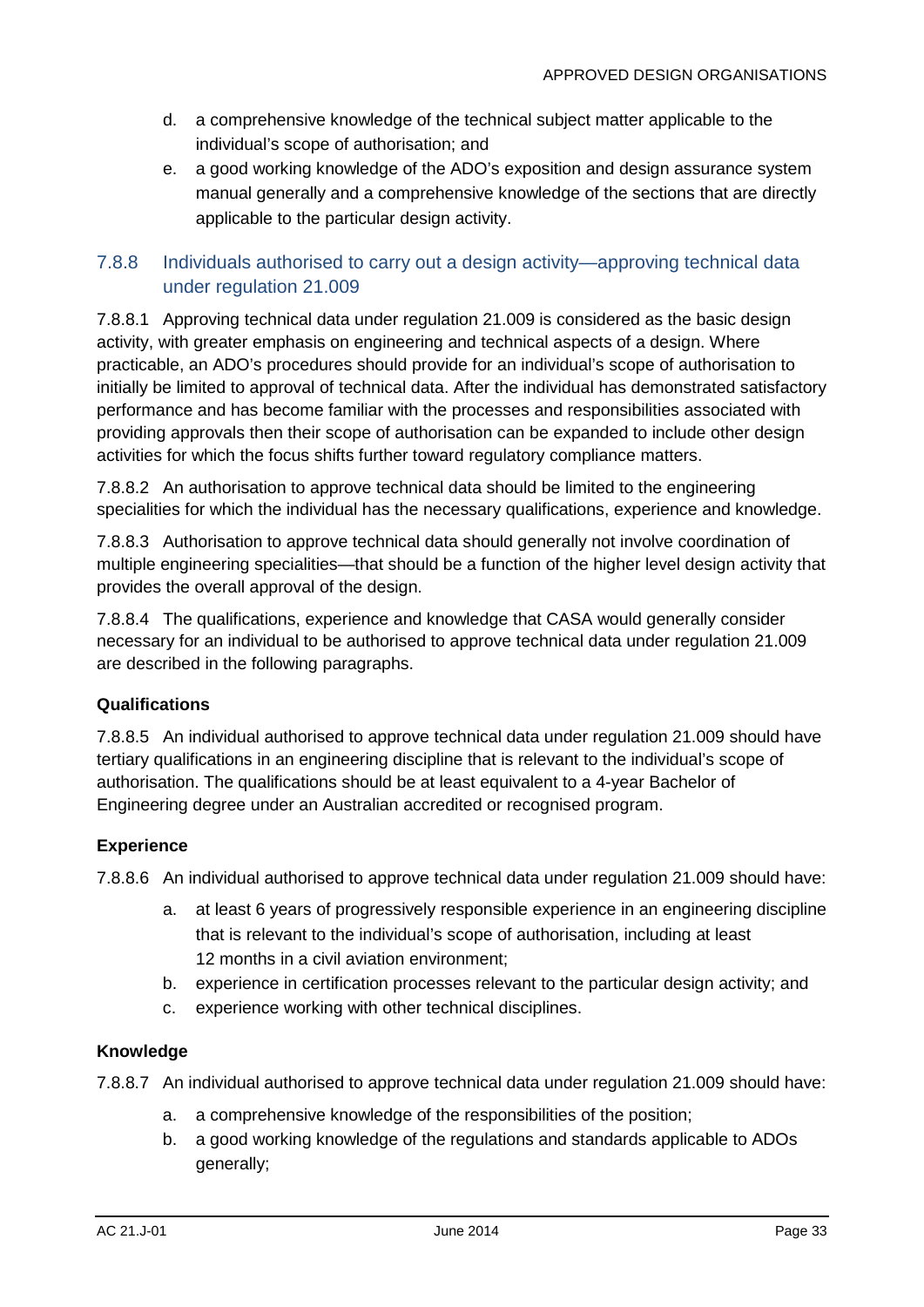- c. a good working knowledge of the regulations and standards applicable to approval of technical data generally;
- d. a comprehensive knowledge of the regulations and standards applicable to the individual's scope of authorisation;
- e. a comprehensive knowledge of the technical subject matter applicable to the individual's scope of authorisation; and
- f. a good working knowledge of the ADO's exposition and design assurance system manual generally, and a comprehensive knowledge of the sections that are directly applicable to approval of technical data.

#### 7.8.9 Individuals authorised to carry out a design activity—approving a defect as a permissible unserviceability under regulation 21.007

7.8.9.1 Approving a defect as a permissible unserviceability under regulation 21.007 requires a higher minimum standard of qualifications, experience and knowledge than that required for design activities generally.

7.8.9.2 The qualifications, experience and knowledge that CASA would generally consider necessary for an individual to be authorised to approve a defect as a permissible unserviceability under regulation 21.007 are described in the following paragraphs.

#### **Qualifications**

7.8.9.3 An individual authorised to approve a defect as a permissible unserviceability under regulation 21.007 should have tertiary qualifications in an engineering discipline that is relevant to the individual's scope of authorisation—the qualifications should be at least equivalent to a 4-year Bachelor of Engineering degree under an Australian accredited or recognised program.

#### **Experience**

7.8.9.4 An individual authorised to approve a defect as a permissible unserviceability under regulation 21.007 should have:

- a. at least 10 years of progressively responsible experience in an engineering discipline that is relevant individual's scope of authorisation;
- b. at least 2 years current or previous experience as an individual authorised to carry out design activities—either under Subpart 21.J or a similar precursor (e.g. a CASA instrument of appointment)—with a scope of authorisation similar to the regulation 21.007 scope of authorisation;
- c. experience in certification processes relevant to regulation 21.007 approvals; and
- d. experience working with other technical disciplines.

#### **Knowledge**

7.8.9.5 An individual authorised to approve a defect as a permissible unserviceability under regulation 21.007 should have:

- a. a comprehensive knowledge of the responsibilities of the position;
- b. a good working knowledge of the regulations and standards applicable to ADOs generally;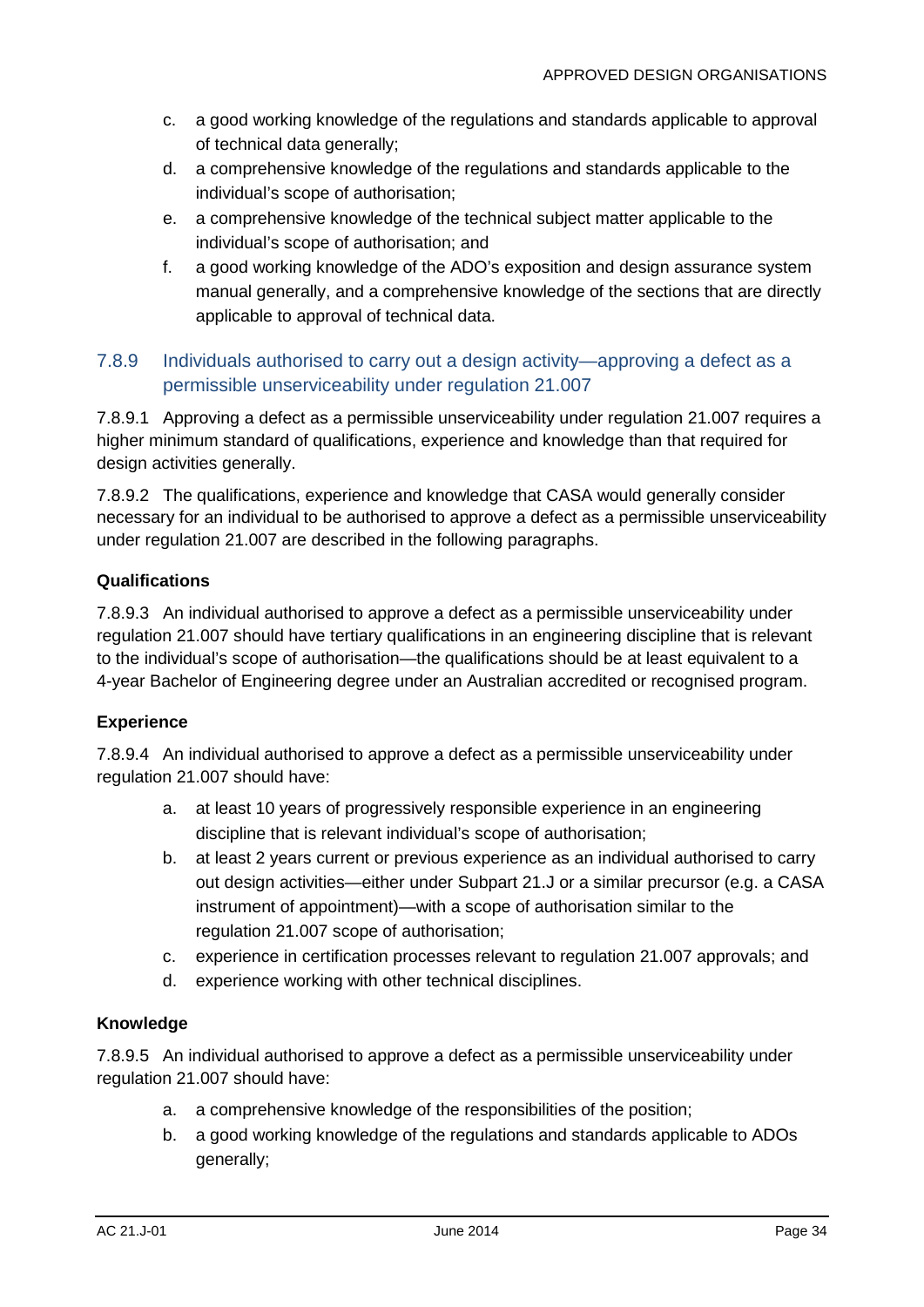- c. a good working knowledge of the regulations and standards applicable to regulation 21.007 approvals and a comprehensive knowledge of the regulations and standards applicable to the individual's scope of authorisation;
- d. a comprehensive knowledge of the technical subject matter applicable to the individual's scope of authorisation; and
- e. a good working knowledge of the ADO's exposition and design assurance system manual generally and a comprehensive knowledge of the sections that are directly applicable to regulation 21.007 approvals.

#### 7.8.10 Individuals authorised to carry out a design activity—approving a minor change in a type design under regulation 21.095

7.8.10.1 The qualifications, experience and knowledge that CASA would generally consider necessary for an individual to be authorised to approve a minor change in a type design under regulation 21.095 are described in the following paragraphs.

#### **Qualifications**

7.8.10.2 An individual authorised to approve a minor change in a type design under regulation 21.095 should have tertiary qualifications in an engineering discipline that is relevant to the individual's scope of authorisation—the qualifications should be at least equivalent to a 4-year Bachelor of Engineering degree under an Australian accredited or recognised program.

#### **Experience**

7.8.10.3 An individual authorised to approve a minor change in a type design under regulation 21.095 should have:

- a. at least 8 years of progressively responsible experience in an engineering discipline that is relevant individual's scope of authorisation;
- b. at least 2 years current or previous experience as an individual authorised to approve technical data or carry out design activities—either under Subpart 21.J or a similar precursor (e.g. a CASA instrument of appointment)—with a scope of authorisation similar to the regulation 21.095 scope of authorisation;
- c. experience in certification processes relevant to regulation 21.095 approvals; and
- d. experience working with other technical disciplines.

#### **Knowledge**

7.8.10.4 An individual authorised to approve a minor change in a type design under regulation 21.095 should have:

- a. a comprehensive knowledge of the responsibilities of the position;
- b. a good working knowledge of the regulations and standards applicable to ADOs generally;
- c. a good working knowledge of the regulations and standards applicable to regulation 21.095 approvals and a comprehensive knowledge of the regulations and standards applicable to the individual's scope of authorisation;
- d. a comprehensive knowledge of the technical subject matter applicable to the individual's scope of authorisation; and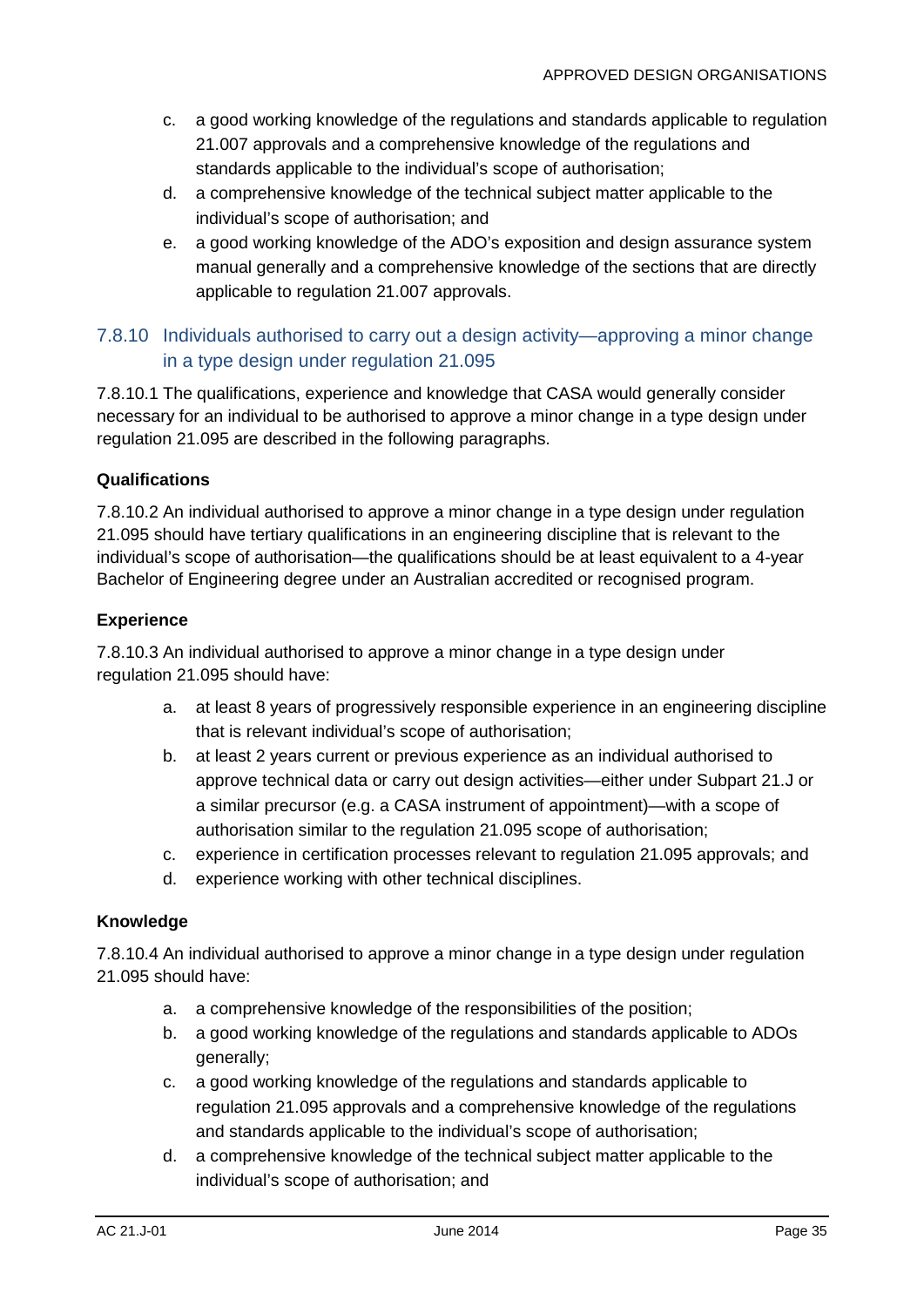e. a good working knowledge of the ADO's exposition and design assurance system manual generally and a comprehensive knowledge of the sections that are directly applicable to regulation 21.095 approvals.

#### 7.8.11 Individuals authorised to carry out a design activity—approving a major change in a type design under regulation 21.098

7.8.11.1 Approving a major change in a type design under regulation 21.098 requires a higher minimum standard of qualifications, experience and knowledge than that required for design activities generally.

7.8.11.2 The qualifications, experience and knowledge that CASA would generally consider necessary for an individual to be authorised to approve a major change in a type design under regulation 21.098 are described in the following paragraphs.

#### **Qualifications**

7.8.11.3 An individual authorised to approve a major change in a type design under regulation 21.098 should have tertiary qualifications in an engineering discipline that is relevant to the individual's scope of authorisation—the qualifications should be at least equivalent to a 4-year Bachelor of Engineering degree under an Australian accredited or recognised program.

#### **Experience**

7.8.11.4 An individual authorised to approve a major change in a type design under regulation 21.098 should have:

- a. at least 10 years of progressively responsible experience in an engineering discipline that is relevant individual's scope of authorisation;
- b. at least 2 years current or previous experience as an individual authorised to carry out design activities—either under Subpart 21.J or a similar precursor (e.g. a CASA instrument of appointment)—with a scope of authorisation similar to the regulation 21.098 scope of authorisation;
- c. experience in certification processes relevant to regulation 21.098 approvals; and
- d. experience working with other technical disciplines.

#### **Knowledge**

7.8.11.5 An individual authorised to approve a major change in a type design under regulation 21.098 should have:

- a. a comprehensive knowledge of the responsibilities of the position;
- b. a good working knowledge of the regulations and standards applicable to ADOs generally;
- c. a good working knowledge of the regulations and standards applicable to regulation 21.098 approvals and a comprehensive knowledge of the regulations and standards applicable to the individual's scope of authorisation;
- d. a comprehensive knowledge of the technical subject matter applicable to the individual's scope of authorisation; and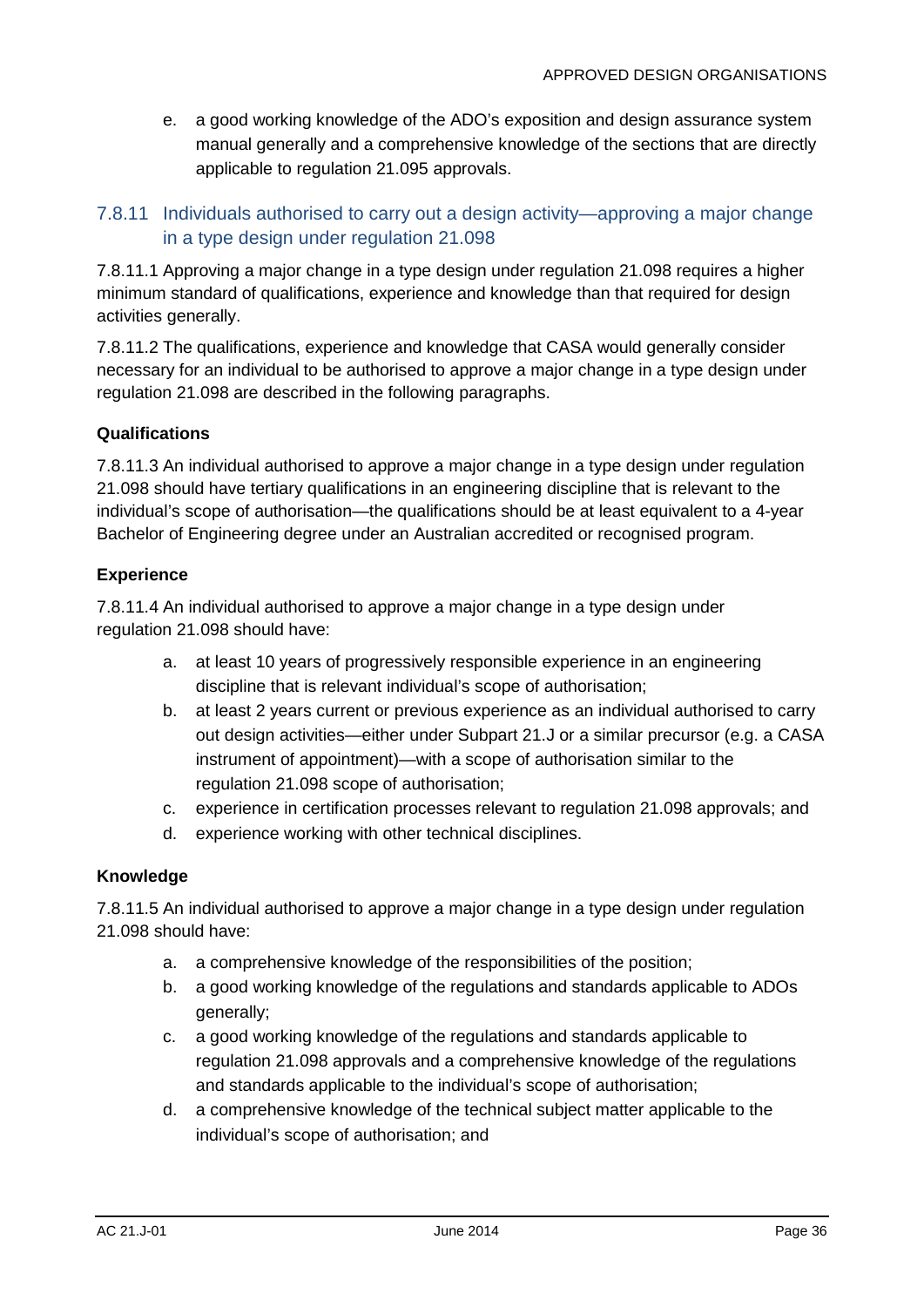e. a good working knowledge of the ADO's exposition and design assurance system manual generally and a comprehensive knowledge of the sections that are directly applicable to regulation 21.098 approvals.

7.8.12 Individuals authorised to carry out a design activity—approving a variation of a supplemental type certificate under regulation 21.120B

7.8.12.1 The qualifications, experience and knowledge that CASA would generally consider necessary for an individual to be authorised to approve a variation of a supplemental type certificate under regulation 21.120B are described in the following paragraphs.

#### **Qualifications**

7.8.12.2 An individual authorised to approve a variation of a supplemental type certificate under regulation 21.120B should have tertiary qualifications in an engineering discipline that is relevant to the individual's scope of authorisation—the qualifications should be at least equivalent to a 4 year Bachelor of Engineering degree under an Australian accredited or recognised program.

#### **Experience**

7.8.12.3 An individual authorised to approve a variation of a supplemental type certificate under regulation 21.120B should have:

- a. at least 8 years of progressively responsible experience in an engineering discipline that is relevant individual's scope of authorisation;
- b. at least 2 years current or previous experience as an individual authorised to carry out design activities—either under Subpart 21.J or a similar precursor (e.g. a CASA instrument of appointment)—with a scope of authorisation similar to the regulation 21.120B scope of authorisation;
- c. experience in certification processes relevant to regulation 21.120B approvals; and
- d. experience working with other technical disciplines.

#### **Knowledge**

7.8.12.4 An individual authorised to approve a variation of a supplemental type certificate under regulation 21.120B should have:

- a. a comprehensive knowledge of the responsibilities of the position;
- b. a good working knowledge of the regulations and standards applicable to ADOs generally;
- c. a good working knowledge of the regulations and standards applicable to regulation 21.120B approvals and a comprehensive knowledge of the regulations and standards applicable to the individual's scope of authorisation;
- d. a comprehensive knowledge of the technical subject matter applicable to the individual's scope of authorisation; and
- e. a good working knowledge of the ADO's exposition and design assurance system manual generally and a comprehensive knowledge of the sections that are directly applicable to regulation 21.120B approvals.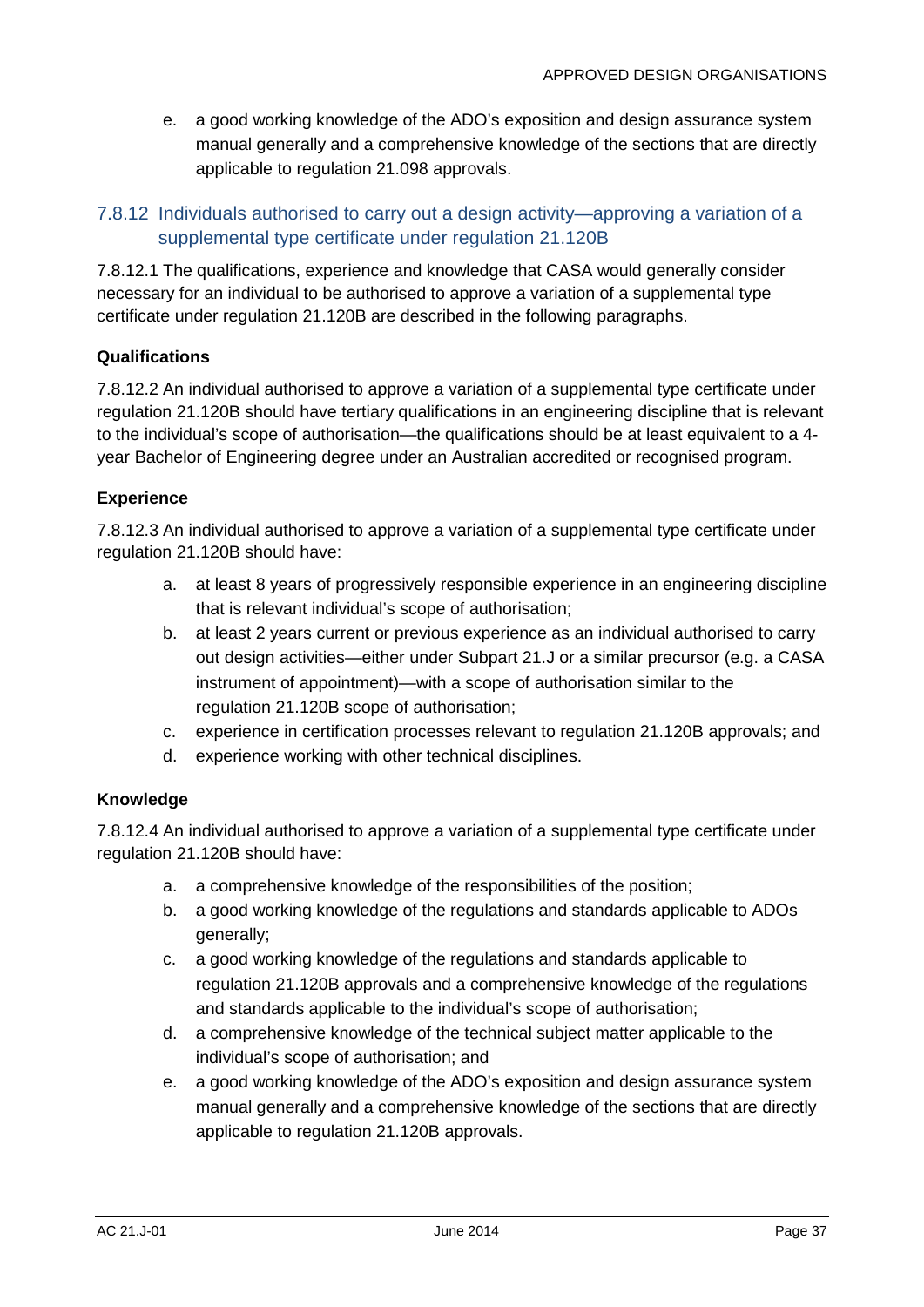#### 7.8.13 Individuals authorised to carry out a design activity— granting a modification/repair design approval under regulation 21.437

7.8.13.1 The qualifications, experience and knowledge that CASA would generally consider necessary for an individual to be authorised to grant a modification/repair design approval under regulation 21.437 are described in the following paragraphs.

#### **Qualifications**

7.8.13.2 An individual authorised to grant a modification/repair design approval under regulation 21.437 should have tertiary qualifications in an engineering discipline that is relevant to the individual's scope of authorisation. The qualifications should be at least equivalent to a 4-year Bachelor of Engineering degree under an Australian accredited or recognised program.

#### **Experience**

7.8.13.3 An individual authorised to grant a modification/repair design approval under regulation 21.437 should have:

- a. at least 8 years of progressively responsible experience in an engineering discipline that is relevant to the individual's scope of authorisation, including at least 12 months in a civil aviation environment;
- b. at least 2 years current or previous experience as an individual authorised to approve technical data or carry out design activities—either under Subpart 21.J or a similar precursor (e.g. a CASA instrument of appointment)—with a scope of authorisation similar to the scope of authorisation for modification/repair design approvals;
- c. experience in certification processes relevant to modification/repair design approvals; and
- d. experience working with other technical disciplines.

#### **Knowledge**

7.8.13.4 An individual authorised to grant a modification/repair design approval under regulation 21.437 should have:

- a. a comprehensive knowledge of the responsibilities of the position;
- b. a good working knowledge of the regulations and standards applicable to ADOs generally;
- c. a good working knowledge of the regulations and standards applicable to modification/repair design approvals generally and a comprehensive knowledge of the regulations and standards applicable to the individual's scope of authorisation;
- d. a comprehensive knowledge of the technical subject matter applicable to the individual's scope of authorisation; and
- e. a good working knowledge of the ADO's exposition and design assurance system manual generally and a comprehensive knowledge of the sections that are directly applicable to modification/repair design approvals.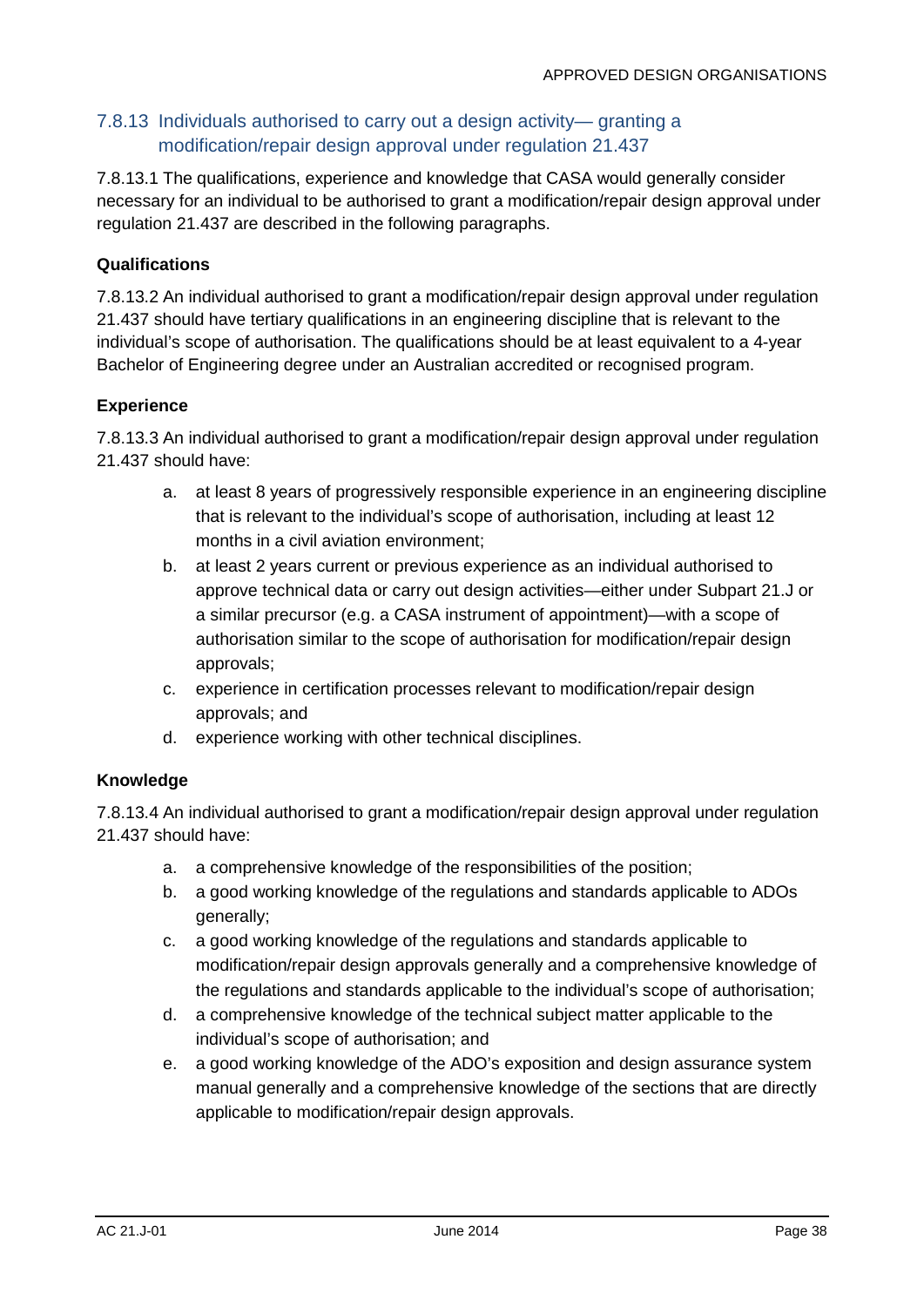## <span id="page-39-0"></span>**7.9 Subregulation 21.263(d)—Content of exposition—qualifications, experience and knowledge standards of key personnel ongoing competency**

7.9.1 The exposition should include procedures to ensure and maintain the competency of its key personnel. The procedures must be sufficient to ensure that the ADO's key personnel continue to meet the knowledge and experience requirements of the position.

7.9.2 The procedures should provide for ongoing training of key personnel to ensure that their technical and regulatory knowledge is up-to-date.

7.9.3 The procedures should also provide for individuals authorised to carry out design activities to be reviewed periodically to ensure their ongoing competency. The procedures should include a review of the following:

- a. the individual's performance in the period, including:
	- i. audit findings
	- ii. independent monitoring findings
	- iii. independent review findings
	- iv. in-service performance of the designs approved by the individual
- b. the level of activity of the authorised individuals—lack of activity in particular activities or specialities should be managed to ensure the ongoing competency of the individual.

7.9.4 The procedures should also provide for the training and reviews to be documented and the relevant records to be retained.

## <span id="page-39-1"></span>**7.10 Paragraph 21.263(f)—Content of exposition—arrangements for temporary absences/vacancies of key personnel**

7.10.1 The ADO must describe how it will manage the responsibilities of any of the key positions for any period during which the position is vacant or the occupant of the position is unable to carry out the responsibilities of the position.

7.10.2 If another individual is to be temporarily appointed to a position, then that individual must also have the qualifications, experience and knowledge required by the ADO for the position, as specified in the ADO's exposition.

7.10.3 For the accountable manager and head of design, the ADO should name in their exposition the individual(s) who may temporarily hold the position. For the other key positions, the ADO may specify predetermined alternates or arrangements in their exposition, or it may provide for temporary appointments to be made as required.

7.10.4 The procedures should include a means to ensure that all relevant personnel are informed of any changes to the ADO's arrangements that may affect compliance with the regulations.

<span id="page-39-2"></span>7.10.5 If applicable, the procedures must cover the scenario where the absence of an individual would result in the ADO being unable to demonstrate a capability associated with its scope of approval (e.g. if an ADO's capability to carry out particular design activities or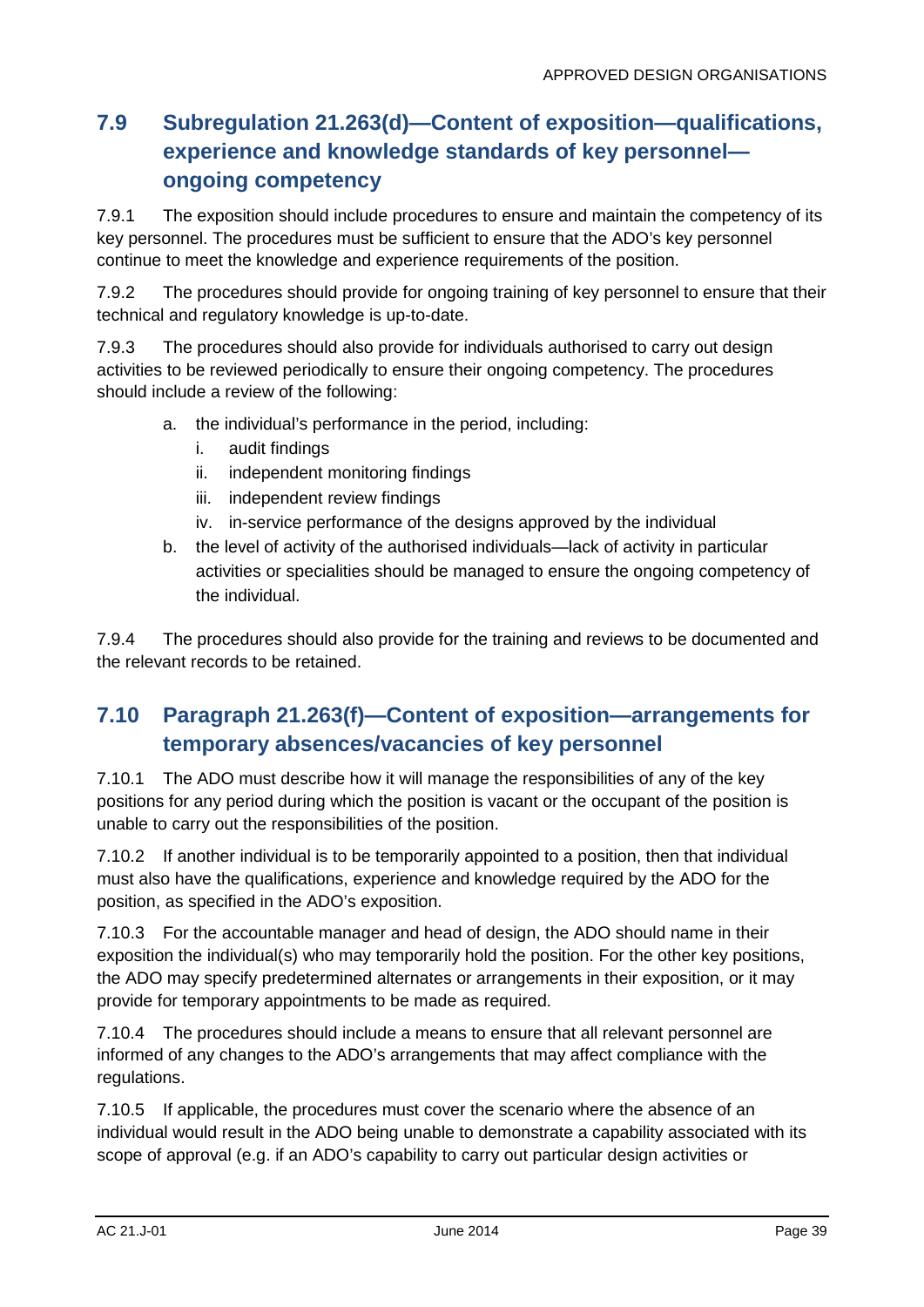specialities is based on the availability of a particular individual). Examples of procedures that would be acceptable to CASA include:

- a. The ADO may cease carrying out the relevant design activities while a suitable individual is recruited to carry out the activities. This procedure alone would only be acceptable for a limited period (not more than 6 months) after which the ADO's approval certificate must be changed to reflect its current capability.
- b. The ADO may cease carrying out the relevant design activities and submit an application to change to its scope of approval.
- c. The ADO may enter into an arrangement with another individual or ADO to subcontract the relevant design activities.

**Note:** For paragrap[h 7.10.5,](#page-39-2) if the ADO is to authorise another employee or subcontractor who has not previously held an equivalent authorisation, then the ADO should notify CASA accordingly because CASA may elect, under Subpart 11.B, to test or interview the individual to assess their knowledge, skill or competence relevant to the position.

## <span id="page-40-0"></span>**7.11 Paragraph 21.263(g)—Content of exposition—procedures for subcontracting a design activity**

7.11.1 If an ADO subcontracts a design activity, or part of a design activity, the ADO must describe in its exposition the procedures that the ADO uses to manage the activities of the subcontractor.

7.11.2 A subcontractor carries out a design activity on behalf of the ADO, therefore the subcontractor must comply with the ADO's exposition and design assurance system manual (regardless of whether the subcontractor is also an ADO).

7.11.3 The procedures must describe how the ADO will oversee the activities of the subcontractor and should include:

- a. authorisation of the subcontractor<sup>[36](#page-40-2)</sup>
- b. the information that the ADO must provide to the subcontractor
- c. how the ADO will provide information to the subcontractor
- d. the information that the subcontractor must provide to the ADO
- e. how the subcontractor will provide information to the ADO
- f. the requirements of the ADO's design assurance system manual for which the ADO is responsible
- g. the requirements of the ADO's design assurance system manual for which the subcontractor is responsible.

#### <span id="page-40-1"></span>7.11.4 Authorisation of a subcontractor to carry out a design activity

7.11.4.1 Under regulation 21.237, a subcontractor must be authorised in writing by the ADO. The scope of a subcontractor's authorisation must be clearly specified and should include:

<span id="page-40-2"></span> $36$  See section [7.11.4](#page-40-1) for further guidance on authorisation of a subcontractor.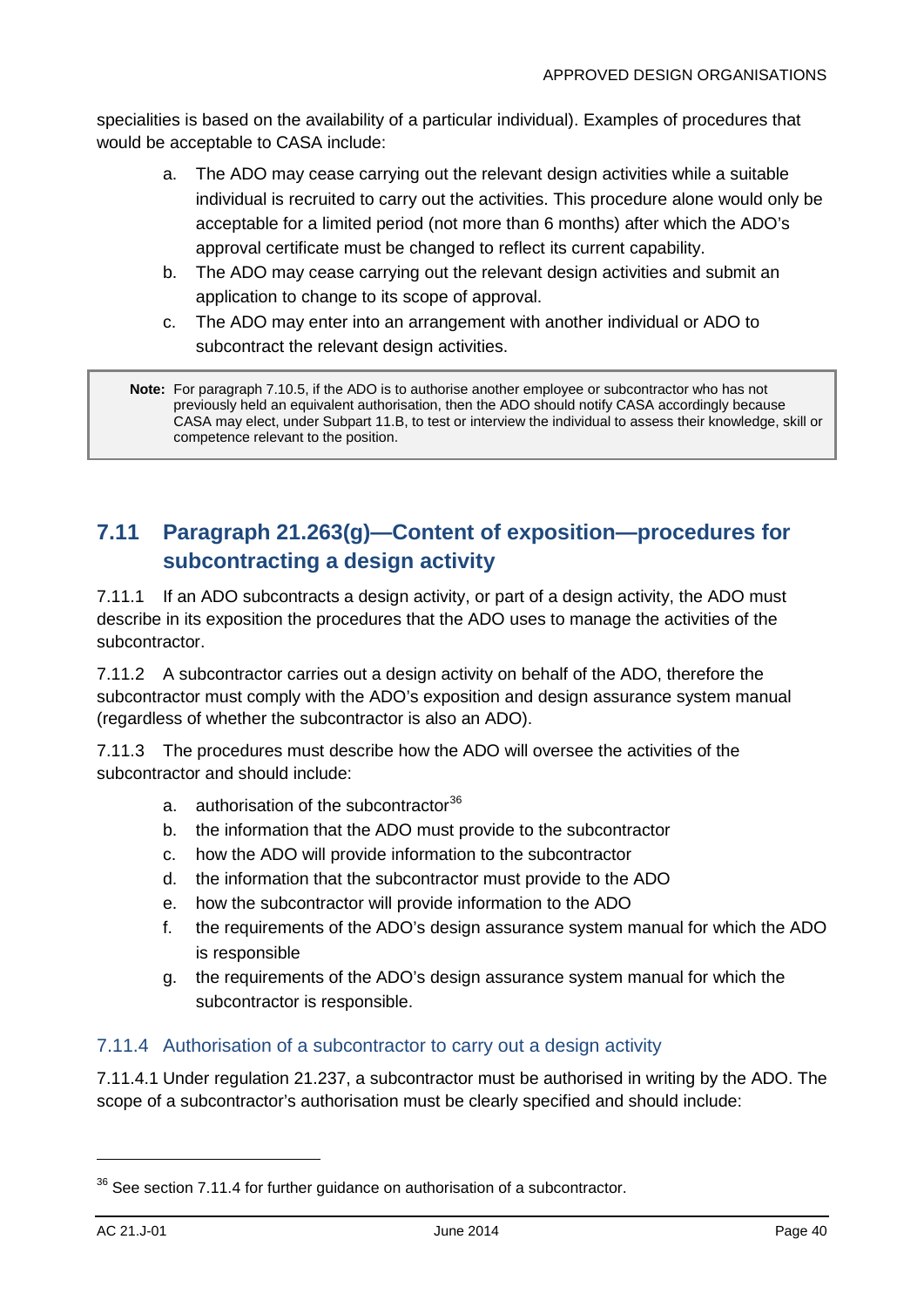- a. the design activities the subcontractor is authorised to carry out;
- b. if the subcontractor is an organisation, the individuals who may carry out the design activities; and
- c. any limitations associated with the authorisation—limitations should be expressed in the following terms (both for the subcontractor generally and for specific individuals within a subcontracted organisation if necessary):
	- i. engineering specialities (e.g. structures, system and equipment (mechanical), system and equipment (electrical), engines, propeller, flight analyst)
	- ii. airworthiness standards (e.g. Part 23, Part 27)
	- iii. a category of aeronautical products (e.g. piston engines, propellers)
	- iv. certain technologies (e.g. composite, wood or metallic construction).

7.11.4.2 The scope of a subcontractor's authorisation must be within the ADO's scope of approval.

7.11.4.3 If the subcontractor is not an ADO, then the ADO must ensure that the design activity is carried out by an individual who meets the ADO's qualifications, experience and knowledge requirements for that activity.

7.11.4.4 If the subcontractor is also an ADO (the subcontracted ADO) and the design activity is within the subcontracted ADO's existing scope of approval then the ADO may automatically accept the qualifications, experience and knowledge of an individual who is authorised by the subcontracted ADO to carry out the activity (the individual must still be provided with, and work in accordance with, the ADO's exposition and design assurance system manual).

## <span id="page-41-0"></span>**7.12 Paragraph 21.263(h)—Content of exposition—procedures for coordinating design activities**

7.12.1 If an ADO carries out a design activity, other than a certification activity (coordination of certification activities is CASA's responsibility), that relies on another design activity being carried out by another ADO (or multiple other ADOs), the ADO must describe in its exposition the procedures that the ADO uses to coordinate the design activities. $37$ 

7.12.2 It is acceptable for the specific procedures to be contained in the design assurance system manual and a reference to those procedures included in the exposition.

7.12.3 There are various scenarios in which an ADO may need to coordinate design activities with another ADO. The ADO must provide for all relevant scenarios in its exposition. The two general scenarios that should be considered are:

- a. When the ADO is the coordinating ADO and will be providing the final approval
- b. When the ADO is not the coordinating ADO and will not provide the final approval.

<span id="page-41-2"></span>7.12.4 The procedures should include:

- a. clear specification of which ADO is the coordinating ADO
- b. clear specification of the design activities that are to be carried out by each ADO
- c. the information that the ADO must provide to the other ADO(s)

<span id="page-41-1"></span> $37$  See also regulation 21.235 guidance for further information about coordination of design activities.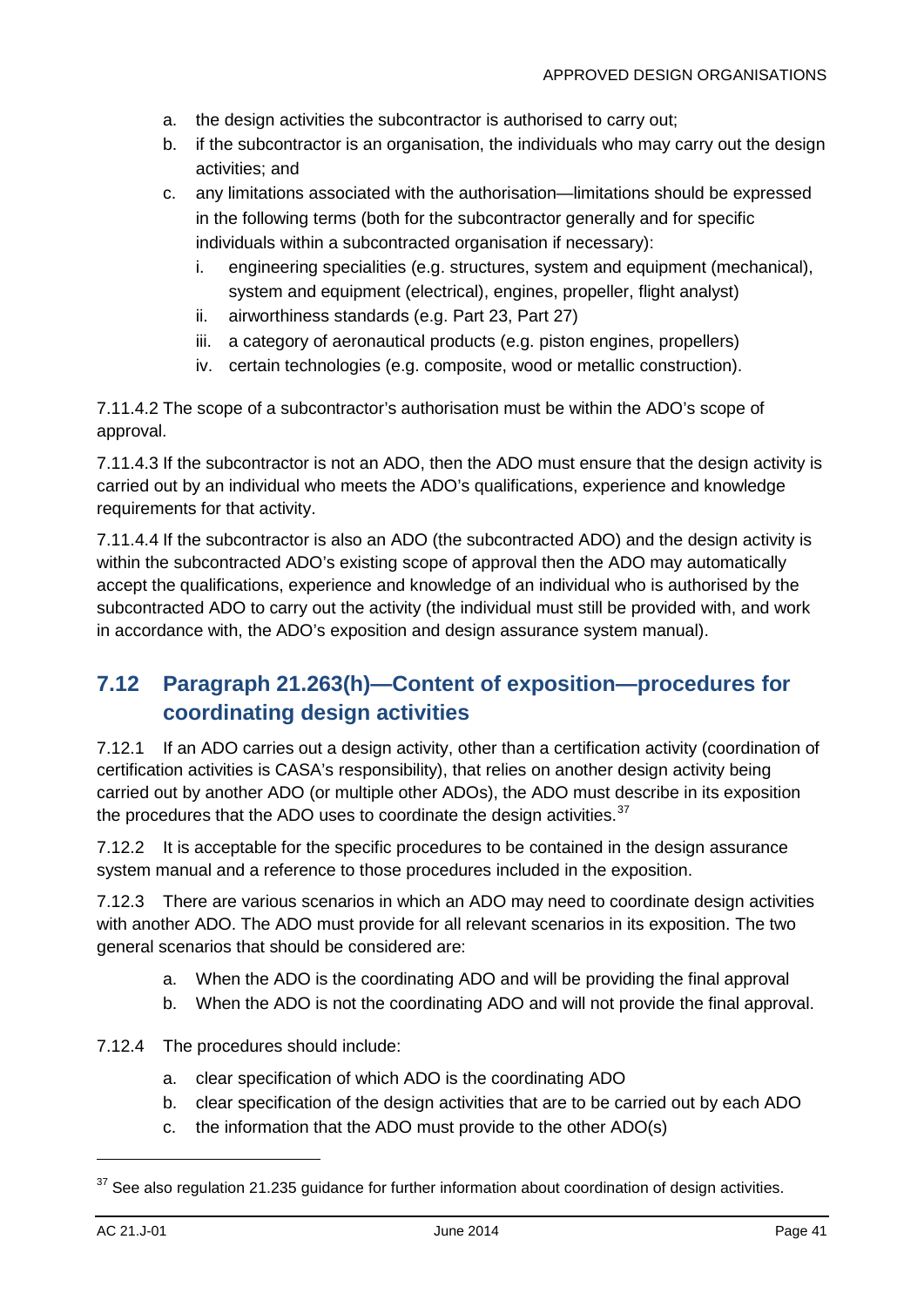- d. how the ADO will provide information to the other ADO(s)
- e. the information that the other ADO(s) must provide to the ADO
- f. how the other ADO(s) will provide information to the ADO
- <span id="page-42-1"></span>g. procedures to ensure that the design activity carried out by the ADO complies with the applicable airworthiness standards and does not introduce an unsafe feature or characteristic to the aircraft or aeronautical product.

7.12.5 For paragraph [7.12.4](#page-41-2)[.g,](#page-42-1) the ADO may rely on the design activities carried out by the other ADO(s); however, in the case of coordinated design activities, the ADO must consider the design activity that it is carrying out in relation to the other coordinated design activities. The ADO's procedures must include consideration of:

- a. the scope of the design activities carried out by the other ADO(s)
- b. interface issues with design activities carried out by the other ADO(s)
- c. any conditions, limitations or restrictions associated with the design activities carried out by the other ADO(s)
- d. any findings of compliance that are partial or incomplete in relation to the other design activities.

## <span id="page-42-0"></span>**7.13 Paragraph 21.263(i)—Content of exposition—documents and records**

7.13.1 The ADO should include in its exposition a description of the way the ADO will prepare and retain its documents and records.

- 7.13.2 The documents and records that must be retained are the following:
	- a. the documents and records mentioned in subregulation 21.277(2)
	- b. if the ADO is the holder or licensee of another authorisation or certificate issued under Part 21, the documents and records required to be retained under the applicable regulations.<sup>[38](#page-42-2)</sup>
- 7.13.3 The procedures must provide for the following:
	- a. the documents and records must be:
		- i. clearly identified
		- ii. in a usable form (hard copy or electronic)
		- iii. stored in a way that will ensure that the records remain in a usable condition
	- b. how the ADO will provide for the documents and records to be retained and made available to CASA if the ADO ceases to be an ADO—it is acceptable for the ADO to arrange for the records to be provided to another ADO or to CASA.

<span id="page-42-2"></span> $38$  See regulation 21.248 for requirements for holders and licensees of other authorisations under Part 21.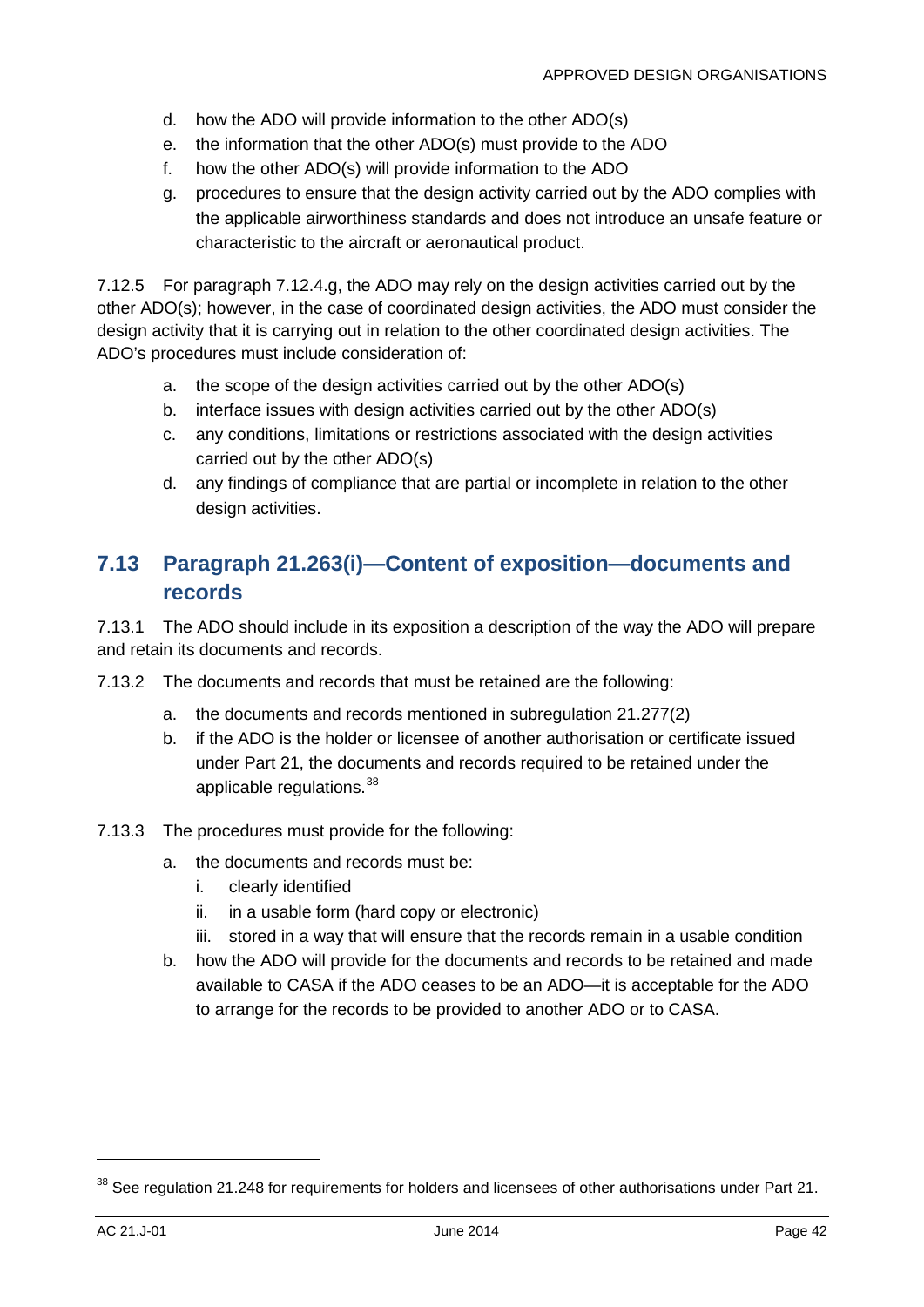## <span id="page-43-0"></span>**7.14 Paragraph 21.263(j)—Content of exposition—procedures for making changes to exposition or design assurance system manual**

7.14.1 The ADO must include in its exposition a description of the ADO's process for making changes to its exposition or design assurance system manual.

#### 7.14.2 Changes to exposition

7.14.2.1 The exposition should include:

- a. procedures for employees to notify the ADO of errors, deficiencies or improvements to the exposition
- b. the position or individual in the ADO responsible for managing changes to the exposition
- c. the position or individual in the ADO responsible for approving changes to the exposition
- d. procedures for applying to CASA for approval of changes that require CASA approval<sup>[39](#page-43-1)</sup> (applications should be made to CASA using Form 21-J02 and should be made or approved by the ADO's head of design)
- e. procedures to notify CASA about changes within the required timeframe<sup>[40](#page-43-2)</sup> (notifications should be sent to CASA's Permission Application Centre using Form 21-J02)
- f. procedures for including changes in the exposition
- g. procedures for notifying the necessary individuals in the ADO about changes to the exposition within the required timeframes. [41](#page-43-3)

#### 7.14.3 Changes to design assurance system manual

7.14.3.1 Under regulation 21.255, changes to the design assurance system must be approved by CASA. The exposition should include:

- a. procedures for employees to notify the ADO of errors, deficiencies or improvements to the design assurance system manual
- b. the position or individual in the ADO responsible for managing changes to the design assurance system manual
- c. procedures for applying to CASA for approval of changes (applications should be made to CASA using Form 21-J02 and should be made or approved by the ADO's head of design)
- d. procedures for including changes in the design assurance system manual
- e. procedures for notifying the necessary individuals in the ADO about changes to the design assurance system manual within the required timeframes.<sup>[42](#page-43-4)</sup>

 $39$  See Division 21.J.4 for requirements relating to changes to ADOs.

<span id="page-43-2"></span><span id="page-43-1"></span><sup>40</sup> See Division 21.J.4 for requirements relating to changes to ADOs.<br><sup>41</sup> See regulation 21.283 in relation to providing employees and subcontractors with the exposition.

<span id="page-43-4"></span><span id="page-43-3"></span><sup>42</sup> See regulation 21.283 in relation to providing employees and subcontractors with the design assurance system manual.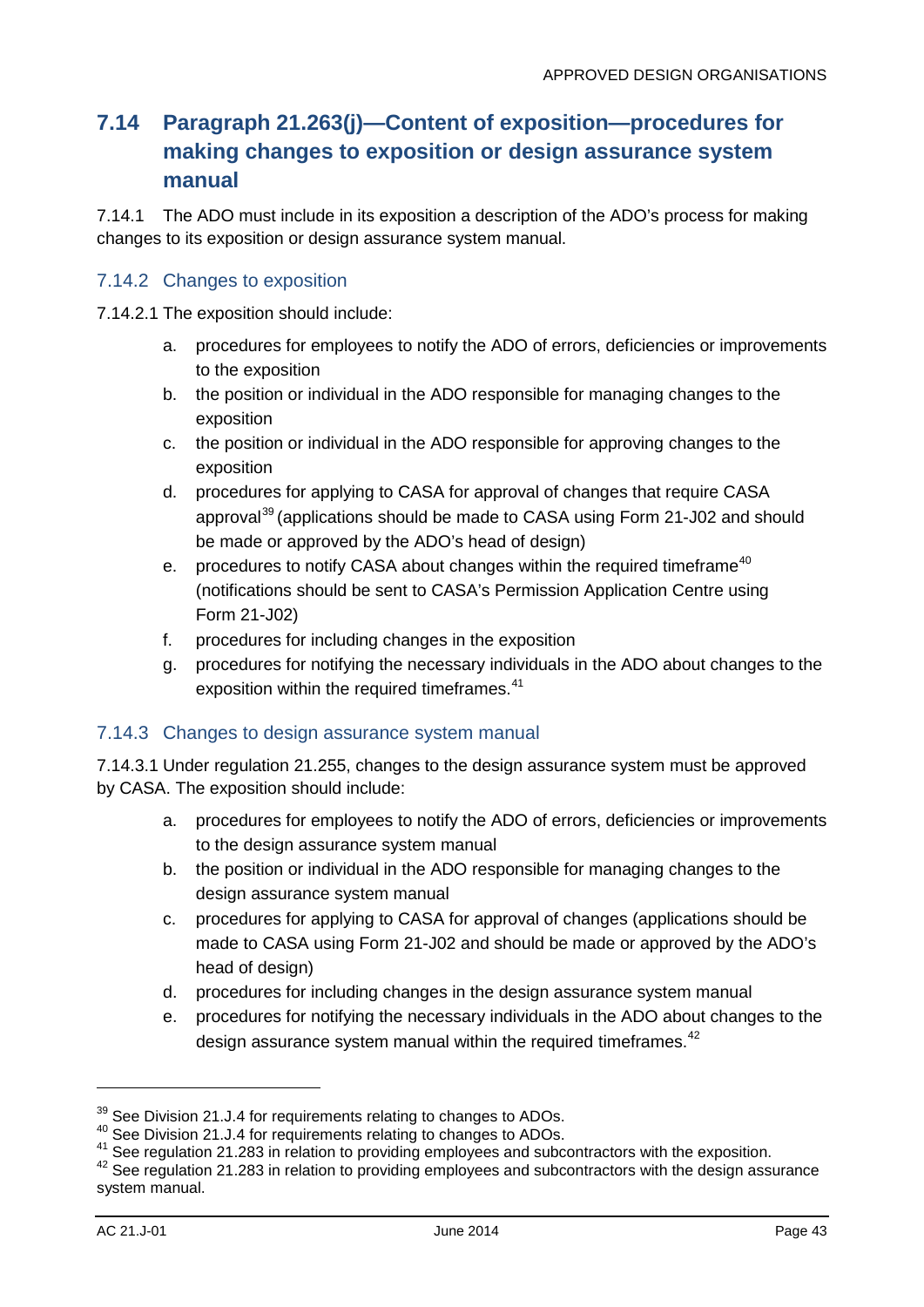## <span id="page-44-0"></span>**7.15 Regulation 21.263—Content of exposition—procedures for informing CASA of design activities**

7.15.1 An ADO should include in their exposition a procedure for periodically providing CASA a report of the design activities that the ADO has carried out.

7.15.2 The design activity report should be submitted in January every year or after one hundred approvals, whichever occurs first, or as otherwise acceptable to CASA.

- 7.15.3 The following information should be included for each design activity in the report:
	- a. the kind of design activity
	- b. the date the design activity was carried out
	- c. the registered operator of the aircraft or owner of the aeronautical product
	- d. the aircraft make, model and serial number and/or registration number, or the part and serial number of the aeronautical product
	- e. a brief description of the activity
	- f. the individual who carried out the activity on behalf of the ADO.

7.15.4 If no activities are carried out over a reporting period, a report should still be submitted stating that no activities were carried out in the period.

### <span id="page-44-1"></span>**7.16 Regulation 21.267—Design assurance system**

7.16.1 An ADO's design assurance system is the documented policies and procedures that the ADO uses to carry out design activities. It comprises the specific planned and systematic actions that ensure and demonstrate that each design activity, and the associated aircraft or aeronautical product, complies with the applicable requirements.

7.16.2 An ADO's design assurance system (in conjunction with the exposition) is the mechanism that provides the necessary level of assurance for CASA to approve the ADO to carry out design activities.

7.16.3 The requirements that a design assurance system must meet are set out in regulations 21.269 and 21.270. Regulation 21.269 sets out the general requirements that apply to all ADOs; regulation 21.270 only applies if the ADO is the holder or licensee of certain authorisations or certificates issued under Part 21.

7.16.4 An ADO's design assurance system must be:

- a. documented in the ADO's design assurance system manual; and
- b. appropriate for the size, nature and complexity of the ADO and the design activities that the ADO carries out.

7.16.4.1 An ADO's exposition and design assurance system manual may be combined in the same document provided the two elements are clearly distinguishable.

7.16.5 A sample design assurance system manual that an ADO may use as a basis for developing its own design assurance system manual is provided in [Appendix B](#page-60-1) to this AC.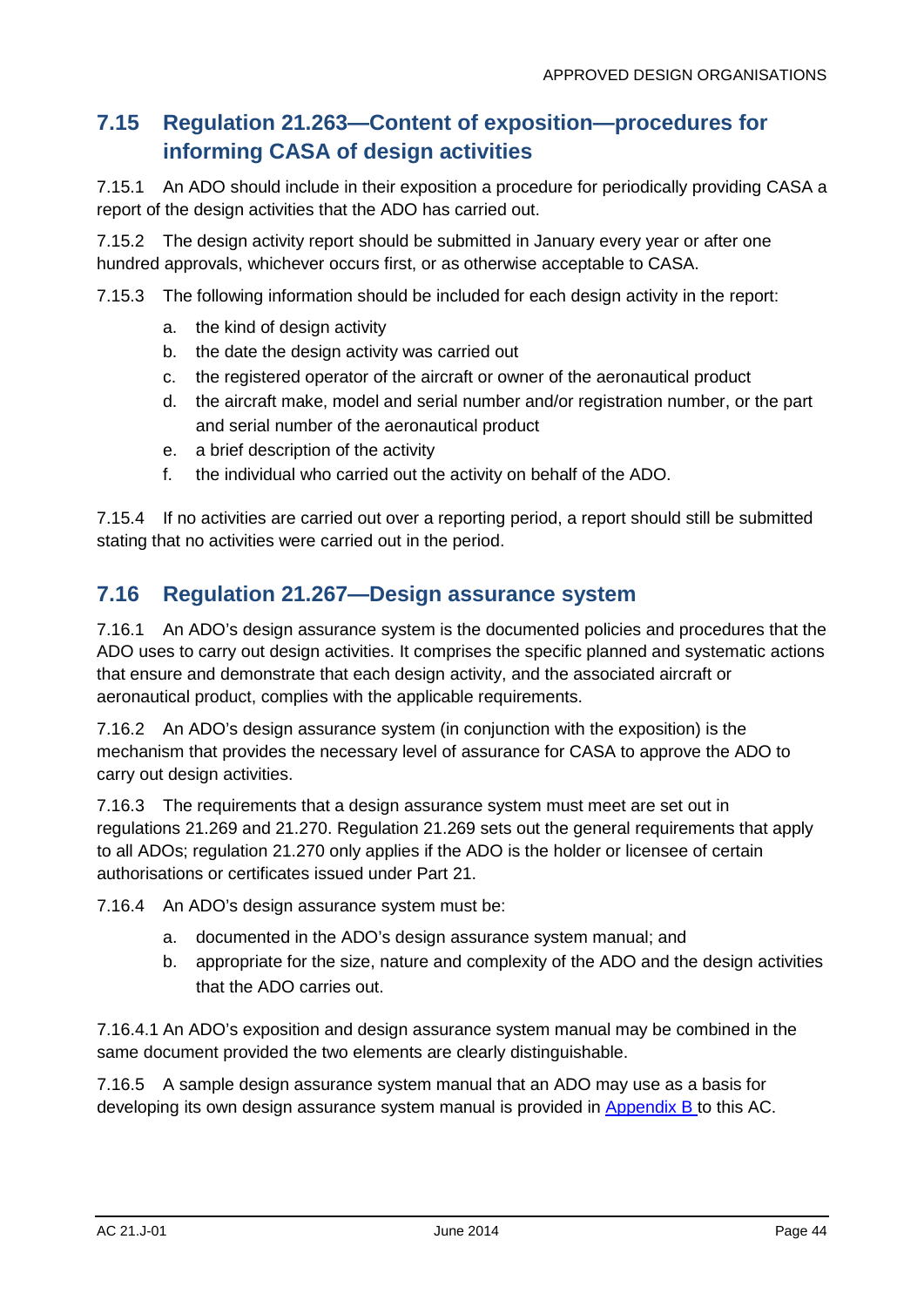## <span id="page-45-0"></span>**7.17 Regulation 21.269—Requirements for design assurance system—general**

7.17.1 A design assurance system involves specific planned and systematic actions that should be integrated throughout the entire course of each design activity to ensure that the necessary considerations are made and the work is checked at appropriate stages of the activity.

7.17.2 Regulation 21.269 sets out the high-level requirements that must be covered in an ADO's design assurance system. The ADO must design its design assurance system such that the requirements of this regulation are met; however, the specific policies, procedures and actions that provide the means of compliance should be scaled to the size, nature and complexity of the ADO and the design activities that the ADO carries out.

7.17.3 The policies and procedures must be described in sufficient detail:

- a. for CASA to determine that they meet the requirements of this regulation; and
- b. to ensure and demonstrate that each design activity, and the associated aircraft or aeronautical product, complies with the applicable requirements.

7.17.4 An ADO's design assurance system manual may refer to other documents and manuals of the ADO to provide the required content. However, if this is done, then the other documents and manuals are taken to be part of the design assurance system manual and therefore become subject to the same requirements and controls as the design assurance system manual.

7.17.5 A sample design assurance system manual that an ADO may use as a basis for developing its own design assurance system manual is provided in [Appendix B](#page-60-1) to this AC.

#### 7.17.6 General

7.17.6.1 The design assurance system manual must describe the policies and procedures that the individuals who carry out design activities on behalf of the ADO follow when carrying out those activities to ensure that:

- a. each design activity is carried out in accordance with Part 21 and the conditions of the ADO's approval;
- b. each aircraft or aeronautical product to which the design activity relates complies with the applicable airworthiness standards; and
- c. the design does not introduce an unsafe feature or characteristic to an aircraft or aeronautical product.

#### 7.17.7 Unsafe feature or characteristic determination

7.17.7.1 The design assurance system manual must describe the policies and procedures that the ADO uses to determine that each design activity does not introduce an unsafe feature or characteristic<sup>[43](#page-45-1)</sup> to an aircraft or aeronautical product. These policies and procedures must be appropriate for the particular design activities carried out by the ADO.

<span id="page-45-1"></span><sup>&</sup>lt;sup>43</sup> See paragraph 21.247(1)(d) guidance for the meaning of unsafe feature or characteristic.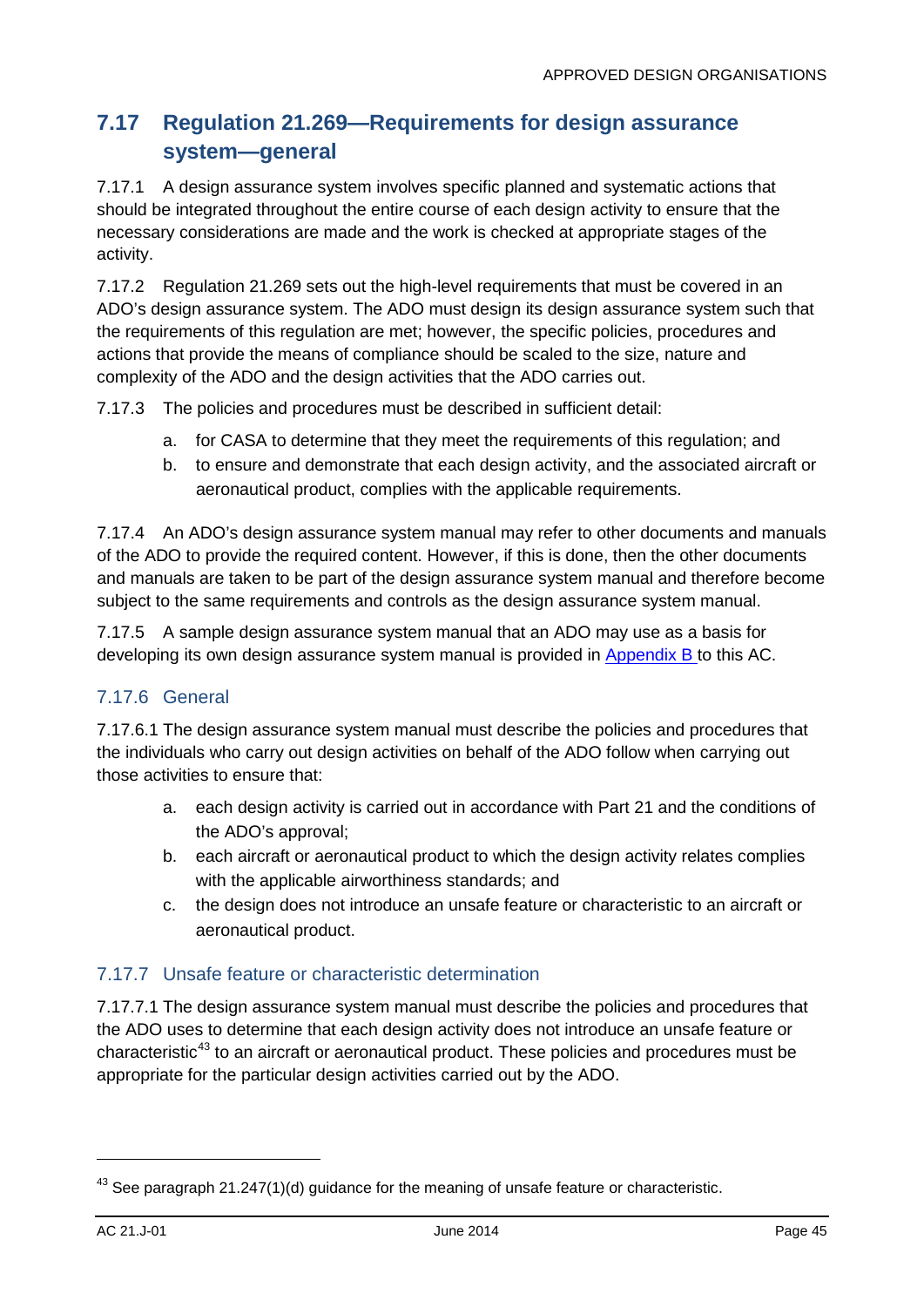7.17.7.2 Depending on the particular design activity, the analysis may be qualitative or quantitative. In cases where formal and quantitative safety analyses are not available, the level of analysis should be consistent with that required by the applicable airworthiness standards and may be based on engineering judgement supported by service experience data.

#### 7.17.8 Human factors

7.17.8.1 The policies and procedures set out in the design assurance system manual should be designed with consideration of human performance limitations that are relevant to the ADO and its employees, for example:

- a. fatigue management for individuals carrying out design activities
- b. commercial pressure (real or imagined) for individuals carrying out:
	- i. design activities
	- ii. independent checking
	- iii. independent monitoring
- c. fair and open safety reporting and investigation system so that:
	- i. employees are encouraged to report errors and deficiencies
	- ii. investigations focus on why an error was made
	- iii. management act promptly and effectively to correct the root cause of the error or deficiency
- d. clear policies and procedures.

## <span id="page-46-0"></span>**7.18 Regulation 21.269—Requirements for design assurance system—assessment of key personnel**

7.18.1 The ADO should describe the procedures that it will use to determine whether an individual meets the minimum qualifications, experience and knowledge standards specified in the ADO's exposition for the ADO's key positions. General guidance for procedures that are acceptable to CASA is detailed below.

7.18.2 In the case of individuals authorised to carry out design activities, the scope of the individual's authorisation should be determined according to the individual's demonstrated qualifications, knowledge and experience.

7.18.3 The procedures should also provide for the ADO to:

- a. have copies of all documents that demonstrate that each individual has the required qualifications, experience and knowledge for the position
- b. keep the copies for at least 2 years after the individual ceases to hold the position.

#### **Qualifications**

7.18.4 The ADO should require the individual to provide copies of the certificates that show that they have successfully completed the required qualifications.

#### **Experience**

7.18.5 The ADO should require the individual to provide copies of the employment records, position descriptions and work samples that show that they have the required experience.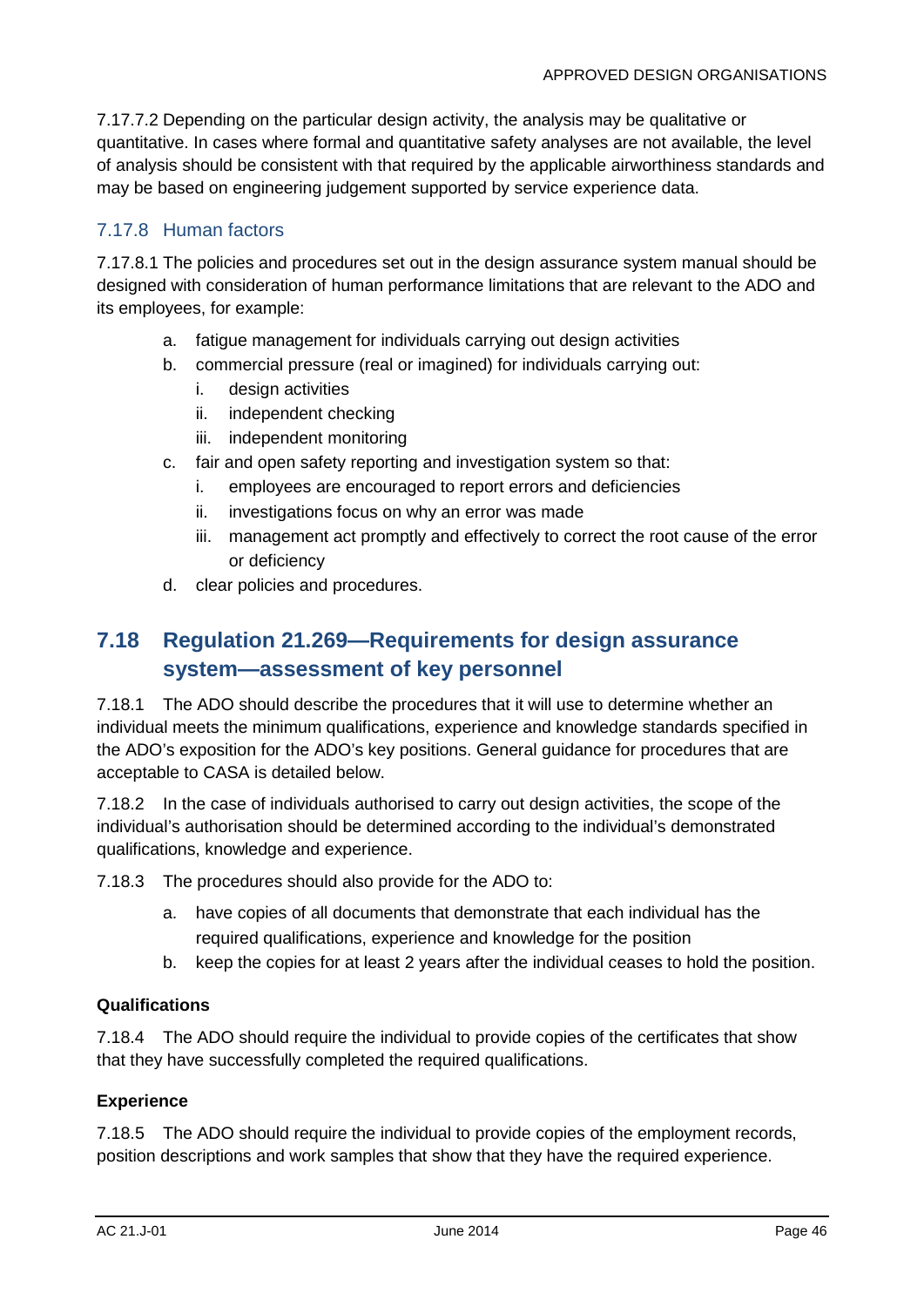#### **Knowledge**

7.18.6 The knowledge assessment should include a documented interview with the ADO's head of design. The ADO should require the individual to provide copies of relevant training records and certificates.

## <span id="page-47-0"></span>**7.19 Subregulation 21.269(3)—Requirements for design assurance system—independent monitoring**

#### 7.19.1 General

7.19.1.1 Independent monitoring provides assurance that the policies, processes and procedures of the design assurance system are properly documented, controlled, performed and corrected, as needed. Therefore, the design assurance system manual must include procedures to:

- a. independently monitor:
	- i. the compliance of the design assurance system with the regulations
	- ii. the adequacy and ongoing effectiveness of the design assurance system
	- iii. the compliance of the ADO's personnel and subcontractors with the design assurance system
- b. provide the associated feedback to the ADO's head of design.

#### 7.19.2 Who may carry out independent monitoring

7.19.2.1 Independent monitoring must be carried out by an individual who is sufficiently independent of the day-to-day operation of the element of the design assurance system that they are monitoring to ensure that the independent monitoring system is effective.

7.19.2.2 The independent person does not need to be a qualified auditor, but must be suitably knowledgeable and experienced in design assurance.

7.19.2.3 It is not necessary to have the independent monitoring carried out by a person from outside the ADO. However, in all cases, the ADO must be able to demonstrate the independence of the individual(s).

7.19.2.4 There are several ways in which an ADO may achieve the necessary levels of independence. For example:

- a. If the ADO is part of a larger organisation then the quality assurance part of the larger organisation may carry out the independent monitoring of the ADO.
- b. An ADO may assign the independent monitoring function to a dedicated employee within the ADO and ensure that their duties and responsibilities maintain their independence.
- c. An ADO may develop a system where discrete elements of the design assurance system are monitored by individuals within the ADO who are independent of the particular element.
- d. A single-person ADO may enter into an arrangement with an independent individual or organisation (e.g. another ADO or quality assurance organisation) to carry out the independent monitoring.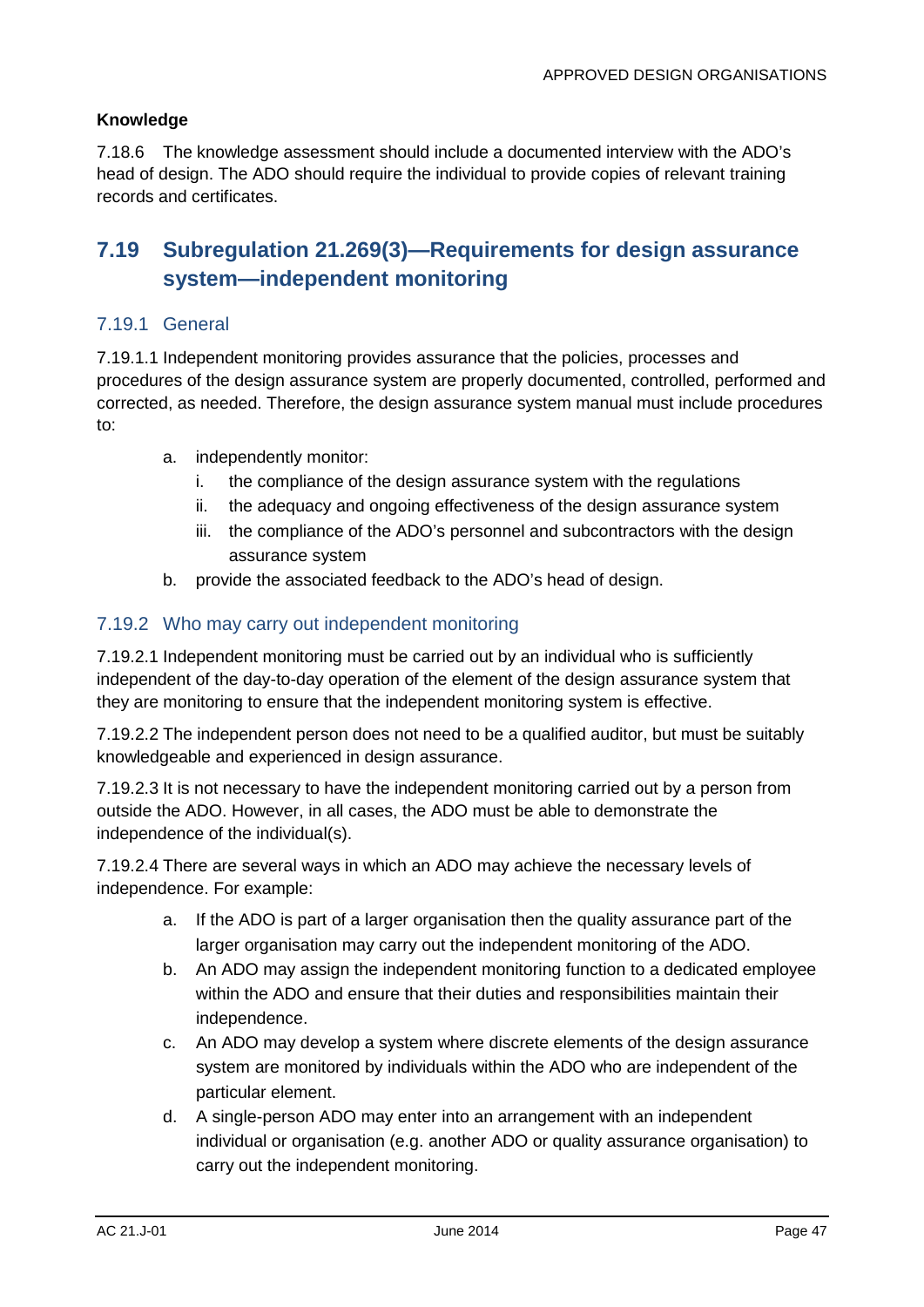7.19.2.5 It is not necessary to name all the individuals who may carry out independent monitoring in the ADO's exposition or design assurance system manual; however, the standards and procedures must be documented<sup>[44](#page-48-2)</sup> and the ADO must be able to demonstrate that the individual(s) meet the requirements.

#### <span id="page-48-0"></span>7.19.3 Individuals who may carry out independent monitoring

7.19.3.1 The qualifications, experience and knowledge that CASA would generally consider necessary for an individual to be permitted to carry out independent monitoring are the following:

#### **Qualifications**

7.19.3.2 An individual authorised to carry out independent monitoring should have:

- a. tertiary qualifications in an engineering discipline that is relevant to the individual's scope—the qualifications should be at least equivalent to a 4-year Bachelor of Engineering degree under an Australian accredited or recognised program; and
- b. successfully completed a course in quality management sufficient to gain certification as a lead auditor,

or hold an equivalent combination of aeronautical/aircraft engineering and quality assurance qualifications.

#### **Experience**

7.19.3.3 An individual authorised to carry out independent monitoring should have either:

- a. at least 8 years experience in aircraft design and certification, including at least 12 months in a civil aviation environment; or
- b. at least 3 years experience in quality management.

#### **Knowledge**

7.19.3.4 An individual authorised to carry out independent monitoring should have:

- a. a comprehensive knowledge of the responsibilities of the position;
- b. knowledge of the regulations and standards applicable to design assurance;
- c. knowledge of the regulations and standards applicable to ADOs generally; or
- d. knowledge of the regulations and standards applicable to the relevant design activities.

#### <span id="page-48-1"></span>7.19.4 Feedback from independent monitoring

7.19.4.1 The design assurance system must include procedures for providing feedback from the independent monitoring system to the organisation's head of design. [45](#page-48-3)

7.19.4.2 If the positions of accountable manager and the head of design are not held by the same individual then feedback should also be provided to the organisation's accountable manager to ensure the accountable manager can effectively fulfil their responsibilities.<sup>[46](#page-48-4)</sup>

<span id="page-48-2"></span><sup>&</sup>lt;sup>44</sup> See section [7.19.4](#page-48-1) for guidance on independent monitoring procedures.<br><sup>45</sup> See paragraph 21.269(3)(b).<br><sup>46</sup> See section [7.5.2](#page-26-4) for the responsibilities of the accountable manager.

<span id="page-48-3"></span>

<span id="page-48-4"></span>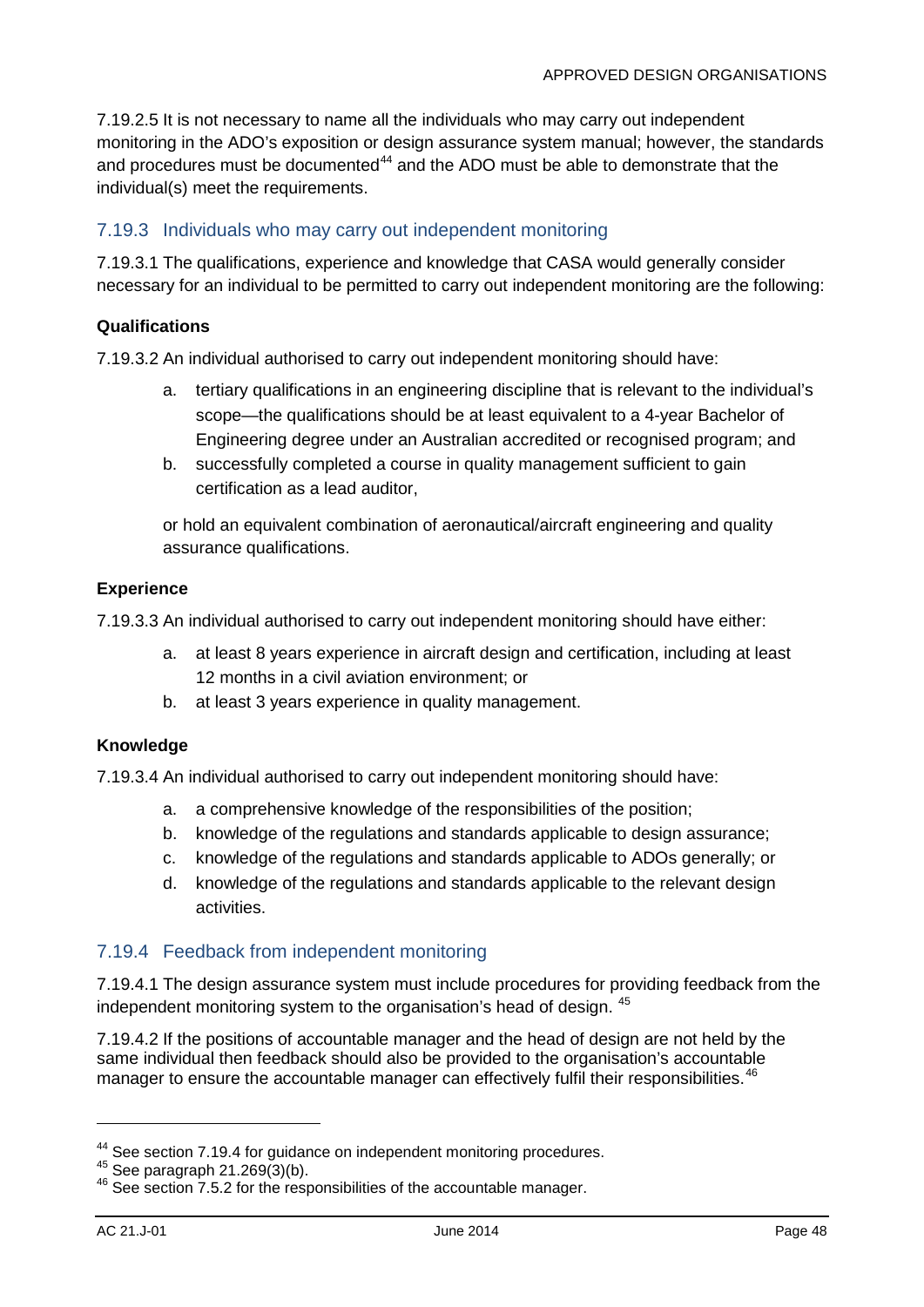#### 7.19.5 Independent monitoring procedures

- 7.19.5.1 An ADO's independent monitoring procedures should include:
	- a. the qualifications, knowledge and experience required for an individual to carry out independent monitoring<sup>[47](#page-49-0)</sup>
	- b. the procedures for carrying out independent monitoring, including:
		- i. scheduling—period and duration. If the monitoring is carried out progressively or separated into discrete elements then the procedures must ensure that all elements of the design assurance system are covered in a systematic manner over a period of not more than:
			- A. 12 months for ADOs that carry out a high volume of design activities (i.e. greater than 100 activities per year) or with a scope of approval that includes any of the following:
				- 1. design activities for transport category aircraft (Part 25 aeroplanes or Part 29 rotorcraft)
				- 2. certification activities
				- 3. regulations 21.007, 21.095, 21.098, 21.132A
				- $\alpha$ r
			- B. 24 months for ADOs other than those mentioned above. However, reporting of errors and deficiencies should provide an immediate trigger within the quality assurance system for investigations that will enable for root cause analysis and timely implementation of remedial and preventive actions and reporting to CASA
		- ii. scope—if the monitoring is carried out progressively or separated into discrete elements
		- iii. content—the procedures, actions and records
		- iv. how the individual will be provided access to the relevant procedures, actions and records
		- v. method of assessment
	- c. procedures for receiving feedback from the audit, including:
		- i. form of reporting
		- ii. method of receipt and acknowledgement
	- d. procedures for dealing with the feedback received from the audit, including:
		- i. documenting the required actions
		- ii. timeframes for action to be taken
	- e. recordkeeping arrangements.

<span id="page-49-0"></span> $47$  See section [7.19.3](#page-48-0) for acceptable qualifications, experience and knowledge standards.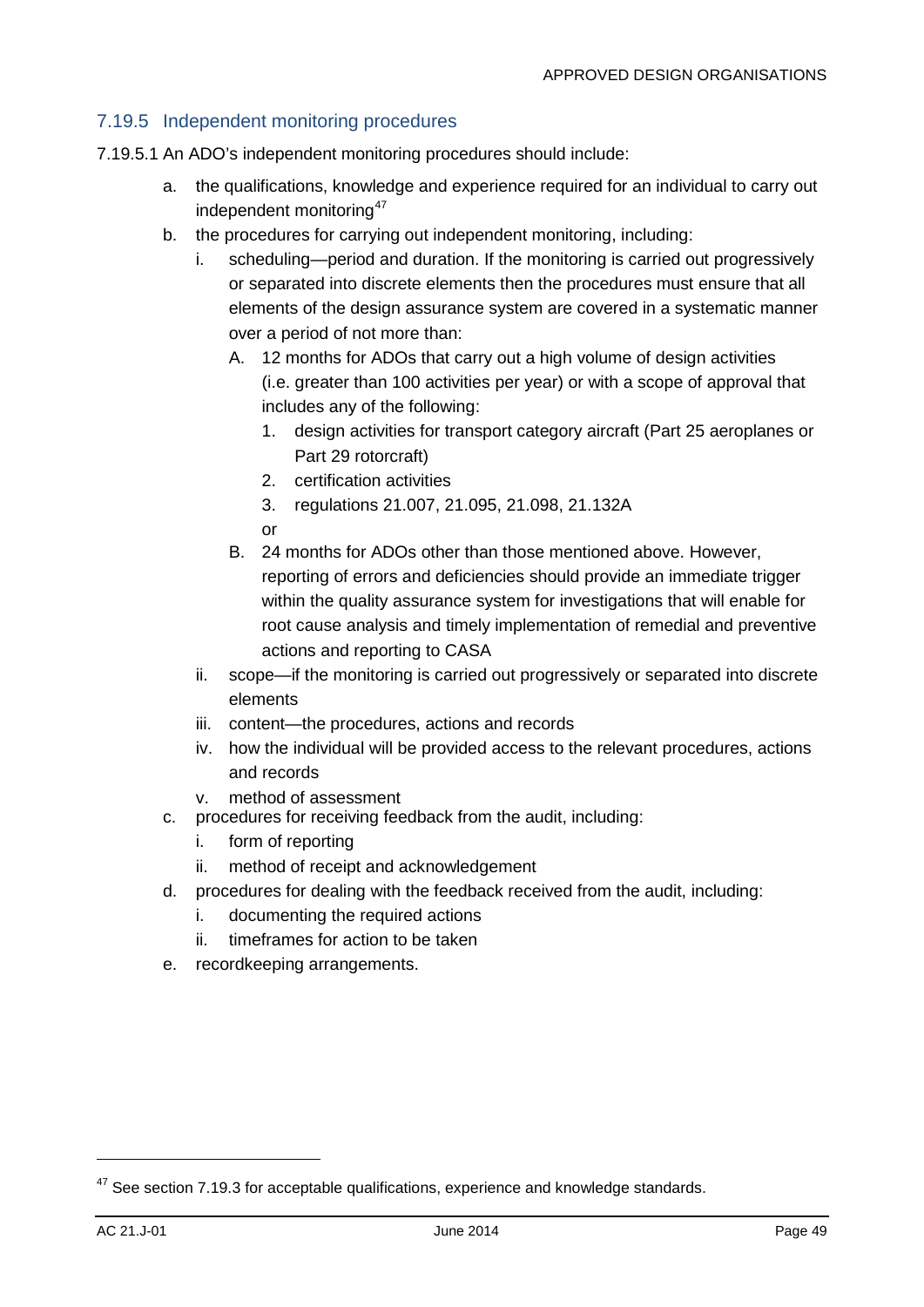## <span id="page-50-0"></span>**7.20 Subregulation 21.269(4)—Requirements for design assurance system—independent checking**

7.20.1 The design assurance system manual must include procedures for independent checking. These procedures should cover the required elements of independent checking, which are detailed in the following paragraphs.

#### 7.20.2 Subregulation 21.269(4)—Purpose of an independent check

7.20.2.1 The independent check of a design activity is to ensure that:

- a. each aircraft or aeronautical product to which the design activity relates complies with the applicable airworthiness requirements
- <span id="page-50-1"></span>b. for an approval activity—carrying out the activity would not be likely to have an adverse effect on the safety of air navigation
- <span id="page-50-2"></span>c. for an experimental certificate activity—carrying out the activity would not be likely to have an adverse effect on the safety of other airspace users or persons on the ground or water.

7.20.2.2 If there are no applicable airworthiness requirements (e.g. in the case of an experimental certificate activity), only the safety tests in paragraphs [b.](#page-50-1) and [c.](#page-50-2) above need to be considered. If there are no applicable airworthiness requirements then this should be documented as part of the independent check, including the reason why there are no applicable airworthiness requirements.

#### 7.20.3 Subregulation 21.269(4)—Design activities for which an independent check is required

7.20.3.1 Independent checking is required for all design activities, except the following experimental certificate activities $48$ :

- a. asking the holder of the certificate to make the certificate available for inspection under subregulation 21.195B(3)
- b. asking the holder of the certificate to surrender the certificate under subregulation 21.195B(8).

#### 7.20.4 Data taken to meet independent checking requirements

7.20.4.1 For certain kinds of data produced under an approved system that ensures the accuracy of the data, the combination of the original data approval system and checking/validation of the data by the individual carrying out the design activity is considered to meet the independent checking requirements of regulation 21.269. Such systems include:

- a. Data that is taken to have been approved under regulation 21.470, i.e. data associated with a design approval that is:
	- i. issued by the NAA of a recognised country
	- ii. issued by a type certificate holder or manufacturer under a system approved by the NAA of a recognised country

<span id="page-50-3"></span> $48$  See subregulation 21.269(6) for design activities not subject to independent checking.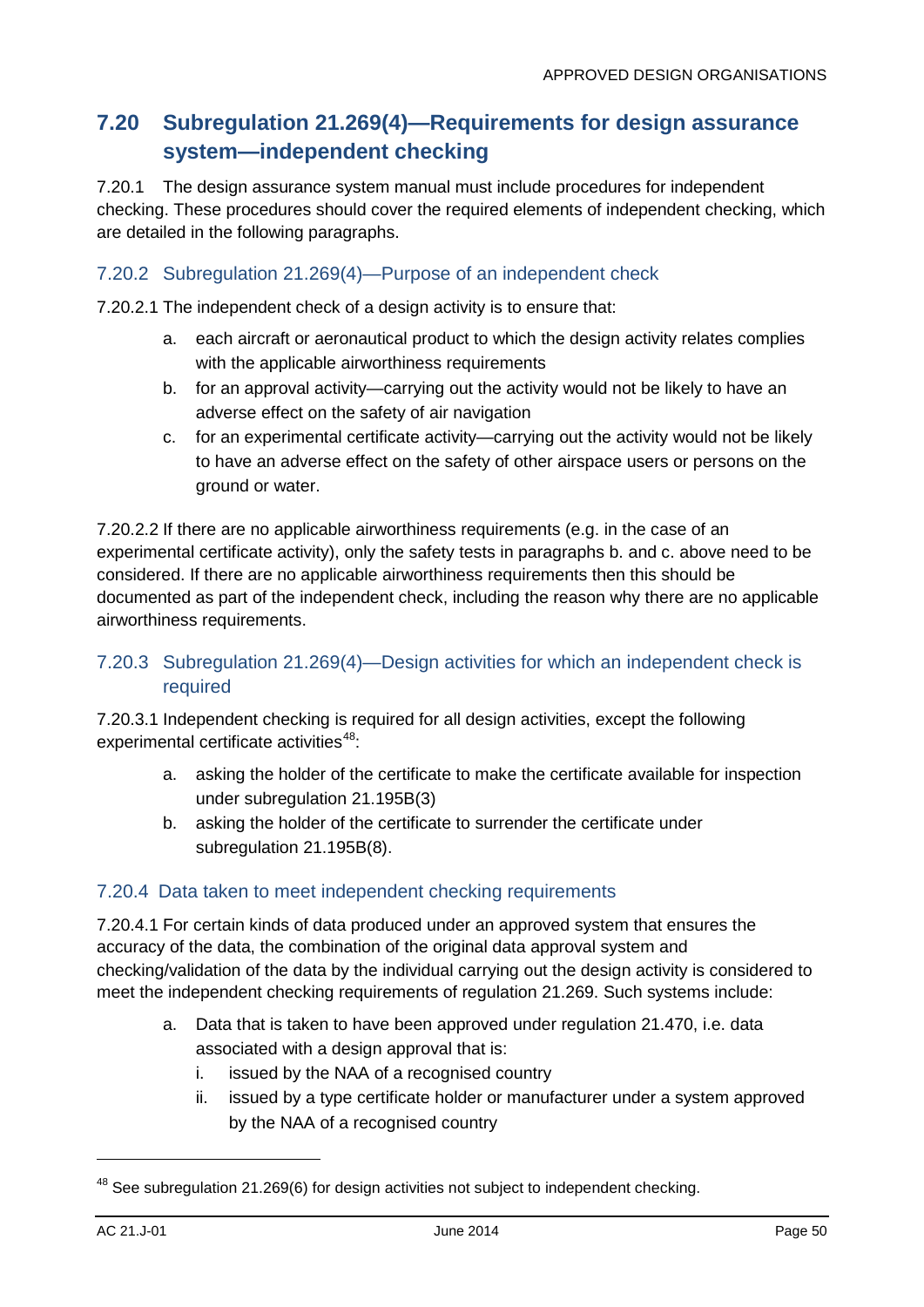- iii. accepted by CASA under an agreement with another NAA
- b. Data issued by a person mentioned in regulation 21.470, but that is not issued as a design approval, e.g. design information issued by a type certificate holder or manufacturer
- c. Data issued by a person authorised by the NAA of a recognised country to carry out design activities (however described)
- d. Technical data previously approved by an ADO in accordance with Subpart 21.J
- e. Data from previous design approvals (e.g. approvals under regulation 21.007 or regulation 35 of CAR), provided the data meets the requirements of Subpart 21.J. Such data must include a comprehensive and documented showing of compliance against the applicable airworthiness requirements.

7.20.4.2 However, any variations of the data or use of the data in substantially different applications must be independently checked.

#### 7.20.5 Paragraph 21.269(5)(a)—What an independent check involves

7.20.5.1 Independent checking of a design activity requires a comprehensive and systematic examination of the activity to evaluate the adequacy and accuracy of its assumptions, methodology, calculations and conclusions.

7.20.5.2 The independent check procedures should include procedures to check that:

- a. the applicable airworthiness requirements have been correctly identified; and
- b. the showing of compliance is valid and accurate.

7.20.5.3 If the design activity only involves a particular part of an aircraft or a higher assembly aeronautical product, then the independent check should involve consideration of the effect of the design activity on other parts or elements of the design of the aircraft or higher assembly. The independent check is not required to consider the compliance of unaffected parts or elements of the design of the aircraft or higher assembly.

#### 7.20.6 Paragraph 21.269(5)(b)—Who may carry out an independent check

7.20.6.1 The independent check must be carried out by an individual who:

- a. has the knowledge, experience and qualifications required by the ADO's exposition for individuals carrying out the design activity, in the relevant engineering speciality when applicable $49$ ; and
- b. is not the individual who carried out the design activity for the ADO.

7.20.6.2 An independent check may be carried out by an individual who is not an employee of the ADO.

7.20.6.3 It is not necessary to specifically name all the individuals who may carry out independent checking in the ADO's exposition or design assurance system manual; however, the standards and procedures must be documented and the ADO must be able to demonstrate that the individual met the requirements.

<span id="page-51-0"></span><sup>&</sup>lt;sup>49</sup> See paragraph 21.263(d) guidance in relation to acceptable qualification, experience and knowledge standards.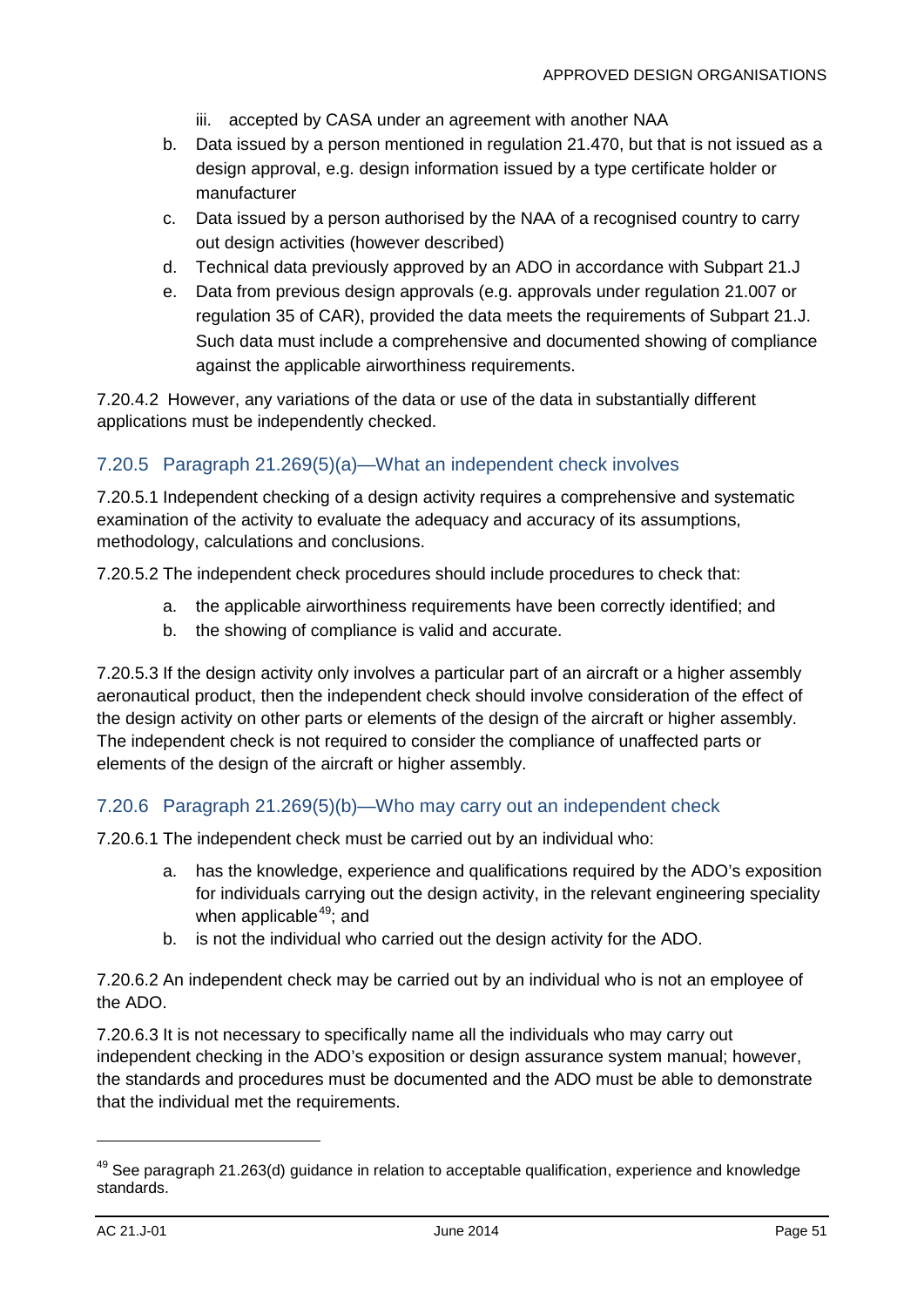7.20.6.4 It is not necessary for the individual carrying out the independent check to be completely isolated from the particular design activity, but they should be sufficiently remote from the development of the design to ensure the integrity of the independent check.

7.20.6.5 If an ADO carries out multiple design activities in relation to a single design (e.g. approval of technical data under regulation 21.009 and approval of a modification/repair design under regulation 21.437), then the same individual may carry out the independent check for all activities.

7.20.6.6 It is not necessary that a single individual carry out the independent check for a design activity, particularly in the case of a large or multi-disciplinary design project. However, if more than one person carries out the independent check then the procedures must adequately provide for considerations such as systems overview and interface issues, and accurate identification of which portion of the design activity is being checked by each person.

#### 7.20.7 When an independent check should be carried out

7.20.7.1 The independent check must be carried out after the portion of the design activity being checked has been finalised.

7.20.7.2 In the case of a certification activity, the independent check must be carried out and any necessary resultant actions taken before the certificate is provided to CASA.

7.20.7.3 In the case of a design activity other than a certification activity, the independent check should be carried out before the advice, approval or certificate is provided to the applicant. However, in certain situations it is acceptable for the independent check to be carried out after the advice, approval or certificate is provided to the applicant. If the procedures provide for the independent check to be carried out after the advice, approval or certificate is provided to the applicant then the procedures must include:

- a. when such arrangements may be used, e.g. for after-hours support or in locations where normal arrangements are impractical
- b. that such arrangements may only be used for design activities that have been classified as minor
- c. that the individual who carries out the activity must be suitably experienced—the individual should have at least 2 years experience carrying out the associated design activities
- d. when the independent check must be carried out—the independent check must be carried out no later than the next business day
- e. adequate provisions for any necessary resultant actions to be taken to ensure the airworthiness of the aircraft or aeronautical product.

7.20.7.4 The procedures may provide for the independent checking to be done as a single task or a series of tasks, particularly in the case of a large or multi-disciplinary design project. However, if the independent checking is carried out as a series of tasks then the procedures must adequately provide for considerations such as systems overview and interface issues, and accurate identification of which portion of the design activity is being checked.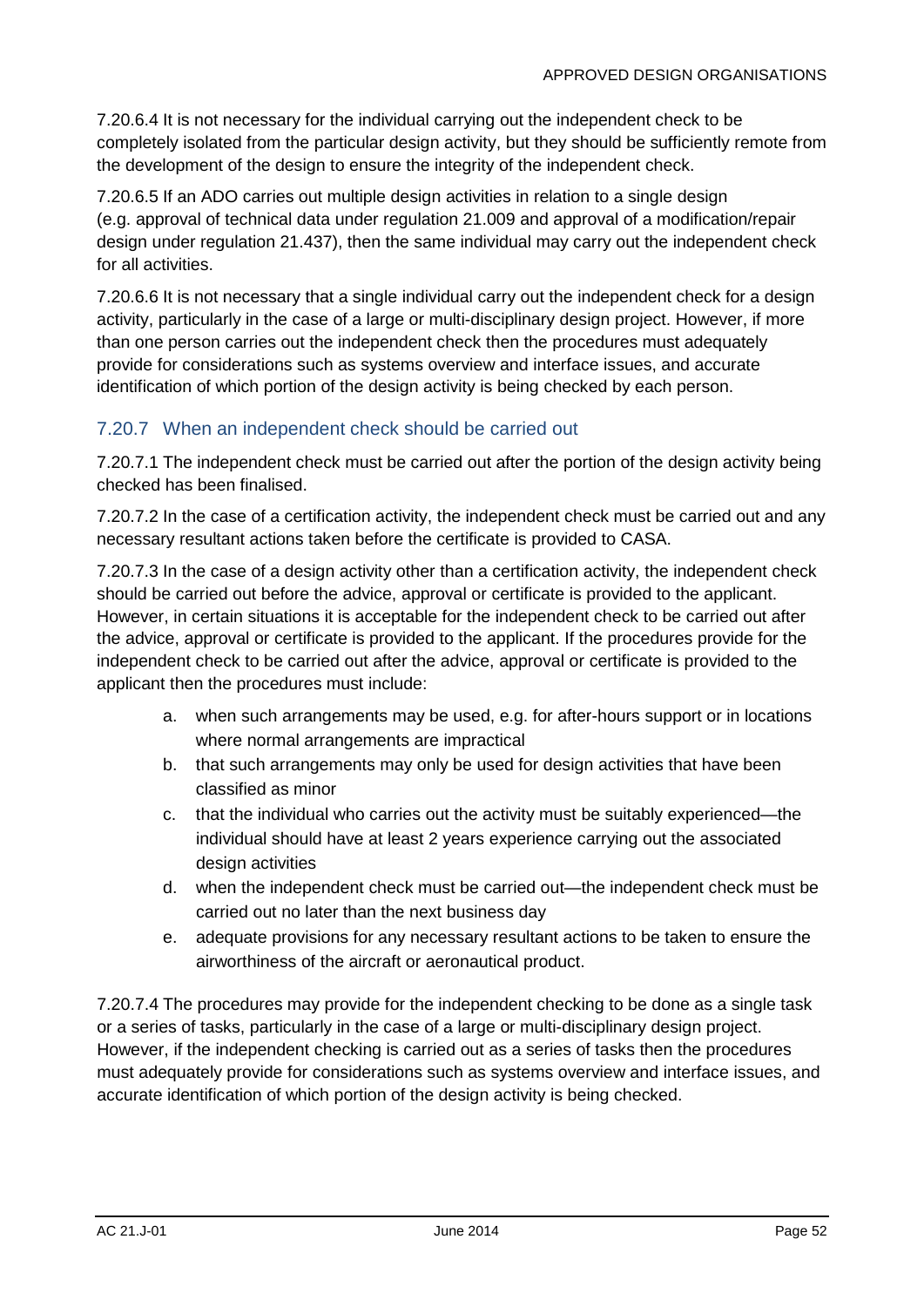#### 7.20.8 Feedback and actions resulting from an independent check

7.20.8.1 Providing feedback from the independent checking process and taking the necessary actions to address any issues that were identified are an essential part of an effective design assurance system. The ADO's design assurance system should include procedures for:

- a. the individual who carried out the independent check to provide feedback to the individual who carried out the design activity
- b. the individual who carried out the design activity to:
	- i. consider the feedback from the independent check
	- ii. take any necessary resultant actions.

#### 7.20.9 Paragraph 21.269(5)(c)—Documentation

7.20.9.1 The independent check must be thoroughly documented by the individual who carried out the check. The independent check documents must clearly show that all the relevant required elements of an independent check were covered.

7.20.9.2 The individual who carried out the check must provide a record of the check in such a way as to ensure non-repudiation of the record (e.g. physical signature or secure electronic system).

7.20.9.3 The independent check records must be kept by the ADO that carried out the design activity, in accordance with regulation 21.277.

## <span id="page-53-0"></span>**7.21 Regulation 21.270—Requirements for design assurance system—holders of other authorisations under Part 21 and licensees**

7.21.1 If an ADO is the holder or licensee of another authorisation or certificate issued under Part 21 then the ADO's design assurance system manual must include policies and procedures that enable the ADO to comply with its obligations as the holder of the authorisation or certificate. Examples of other authorisations and certificates include:

- a. a type certificate
- b. a supplemental type certificate
- c. a production certificate
- d. an APMA
- e. a modification/repair design approval
- f. an approval granted in accordance with a legislative instrument issued under regulation 21.475
- g. an ATSO authorisation.

7.21.2 The policies and procedures should cover obligations such as reporting and investigation in accordance with regulation 21.003.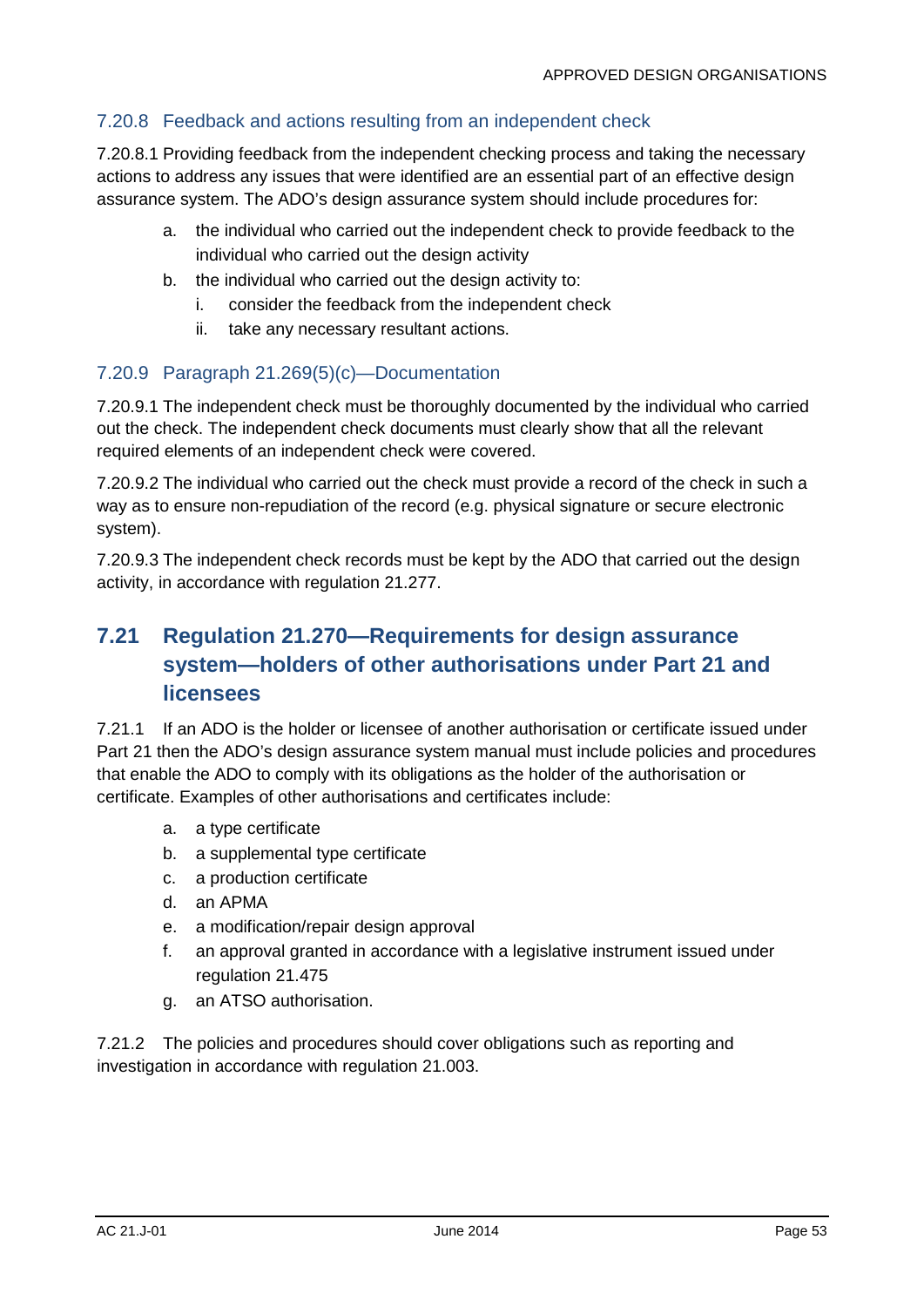## <span id="page-54-0"></span>**7.22 Regulation 21.277—Record keeping and production of records to CASA**

- 7.22.1 An ADO must retain the following documents and records:
	- a. the documents and records mentioned in subregulation 21.277(2); and
	- b. if the ADO is the holder or licensee of another authorisation or certificate issued under Part 21, the documents and records required to be retained under the applicable regulations.<sup>[50](#page-54-1)</sup>

7.22.2 The documents and records mentioned in subregulation 21.277(2) must be retained until at least 12 months after the organisation or individual ceases to be an ADO, including any period in which the ADO approval certificate is suspended.

7.22.3 The ADO's record keeping procedures must provide for the following:

- a. the documents and records must be:
	- i. clearly identified
	- ii. in a usable form (hard copy or electronic)
	- iii. stored in a way that will ensure that the records remain in a usable condition
- b. how the ADO will provide for the documents and records to be retained and made available to CASA if the ADO ceases to be an ADO—it is acceptable for the ADO to arrange for the records to be provided to another ADO or to CASA.

Executive Manager Standards Division June 2014

<span id="page-54-1"></span> $50$  See regulation 21.248 for requirements for holders and licensees of other authorisations under Part 21.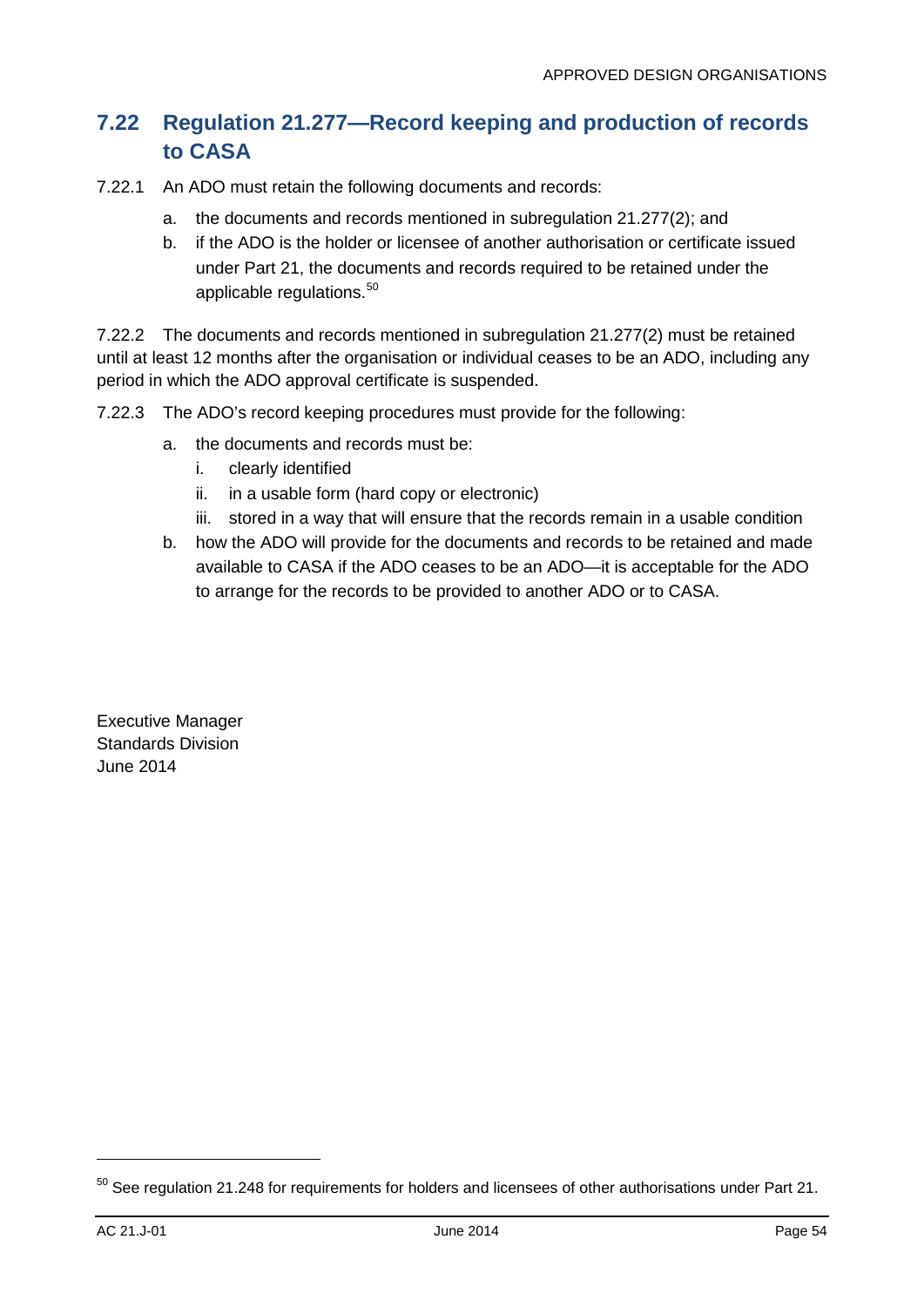# **Appendix A**

# <span id="page-55-1"></span><span id="page-55-0"></span>**Guidance for developing an ADO's exposition**

**Note:** An ADO's exposition and design assurance system manual may be combined in the same document provided the two elements are clearly distinguishable.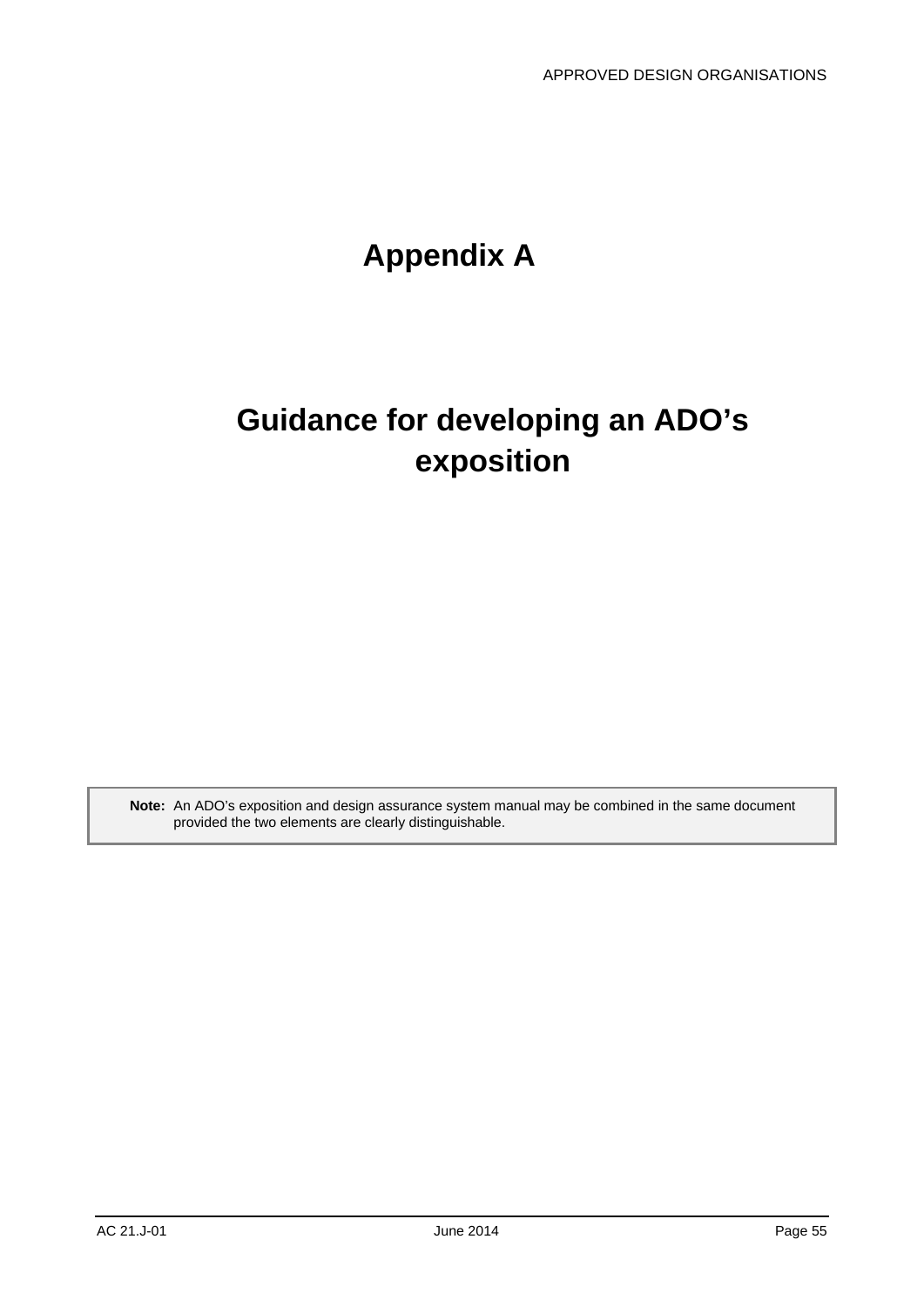### **A.1 Introduction**

- A.1.1 Regulation 21.263 specifies the information that the exposition must contain, including:
	- a. a description of the ADO's scope of approval, its organisational structure and facilities
	- b. names of individuals who occupy key positions
	- c. duties and responsibilities of key positions
	- d. arrangements to manage the activities of subcontractors.

A.1.2 CASA has not specified any specific format for an ADO's exposition, but the exposition should follow a format that allows both CASA and the ADO's personnel to:

- a. easily find the requirements applicable to the subject in question
- b. assess or audit the ADO to ensure that all regulatory requirements are being met.

A.1.3 The exposition may refer to other documents and manuals of the ADO to provide the required content. However, if this is done, then the other documents and manuals are taken to be part of the exposition and therefore become subject to the same requirements and controls as the exposition.

7.22.4 A sample ADO exposition that an ADO may use as a basis for developing its own exposition is also included in this AC. This sample exposition is available for download in an editable format from the CASA website.

#### **A.1 Exposition contents**

A.1.1 An ADO's exposition will vary depending upon the size and complexity of the ADO and its scope of approval. The following guidance may assist with the development of an exposition; however, it should be adapted to suit the particular ADO's requirements.

#### **A.1.2 Cover page**

A.1.2.1 The exposition should have a cover page that includes the document number, revision number, title and the name of the ADO.

#### **A.1.3 Table of contents**

A.1.3.1 A table of contents should identify each section and its location within the document. The table of contents should include at least section and sub-section levels. Inclusion of any additional sub-levels is at the ADO's discretion.

#### **A.1.4 Revision history**

A.1.4.1 The exposition should include a revision history that identifies the nature and location of changes that have been made to the exposition as well as an amendment record.

#### **A.1.5 List of abbreviations and acronyms**

A.1.5.1 A list of any abbreviations or acronyms used in the exposition should be included at the beginning of the document.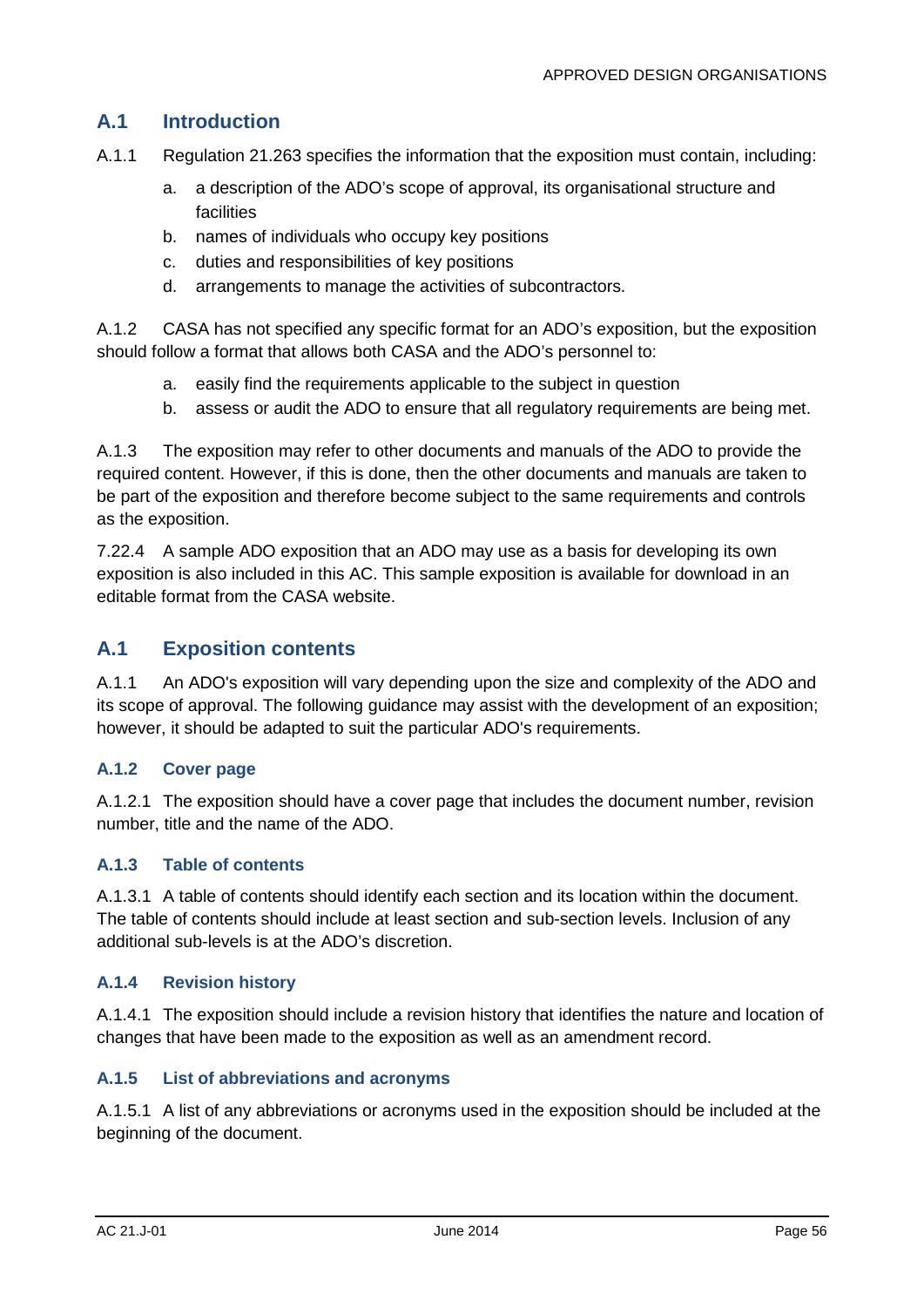#### **A.1.6 List of tables and figures**

A.1.6.1 A list of tables and figures may be useful in large expositions.

#### **A.1.7 Scope**

A.1.7.1 The exposition should describe the scope of the ADO's approval, including any additional privileges granted to the ADO via instruments of appointment.

#### **A.1.8 Organisational structure**

A.1.8.1 The exposition should describe the ADO's leadership and chain of command, including the following key positions:

- a. accountable manager
- b. head of design
- c. other managerial positions
- d. each position responsible for carrying out design activities.

#### **A.1.9 Organisational requirements**

- A.1.9.1 The exposition should:
	- a. identify the name, responsibilities and authority of the individuals who hold the following key positions:
		- i. accountable manager
		- ii. head of design
		- iii. other managerial positions
		- iv. each position responsible for carrying out design activities
	- b. describe how the ADO will manage the responsibilities of the key positions for any period when the position is vacant or the individual is unable to carry out the responsibilities of the position
	- c. describe the qualifications, experience and knowledge required by the ADO for each of the key positions and other individuals who carry out compliance functions, including independent checking and independent monitoring
	- d. describe the ADO's procedures for coordinating design activities with other ADOs
	- e. describe the ADO's subcontracting arrangements including:
		- i. how it will authorise its subcontractors to carry out design activities on its behalf
		- ii. a list, including detailed contact information, of all subcontractors authorised to carry out design activities on its behalf
		- iii. a procedure to notify CASA of changes to the list of subcontractors.

#### **A.1.10 Facilities**

A.1.10.1The exposition should describe the facilities that the ADO uses to carry out design activities, including:

- a. facilities owned by the ADO
- b. subcontractors' facilities that are relevant to the scope of the ADO's approval certificate.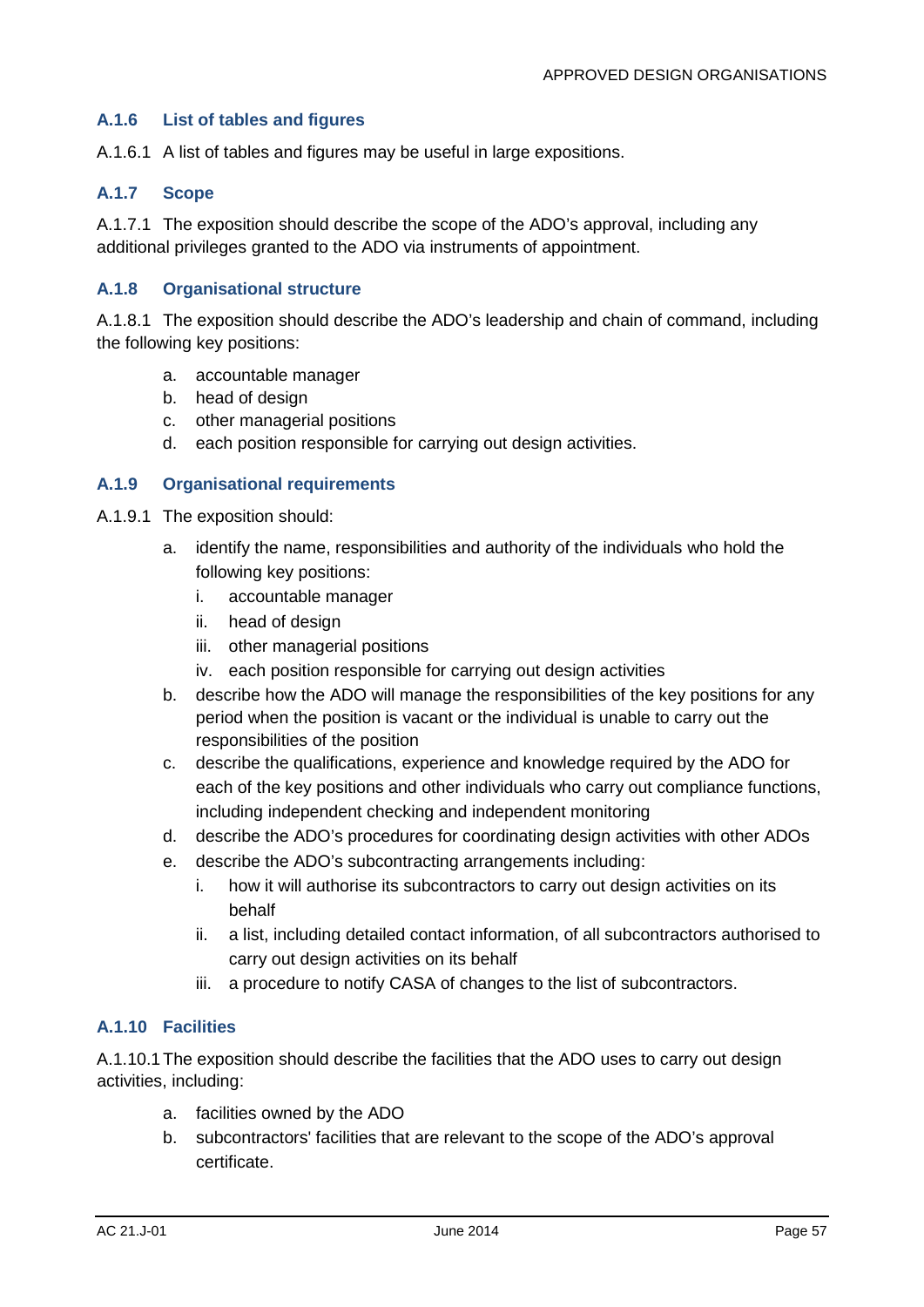A.1.10.2The information for each facility should include:

- a. the address
- b. contact information for the individual responsible for management of the facility
- c. the design activities carried out at the facility.

#### **A.1.11 Tools and equipment**

A.1.11.1The exposition should describe:

- a. the tools and equipment (including any test apparatus) that the ADO uses to make conformity or airworthiness determinations
- b. how the tools and equipment are made available to the ADO's personnel
- c. how the tools and equipment are properly maintained and calibrated to an acceptable standard.

#### **A.1.12 Communications**

A.1.12.1The exposition should describe the ADO's procedures for communication with CASA, including a procedure to notify CASA if the ADO is not able to comply with any requirement of its certificate.

#### **A.1.13 Changes to the scope of approval certificate**

A.1.13.1The exposition should define the procedures that the ADO will use to apply for a change to the scope of its approval certificate and how it will operate pending CASA's approval.

#### **A.1.14 Changes to exposition and design assurance system manual**

A.1.14.1The exposition should include procedures to:

- a. notify CASA of changes to the exposition and design assurance system manual. This should include procedures to ensure that changes to the design assurance system are approved by CASA prior to implementation
- b. respond to any request by CASA to change the content of the exposition or design assurance system manual
- c. make changes to the ADO's procedures that support its exposition and design assurance system manual. These supporting procedures and any changes made to them must be documented and made available to CASA.

#### **A.1.15 Record keeping**

A.1.15.1The exposition should describe the ADO's record keeping procedures, including:

- a. the documents and records that the ADO must keep
- b. how those documents and records will be kept
- c. how the ADO will make documents and records available to CASA, either upon request or through an established means of reporting
- d. how the ADO will ensure the required documents and records are retained if it ceases to be an ADO.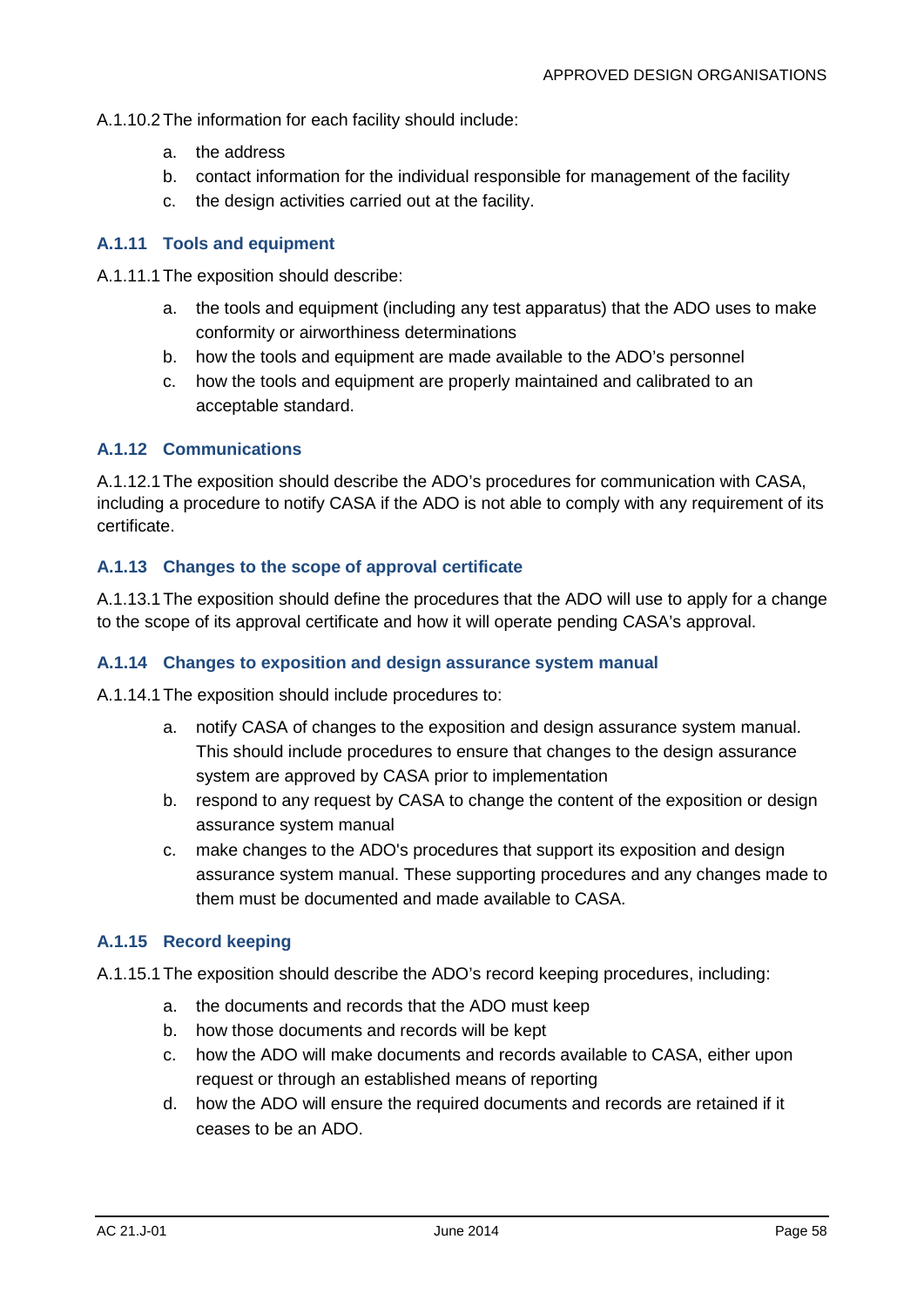#### **A.1.16 Appendices**

A.1.16.1The exposition should contain sample documents and forms that will be used by the ADO to carry out activities associated with its approval.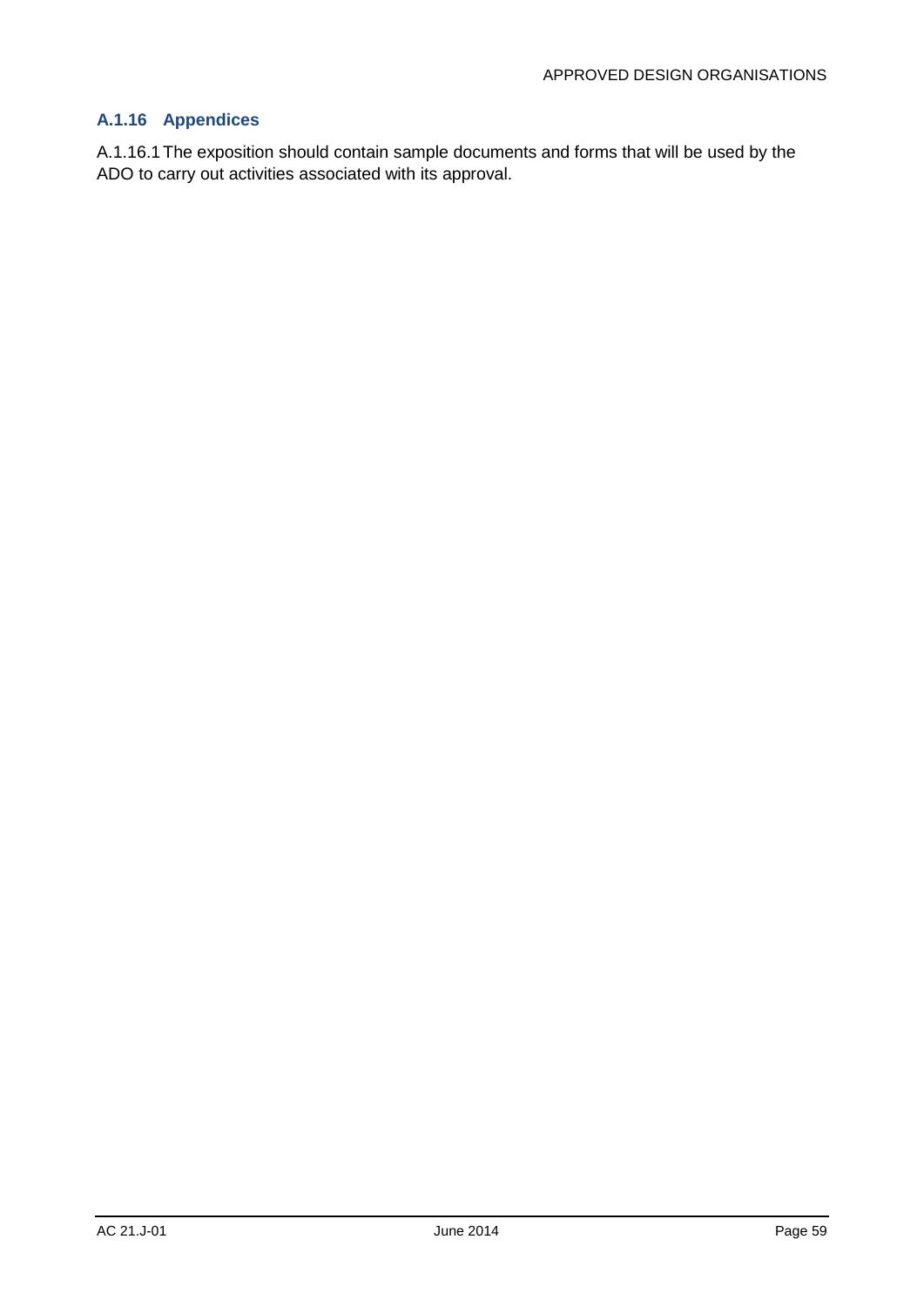# **Appendix B**

# <span id="page-60-1"></span><span id="page-60-0"></span>**Guidance for developing a design assurance system manual**

**Note:** An ADO's exposition and design assurance system manual may be combined in the same document provided the two elements are clearly distinguishable.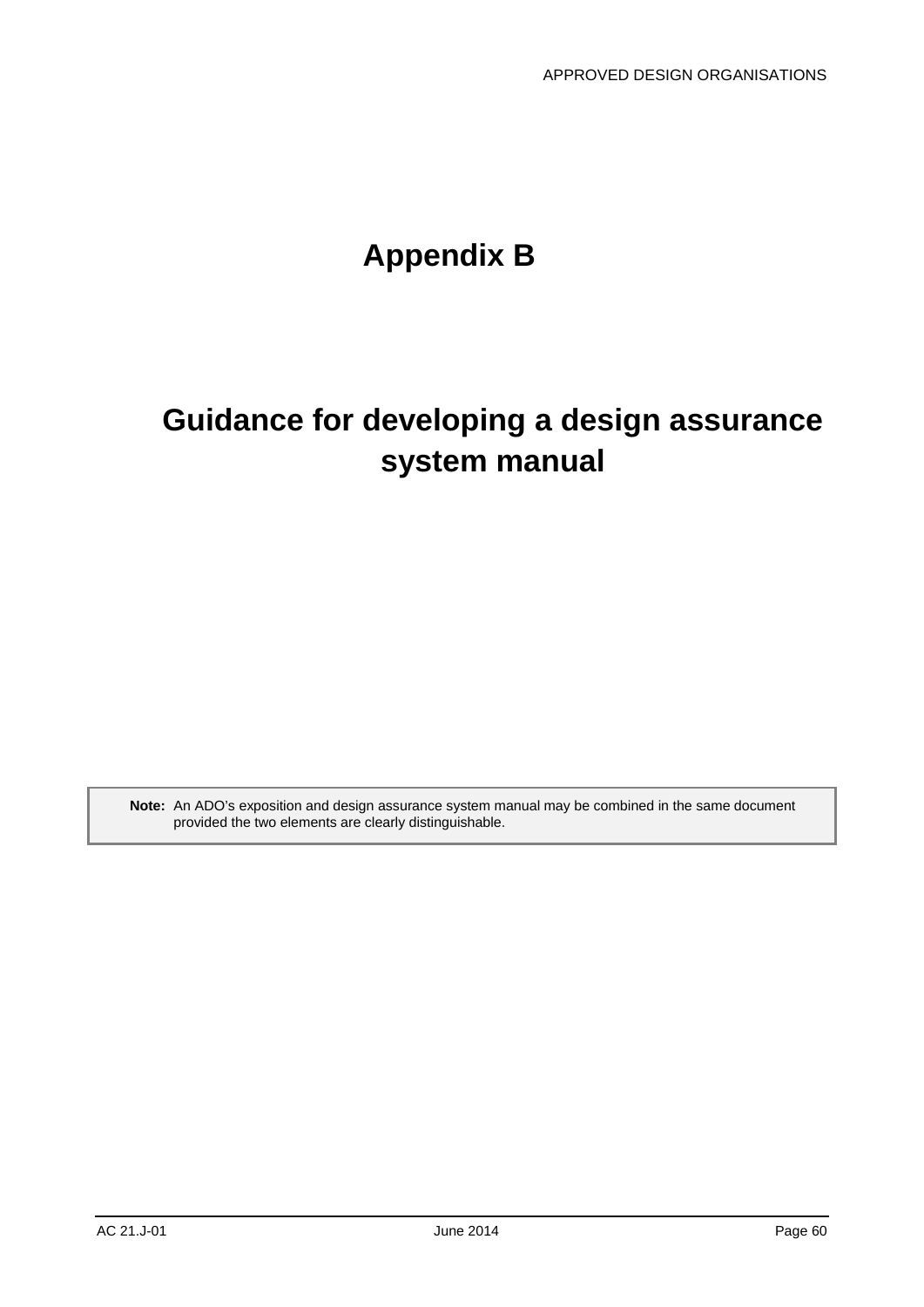## **B.1 Introduction**

B.1.1 An ADO's design assurance system (in conjunction with the exposition) is the mechanism that provides the necessary level of assurance for CASA to approve the ADO to carry out design activities. It must provide a high degree of assurance that the ADO conducts and manages design activities in a controlled and compliant manner to ensure that each aircraft or aeronautical product in relation to which the ADO carries out a design activity complies with the applicable airworthiness requirements and has no known unsafe features.

B.1.2 An ADO's design assurance system manual documents the ADO's design assurance system. It therefore contains the documented policies and procedures that the ADO uses to carry out design activities. It sets out the specific planned and systematic actions and the associated forms and checklists related to the conduct of those design activities.

B.1.3 The design assurance system manual may refer to other documents and manuals of the ADO to provide the required content. However, if this is done, then the other documents and manuals are taken to be part of the design assurance system manual and therefore become subject to the same requirements and controls as the design assurance system manual.

B.1.4 Processes and procedures included or referred to in the manual should be of adequate depth and include sufficient detail to demonstrate compliance with applicable airworthiness requirements.

B.1.5 A sample design assurance system manual that an ADO may use as a basis for developing its own design assurance system manual is also included in this AC. This sample design assurance system manual is available for download in an editable format from the CASA website.

B.1.6 An ADO's design assurance system manual will vary depending upon the size and complexity of the ADO and its scope of approval. The following guidance may assist with the development of an design assurance system manual; however, it should be adapted to suit the particular ADO's requirements.

## **B.2 Individuals authorised to carry out design activities**

B.2.1 The design assurance system manual should define the procedures the ADO uses to ensure that the individuals authorised by the ADO to carry out design activities are appropriately qualified, experienced and knowledgeable. This should include procedures for:

- a. candidate identification and training
- b. candidate assessment
- c. authorisation of individuals
- d. ongoing assessment of authorised individuals' performance
- e. ongoing training.

#### **B.3 Compliance assurance system**

#### **B.3.1 Major/minor classification**

B.3.1.1 The design assurance system manual should define the procedures the ADO uses to classify damage or design changes as major or minor.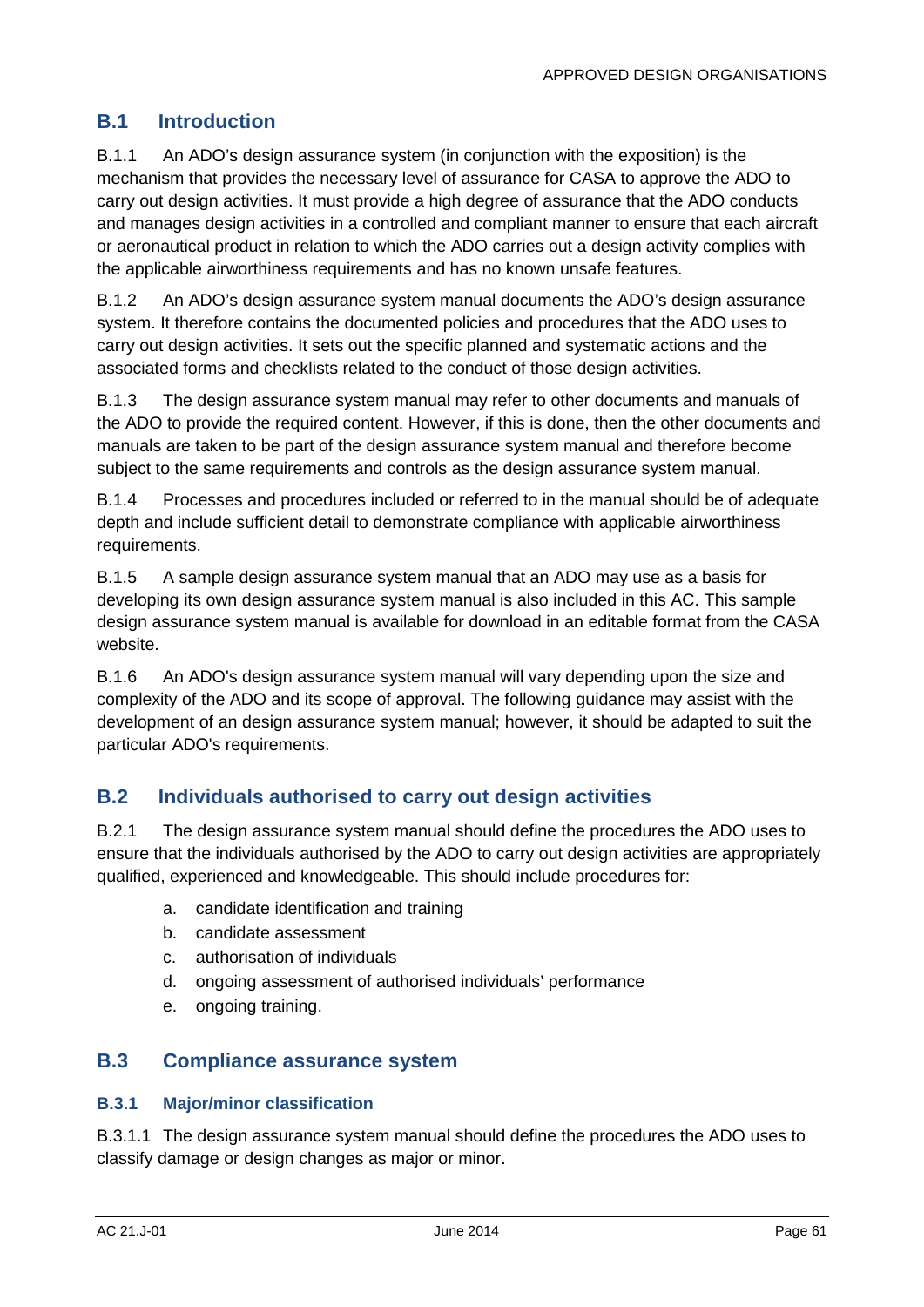#### **B.3.2 Submitting a design advice to CASA**

B.3.2.1 The design assurance system manual should define the procedures the ADO uses to submit a design advice to CASA.

#### **B.3.3 Compliance planning**

B.3.3.1 The design assurance system manual should define the procedures the ADO uses to identify regulatory requirements and demonstrate compliance. This should include procedures to:

- a. define compliance requirements
- b. review and acquire current regulatory requirements and implement policy that affects the scope of the ADO
- c. establish acceptable methods of showing compliance
- d. establish a plan for access to facilities and equipment necessary for the ADO's activities
- e. establish and maintain design practices and standards
- f. establish, approve and revise project compliance plans during the project
- g. review and approve project planning for compliance monitoring prior to execution.

#### **B.3.4 Compliance demonstration**

B.3.4.1 The design assurance system manual should describe the procedures the ADO uses to demonstrate compliance. This should include procedures to:

- a. identify how claims of compliance are made within the ADO
- b. create and approve analytical reports to be used for demonstration of compliance
- c. define test articles and document conformity
- d. conduct compliance testing, including appropriate risk assessment
- e. perform and document safety assessments (e.g. functional hazard analysis, system safety assessment, common cause analysis)
- f. specify compliance processes for subjective regulatory standards
- g. manage previously approved data
- h. evaluate damage limits and damage tolerance
- i. verify compatibility with other modifications or repairs
- j. manage technical data (and changes to that data) provided by subcontractors
- k. establish function and reliability test requirements, objectives and failure dispositions
- l. prepare and approve required documents within the scope of the approval certificate
- m. create or change the aircraft flight manual and airworthiness limitations
- n. develop or change instructions for continuing airworthiness for the approved design
- o. maintenance and calibration of tools.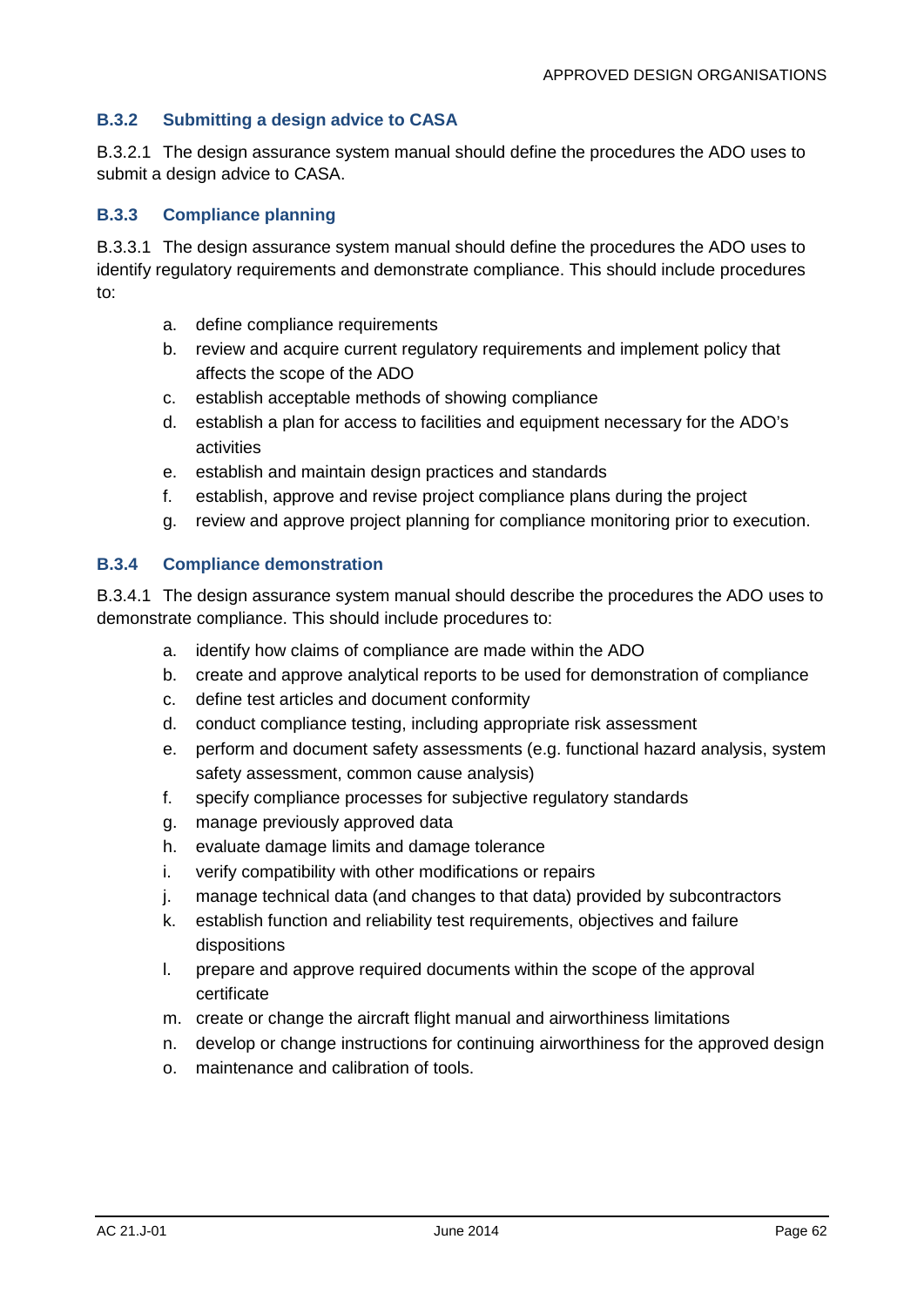#### **B.3.5 Compliance finding**

B.3.5.1 The design assurance system manual should describe the procedures the ADO uses to record the finding of compliance. This should include procedures to:

- a. identify and define the criteria to transition between the compliance determination and compliance finding phases of a design activity
- b. prepare a statement of compliance the manual should include procedures to document and certify that all compliance requirements have been met. The statement of compliance should be certified by an individual (or individuals) who is authorised to approve or certify the design activity.

#### **B.3.6 Ensuring no unsafe features or characteristics**

B.3.6.1 The design assurance system manual should describe the procedures the ADO uses to ensure that each design activity carried out by the ADO does not introduce an unsafe feature or characteristic to the aircraft or aeronautical product.

#### **B.3.7 Independent checking**

B.3.7.1 The design assurance system manual should describe the procedures the ADO uses to carry out independent checking of all the design activities carried out by the ADO.

#### **B.3.8 Compliance data management**

B.3.8.1 The design assurance system manual should include a procedure to manage and control compliance data.

#### **B.4 Quality assurance system**

#### **B.4.1 Quality management**

B.4.1.1 The design assurance system manual should include the procedures the ADO uses to monitor the effectiveness of its design assurance system, and the compliance of the ADO and its subcontractors with the design assurance system. The manual should also include procedures to update and correct its procedures. The procedures should ensure that any issues are resolved in a manner proportionate to the risk they present, or may have presented.

#### **B.4.2 Independent monitoring**

B.4.2.1 The design assurance system manual should include the procedures the ADO uses for independent monitoring of the adequacy of its design assurance system, and the compliance of the ADO and its subcontractors with the design assurance system. The procedures should include internal assessment and regular audits of both procedures and technical data compliance determinations to ensure compliance with the regulations.

B.4.2.2 The manual should specify the frequency of assessments and audits and the basis used to determine the frequency (e.g. risk assessment).

B.4.2.3 The manual should describe how the results of assessments and audits will be documented and how they will be provided to the head of design. The manual should also include a procedure to retain assessment and audit results.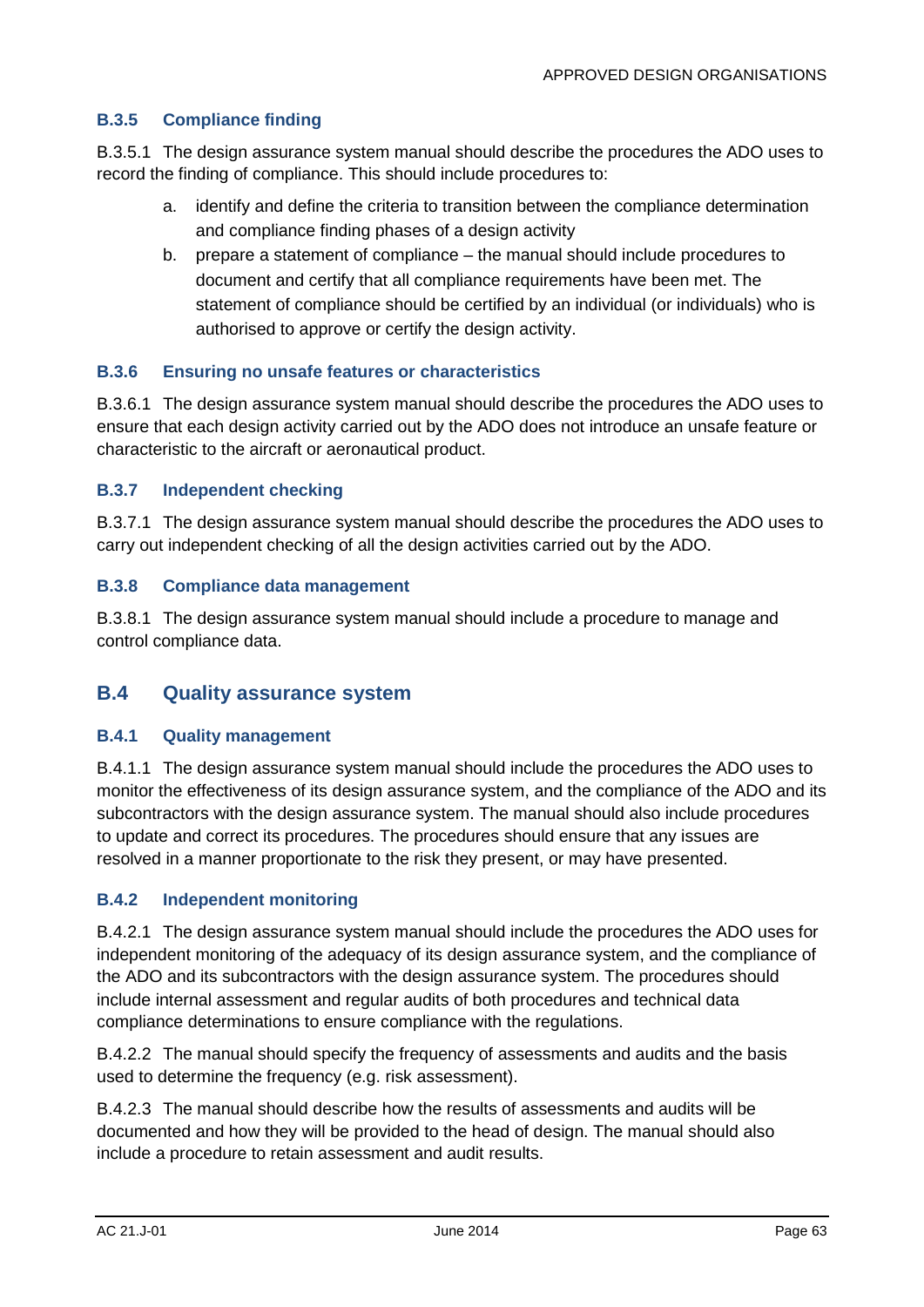#### **B.4.3 Reporting operational or safety concerns**

B.4.3.1 The design assurance system manual should include a procedure for the ADO's personnel and subcontractors to raise a safety concern. The manual should also define procedures to document and resolve any such issues.

#### **B.4.4 Design assurance system manual configuration control**

B.4.4.1 The design assurance system manual should include procedures for configuration management and change control to ensure that the approved procedures continue to meet the required purpose.